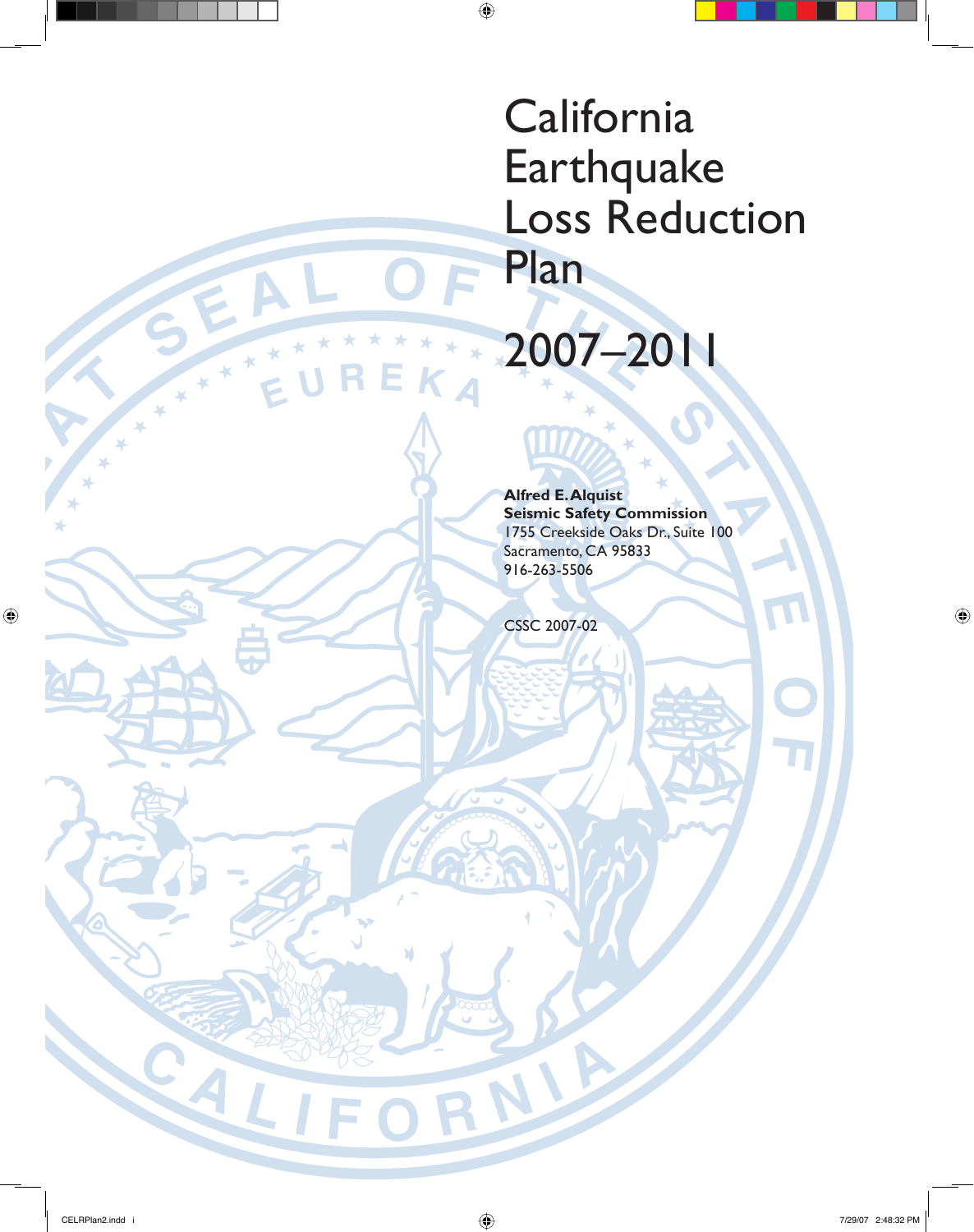

#### **Publishing Information**

 $\bigoplus$ 

The *California Earthquake Loss Reduction Plan* was developed by the Alfred E. Alquist Seismic Safety Commission in fulfillment of a mandate enacted by the Legislature in the California Earthquake Hazards Reduction Act of 1986 (*Government Code* Section 8870 et seq.). The document was prepared for production by the staff of the Publications Division, California Department of Education. (See Acknowledgments, pp. 2 and 3, for a full list of contributors.) It was edited for publication by the Alfred E. Alquist Seismic Safety Commission. The original cover design and interior layout were prepared by Paul Lee. Vincent S. Vibat completed the formatting. The *California Earthquake Loss Reduction Plan* was distributed under the provisions of the Library Distribution Act and *Government Code* Section 11096.

In addition to this document, the Alfred E. Alquist Seismic Safety Commission publishes a variety of documents related to earthquakes and earthquake safety. To obtain a publications list with prices and ordering information, contact the Commission's office or visit its Web site (see below).

**Alfred E. Alquist Seismic Safety Commission 1755 Creekside Oaks Dr., Suite 100 Sacramento, CA 95833 (916) 263-5506; FAX (916) 263-0594 Web site: www.seismic.ca.gov**

⊕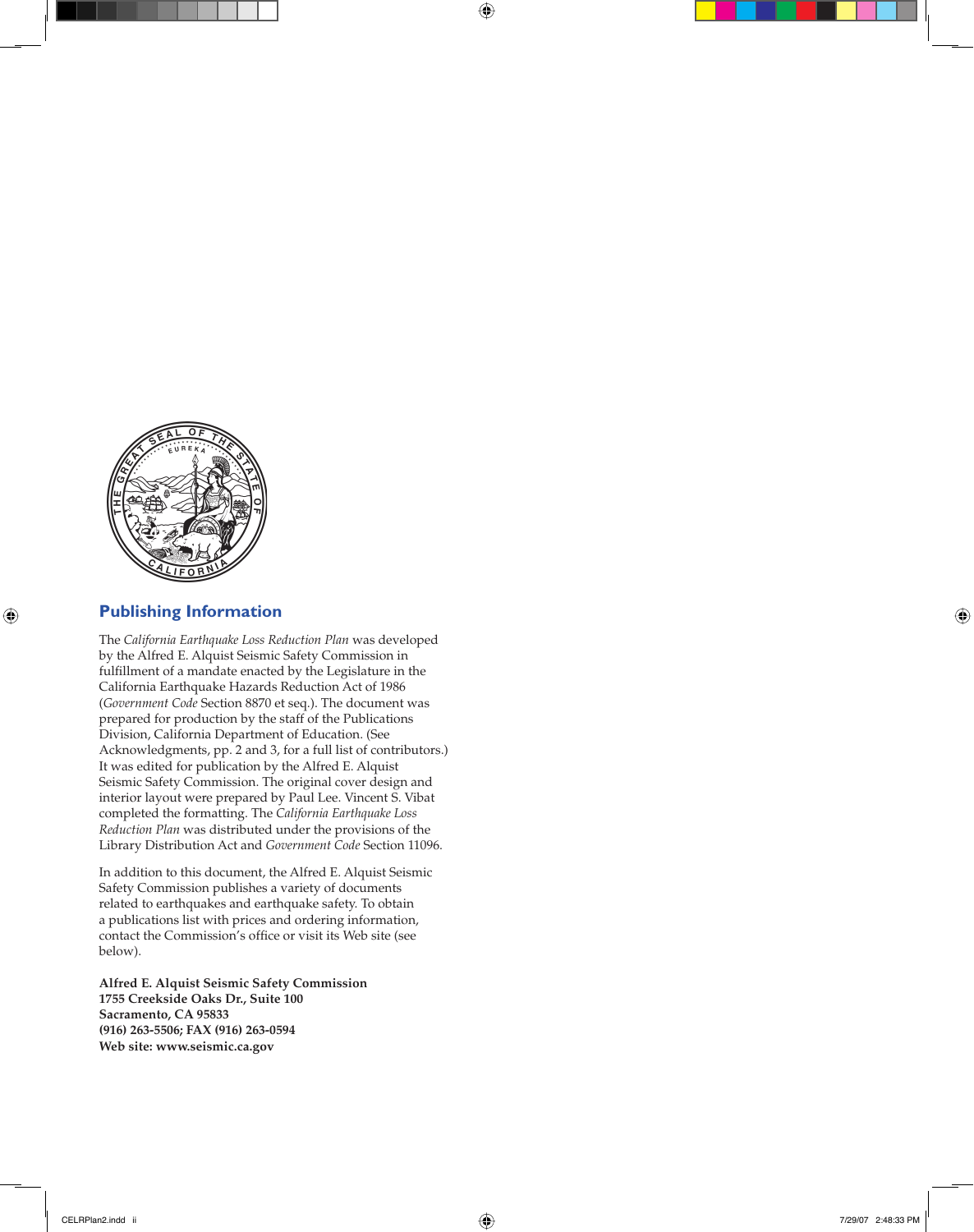# **Contents**

| The Big Picture: Reducing loss and speeding recovery |  |
|------------------------------------------------------|--|
|                                                      |  |
| The History: Where we've been in loss reduction      |  |
|                                                      |  |
| The Value of Mitigation: Making it happen            |  |
|                                                      |  |
| The Critical Elements: How we intend to do it        |  |
|                                                      |  |
|                                                      |  |
| The Working Parts: What needs to be done             |  |
|                                                      |  |
|                                                      |  |
|                                                      |  |
|                                                      |  |
|                                                      |  |
|                                                      |  |
|                                                      |  |
|                                                      |  |
|                                                      |  |
|                                                      |  |
|                                                      |  |

 $\bigoplus$ 

Progress on the initiatives presented in this Plan will be presented periodically in the Alfred E. Alquist Seismic Safety Commission's "Progress Report for the California Earthquake Loss Reduction Plan." Copies of this document may be obtained by contacting the Alfred E. Alquist Seismic Safety Commission.

 $\bigoplus$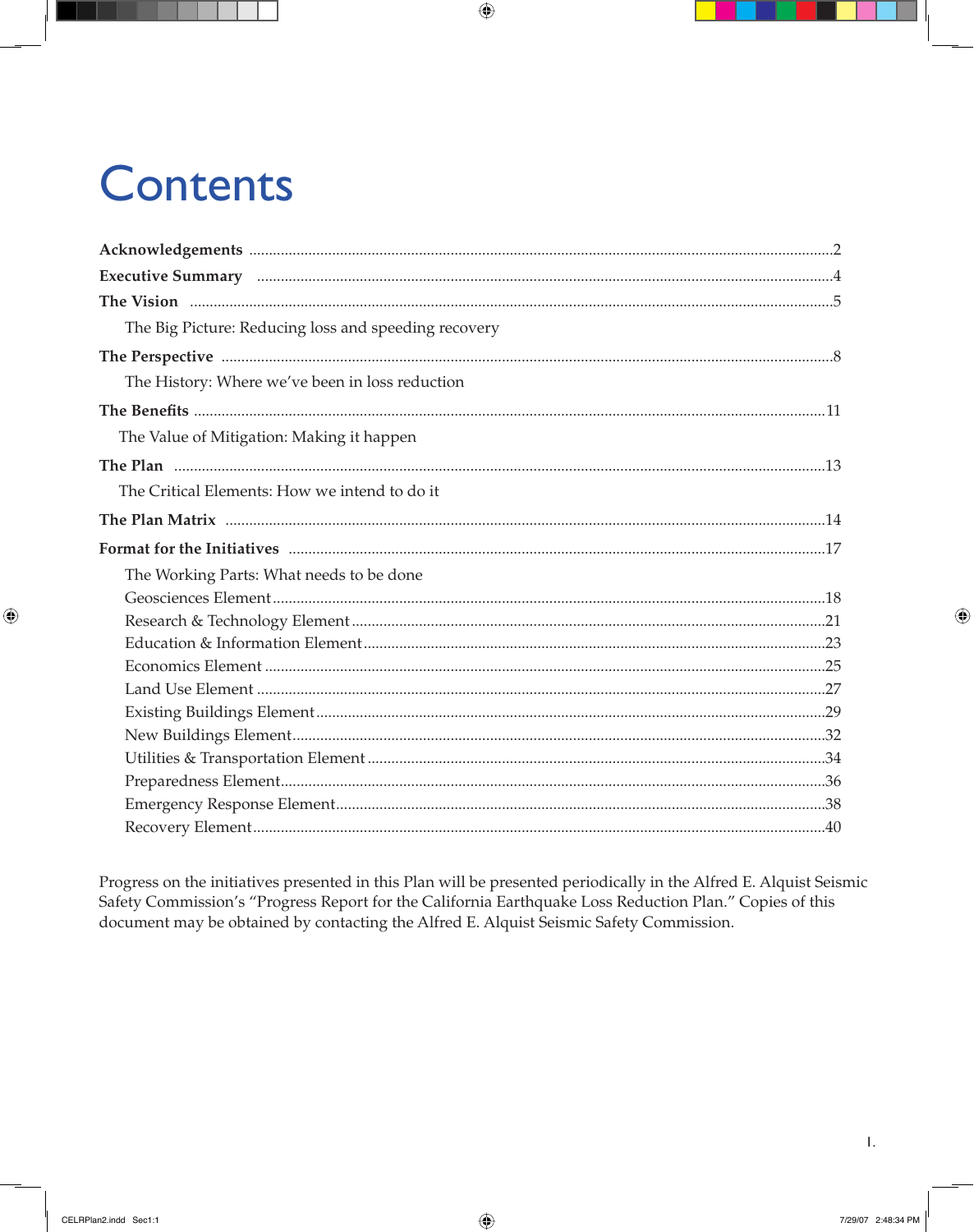# Acknowledgments

The Alfred E. Alquist Seismic Safety Commission (Commission) wishes to thank the Governor's Office<br>of Emergency Services for granting funds to produce the California Earthquake Loss Reduction Plan.<br>Alfred E. Alquist Seismi of Emergency Services for granting funds to produce the *California Earthquake Loss Reduction Plan.*

 $\bigoplus$ 

#### *Alfred E. Alquist Seismic Safety Commission*

Sam Blakeslee *Assemblyman* Elaine Alquist *Senator*

Lawrence Klein *Utilities* Mark Church *Local Government* Arul Arulmoli *Geotechnical Engineer*

Andrew A. Adelman *Cities/Building Offi cial* Dr. Lucy Jones *Seismology* Gary McGavin, Chair *Architectural Planning*

Daniel Shapiro

*Structural Engineering* Jim Wattenburger *County Government*

Dr. Bruce R. Clark *Geology*

Dr. Dennis S. Mileti *Social Services* Keith Wheeler

*Emergency Services*

Celestine Palmer *Insurance*

Henry Renteria *Offi ce of Emergency Services*

David Walls *CA. Building Standards Commission*

Dave Thorman *State Architect*

### $\bigoplus$

### *Alfred E. Alquist Seismic Safety Commission Staff*

Richard J. McCarthy **Robert Anderson** Larry Rillera

**Executive Director Karen Cogan** Fred Turner Sue Celli Veronica Ramirez Henry Reyes

#### *Consultants*

Harry C. Hallenbeck, FAIA *Vanir Construction Management, Inc.*

Andrew Petrow *Offi ce of Emergency Services State of California*

Edward J. Bortugno *Offi ce of Emergency Services State of California*

Richard Bernknopf *U.S. Geological Survey*

Robert A. Olson *Robert Olson Associates* ↔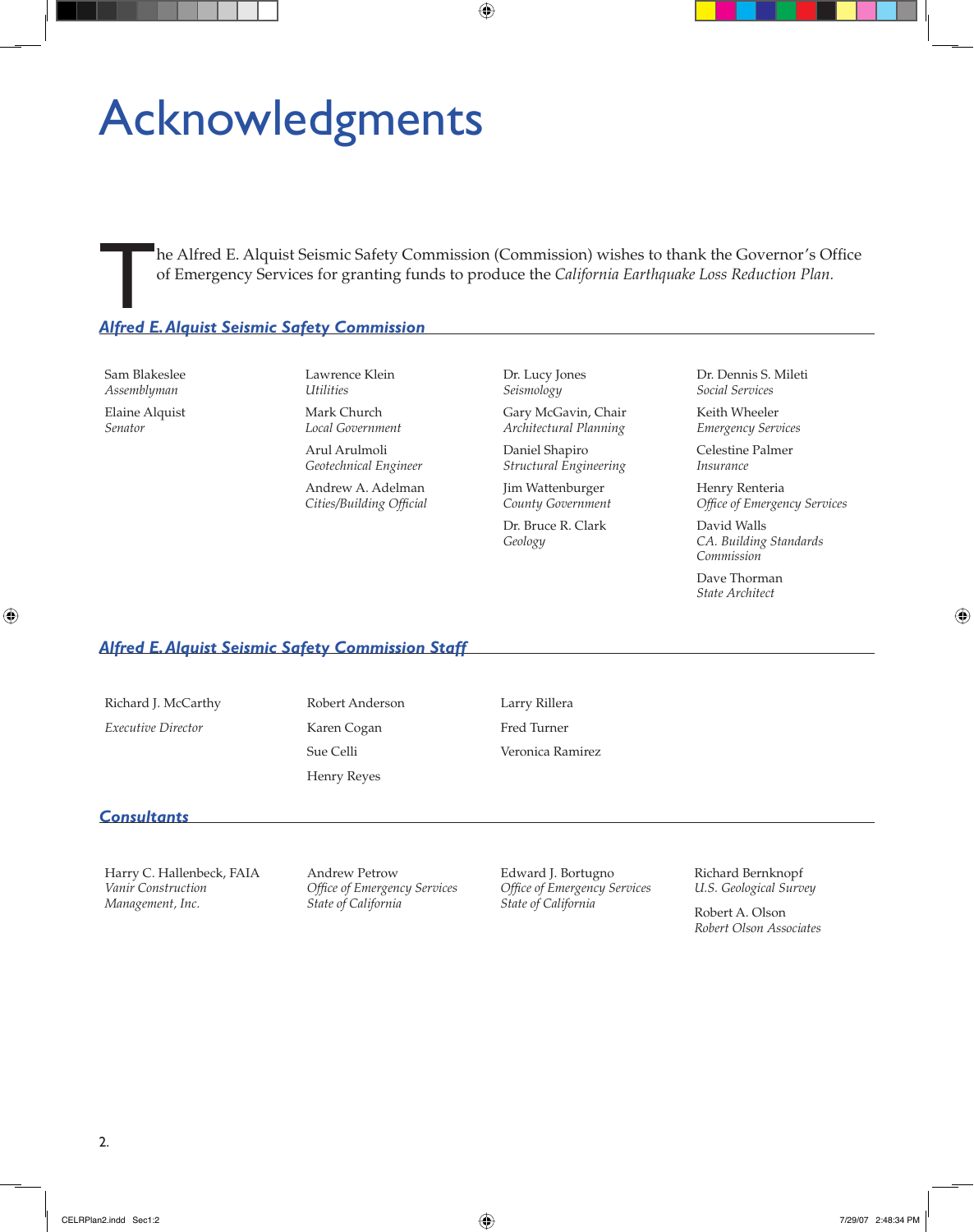#### *Contributors*

Lloyd Darrington Edward Matsuda

 $\textcolor{black}{\textcircled{\ell}}$ 

Curt Abdouch **James F. Davis** Mike Maurer Antero A. Rivasplata Massoud Abolhoda Dan Eberle David McCormick Jeff Rubin Norm Abrahamson **Ronald T. Eguchi** Ellen McNeill **Richard A. Rudman** Jonathan D. Adkisson Eric Elsesser Richard Meehan James E. Russell Pete Anderson Michael Foulkes Robert Mellors Lee Sapaden Jill H. Andrews Eric G. Frost William Michael William U. Savage Christopher Arnold Jeffrey L. Gidley J. Laurence Mintier Paula Schulz Robert Berg **Peter Gordon** David M. Mraz Stephen Sellers Frank W. Borden **Ronald O. Hamburger** Sarah K. Nathe Guna S. Selvaduray Jonathan Brag Fred Herman Carl Nordquist Roy J. Shlemon George E. Brogan Steve Ikkanda Joseph Penzien Sunil K. Shori Peggy L. Brutsche Virginia S. Kimball Constance Perett James E. Slosson Kim Carpenter **Paul W. King Strahl** Jeanne Perkins Harry Strahl Dean Cathey **Ram Kulkarni** William Petak Charles C. Thiel, Jr. Bob Cervantes **Robert A. Larson** Joe Petrillo **Tousson R. Toppozada** Don Cheu, M.D. **Mike Lee Dick Phillips** Susan K. Tubbesing Lloyd Cluff **Adele E. Macpherson** John A. Popejoy Keith Wheeler Mary C. Comerio **Brian Maroney** Charles Real Frances E. Winslow Martha Cox-Nitikman David Marz Bobert K. Reitherman Ray Zelinski

 $\bigoplus$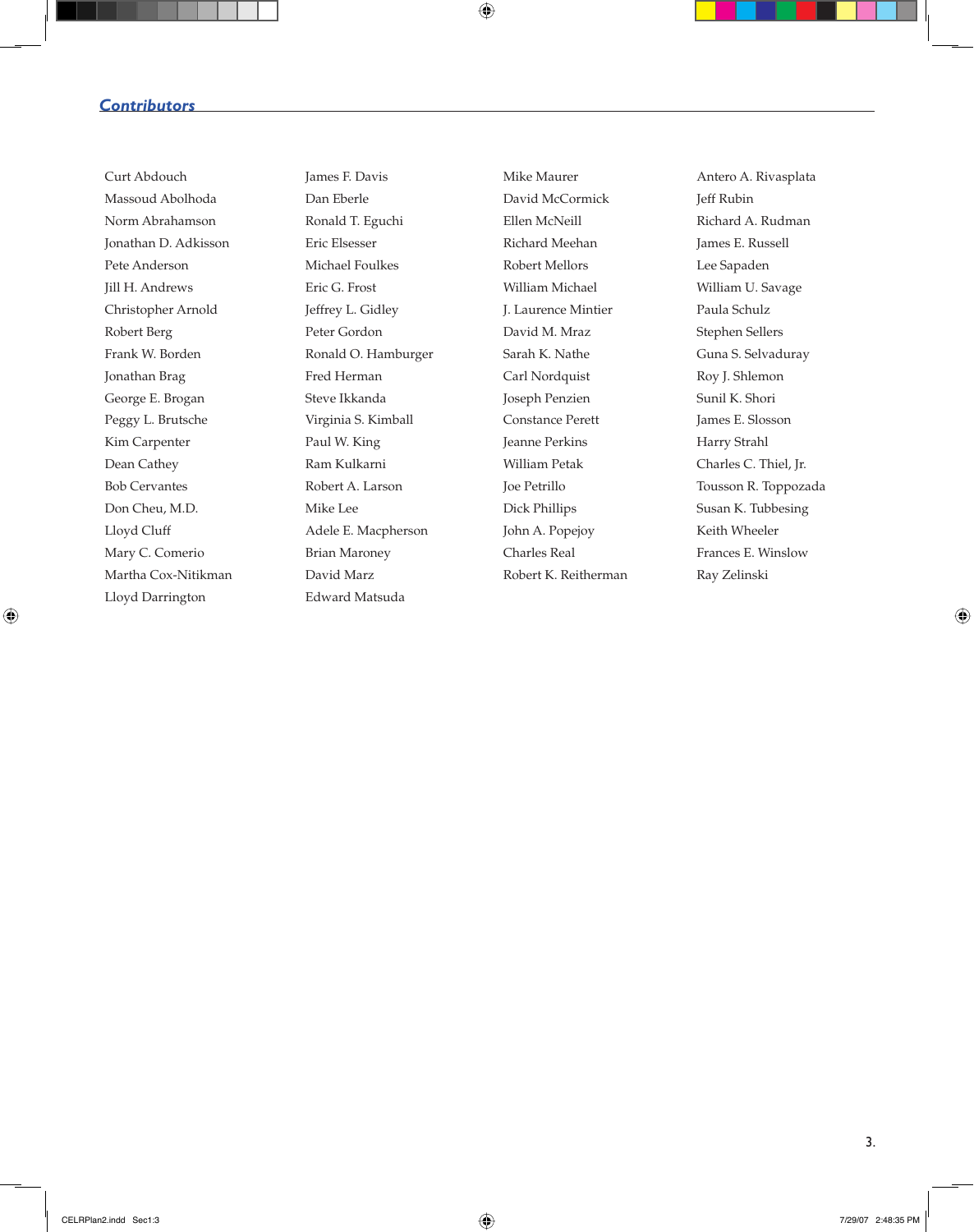## Executive Summary

The Alfred E. Alquist Seismic Safety Commission was established by legislation in January 1975 to set the State's goals and priorities for earthquake safety. The *California Earthquake Loss Reduction Plan, 2007–2011* is a comprehensive strategic plan that sets forth statewide policy and direction in pursuit of the vision for a safer California.

Formal earthquake policy planning began in 1974 with the publication of the *Final Report* by the Joint Legislative Committee on Seismic Safety. That report identified the basic need for continuing efforts to mitigate earthquake risks and spawned the establishment of the Commission. Since then, periodic strategic plans, formerly published under the title *California at Risk,* and numerous issue-specific reports have been published to fulfill the Commission's mandate.

This version of the strategic plan satisfies three needs:

- It serves as the Commission's current policy statement regarding actions necessary to reduce earthquake risk over the long term.
- It advises the executive branch on its overall priorities and implementation strategies for seismic safety.
- It supports the State's requirement to create the Multihazard Mitigation Plan , which is required by the Federal Emergency Management Agency (FEMA) to obtain federal mitigation funding after disasters.

This is a living document that continues to evolve. A separate evaluation process refines the direction of the plan and measures the results. Tracking of the results is done on a periodic basis and is presented as a separate report.

The plan consists of eleven elements, each of which addresses a particular segment of the overall problem of dealing with earthquake loss. Although each element can be identified as a part of the problem, the elements are all interrelated, and progress in one element can favorably affect several others. At the same time, reducing the earthquake risk for the people of California is a holistic problem that requires progress on all of the elements, not just a few.

Forty-four strategies of high importance, covering all eleven discrete elements, are presented in the plan. A total of 148 individual initiatives support these strategies. Twelve of the initiatives are considered critically important and should be implemented with the highest priority. The Administration, the Legislature, and others responsible for earthquake safety will provide the leadership for implementation of the initiatives. Individual implementation plans describe the actions and approximate costs required to accomplish the goals of the initiatives.

California continues to make significant progress toward earthquake safety. With continued commitment, the Plan can be implemented. The focus is clear. Mitigation works! Reducing the losses from future earthquakes is both possible and practical.

⊕

 $\textcircled{\scriptsize\textsf{P}}$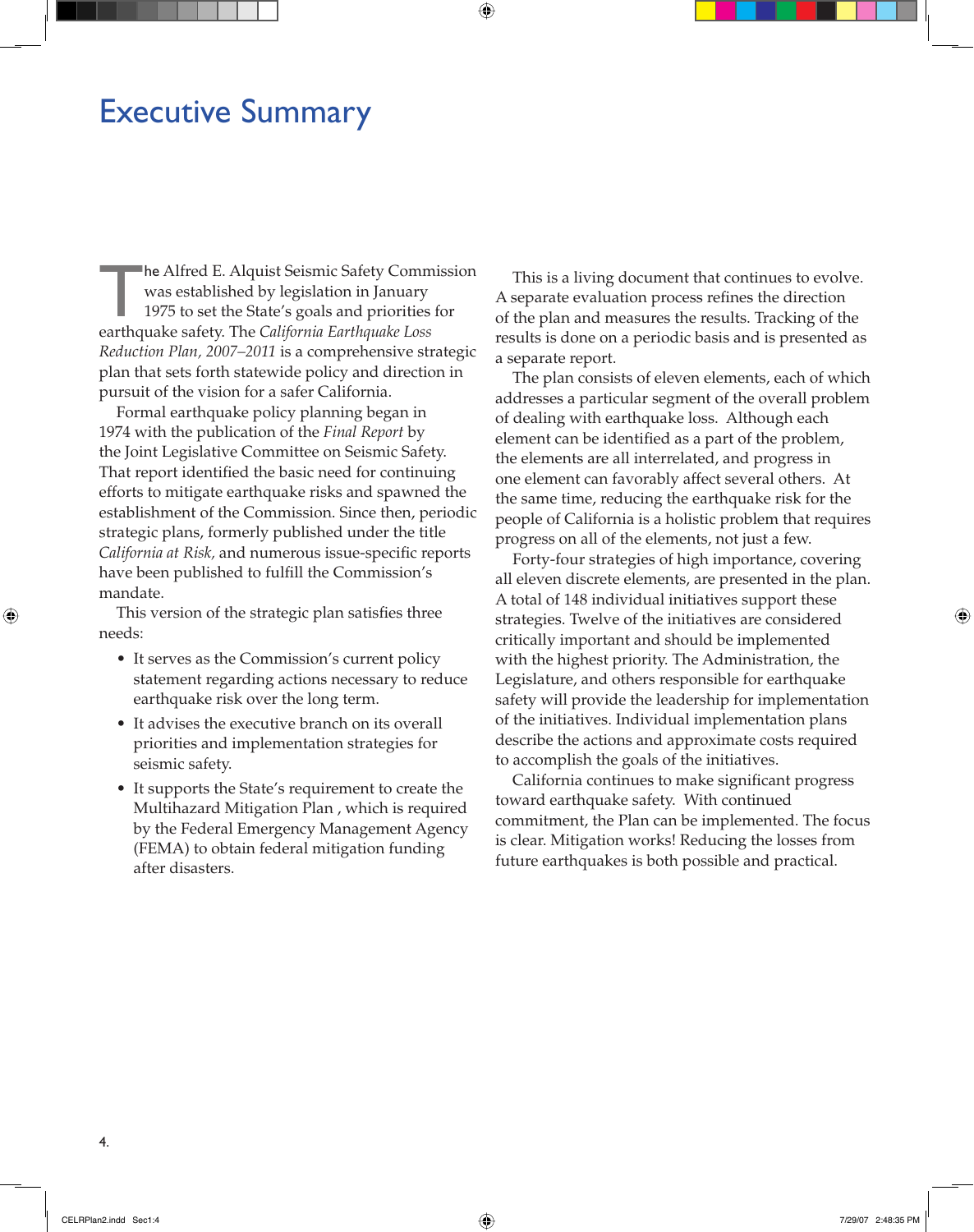## The Vision

**More than 80 destructive earthquakes of**<br>magnitude 5.0 or higher have been record in California since the early 1800s. The<br>last 20 years alone have seen at least ten damage magnitude 5.0 or higher have been recorded in California since the early 1800s. The last 20 years alone have seen at least ten damaging earthquakes ranging in magnitude from 5.0 to 7.3. These earthquakes were considered to be "moderate" in size, and fortunately they generally occurred during nonworking hours and in locations with relatively low population density. Even with such good fortune, the resulting devastation clearly demonstrated the need for continued efforts to reduce losses and to speed recovery.

Natural hazards exist everywhere, and California is no exception. Throughout its history, the State has experienced floods, tsunamis, wildfires, droughts, landslides, volcanic eruptions, windstorms, and earthquakes. But of all these natural disasters, earthquakes pose the greatest threat to the lives, property, and economy of California. The California Geological Survey estimates that California's yearly losses to structures, contents, and income will average \$4.7 billion per year, approximately three-quarters of the nation's seismic risk to the general building stock.<sup>1,2</sup> Hard facts cannot be ignored:

- According to the U.S. Geological Survey, there continues to be a very high probability that at least one major earthquake will strike an urban area in California in the next 30 years.
- The Loma Prieta (1989) and Northridge (1994) earthquakes caused more than 100 deaths and more than \$50 billion in reported damage and indirect losses.
- In the Northridge earthquake alone, up to 125,000 people were left homeless, and 82,000

residential and commercial units (of which 60,000 were multifamily residential) and 5,400 mobile homes were damaged or destroyed.3

• The majority of California's growing population of more than 35 million live within 20 miles of active earthquake faults. According to the Federal Emergency Management Agency, the population at risk due to earthquakes will increase dramatically. New homes, communities, and infrastructure will be developed to accommodate the population growth, and the risk of human and economic losses from earthquakes will rise accordingly.

California's frequency of damaging earthquakes combined with a growing population in harm's way creates an unacceptable level of risk so the State of California is committed by law to an aggressive earthquake loss reduction policy.

| The California Earthquake<br><b>Hazards Reduction Act</b>    |
|--------------------------------------------------------------|
| (Government Code, Chapter 12,<br>Section 8870 et seq.)       |
| The California Earthquake Hazards Reduction Act was authored |

by Senators Alfred E. Alquist and William Campbell and signed into law by Governor Deukmejian on October 2, 1985. The statute requires the Seismic Safety Commission to prepare and administer a program setting forth priorities, funding sources, amounts, schedules, and other resources needed to reduce statewide earthquake hazards significantly by the year 2000.

We can neither prevent earthquakes nor predict when or where they will strike, but through the *California Earthquake Loss Reduction Plan,* we can dramatically reduce the devastating levels of deaths, serious injuries, and loss of property that invariably accompany major earthquakes in California.

⊕

5.

<sup>&</sup>lt;sup>1</sup>An Evaluation of Future Earthquake Losses in California, Division of Mines and Geology, 2000.

*<sup>2</sup> HAZUS 99 Estimated Annualized Earthquake Losses for the United States,*  FEMA 366, September, 2000.

<sup>&</sup>lt;sup>3</sup>The Northridge Earthquake of January 17, 1994: Report of Data Collection *and Analysis Prepared by the Geographic Information Systems Group of the*  Governor's Office of Emergency Services. Sacramento, 1994.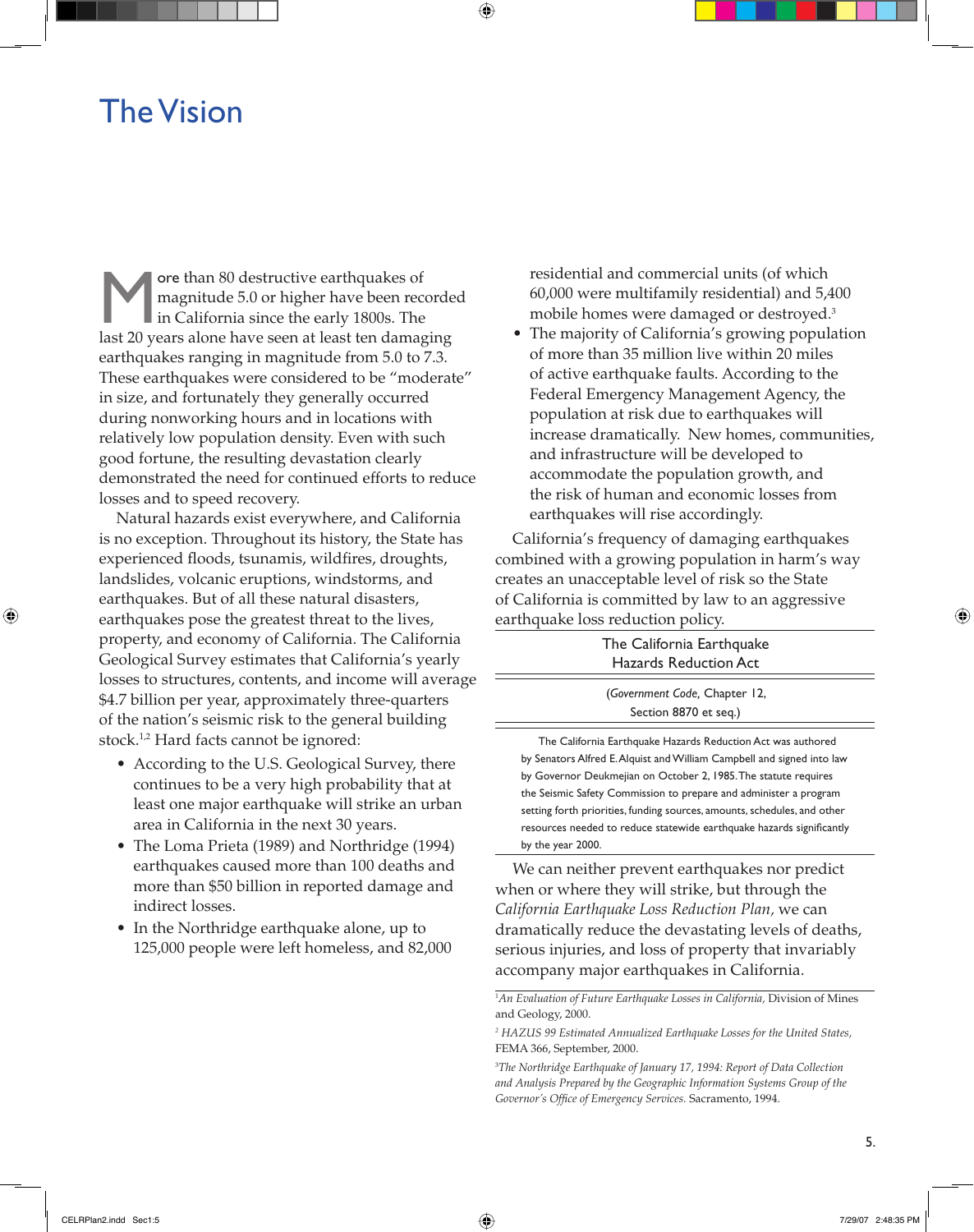Earthquake loss reduction can be defined as sustained actions to reduce or eliminate long-term risks to human life, property, and the economy from earthquakes.

In 1986, the California Earthquake Hazards Reduction Act directed California's Alfred E. Alquist Seismic Safety Commission to establish a series of multiyear plans to significantly reduce earthquake risk. The first edition of the plan, known as *California* at Risk, became the State's official earthquake hazard reduction plan for 1987–1992. The second, third, and fourth editions (the plans for 1992–1996, 1997–2001, and 2002--2006) built on the first, adding significant new data and initiatives for action. The earlier editions served as useful catalysts for new seismic safety legislation and regulations in the areas of identifying seismic hazards and improving the safety of hospitals, homes, mobile homes, transportation, and the State's infrastructure.

After the Loma Prieta earthquake, FEMA required the State to provide an earthquake hazard reduction plan to establish California's eligibility for federal mitigation funding. *California at Risk* was recognized as the state's earthquake mitigation plan. The plan has evolved into a multiuse document, serving State agencies, local governments, schools, businesses, volunteer and other private nonprofit agencies, and individuals. It presents broad objectives and recommends strategies for achieving them. Responsibility for implementing and accomplishing the objectives rests with individuals, private businesses, and public agencies and institutions throughout California.

The federal government encourages partnerships among all levels of government and the private sector. These alliances form the foundation of the plan to empower all Americans to fulfill their responsibility for ensuring safer communities. The California Earthquake Loss Reduction Plan acknowledges the State's commitment to this multilevel partnership. Included in that partnership are government agencies (federal, state, and local) that carry out seismic safety activities, academic institutions, the private sector, and volunteer organizations.

6. California has learned important lessons from its earthquakes. By continuing to support new and ongoing efforts to protect its people and the built environment, the state can be more effective in reducing damage and injury from succeeding earthquakes. California's ability to reduce its seismic

**Evolution of the Plan** risks will boost the environmental and economic viability of all Californians.

> Great strides have been taken in implementing a long-term program for protecting Californians from earthquakes. Although progress to date has been good, there is much more that must be done if the vision of a safer California is to become a reality.

#### **The Vision**

The lives and properties of the citizens of California are made safer from the devastation of future earthquakes by the implementation of an effective, long-term seismic safety policy that has the following as its basic principles:

- Continual advancement of the science of earthquakes and the techniques for mitigating their effects
- Evolutionary improvement in public policy affecting the design, construction, and retrofit of California's built environment
- Increased preparedness for short-term emergency response, and for long-term personal and economic recovery

#### **The Goals**

To achieve the vision, the California Earthquake Loss Reduction Plan presents three basic goals:

#### **Advancement in Learning About Earthquakes**

Applicable and effective research in geoscience, engineering, and social sciences about earthquakes, including techniques for mitigating their effects, are the basis of California's mitigation strategies. The Plan is committed to learning more about why earthquakes happen, where and when the next earthquakes are most likely, and what the nature and pattern of future ground shaking are likely to be.

#### **Advancement in Building for Earthquakes**

Public policies that result in constructing earthquake resistant new buildings and retrofitting the most vulnerable existing structures save lives and reduce property damage. New structures built to higher performance standards contribute to the continued strength of the California economy directly by reducing earthquake losses, and indirectly by allowing the State to deliver it's products to the rest of the nation without interruption.

#### **Advancement in Living with Earthquakes**

Heightened preparedness and better emergency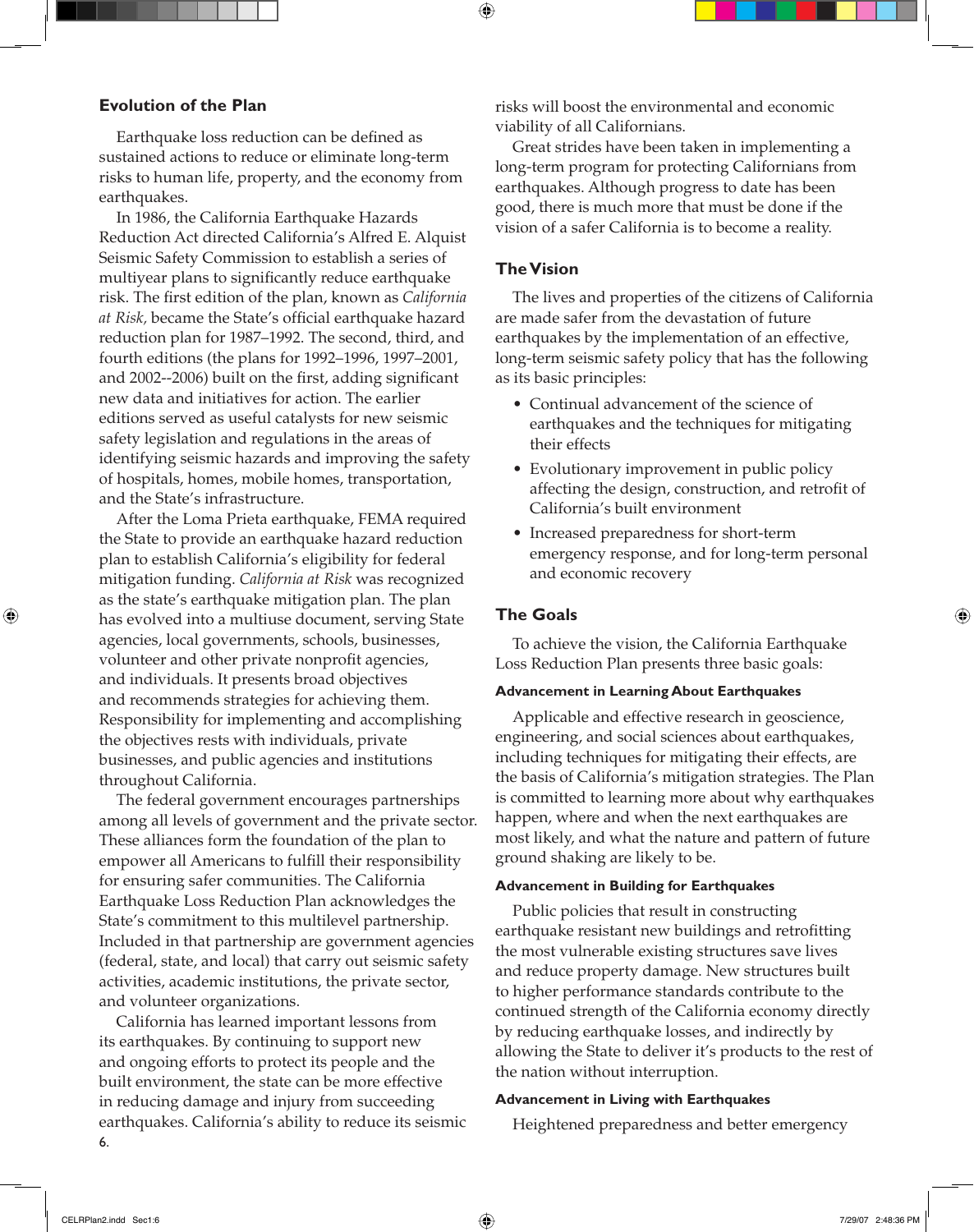response systems minimize the pain and suffering from potentially disastrous earthquakes. Both short- and long-term efforts to accomplish personal and economic recovery significantly reduce their impacts. Californians need to be better prepared to understand, respond to, and recover from future earthquakes.

 $\bigoplus$ 

#### **Making Progress**

 $\textcircled{\scriptsize{+}}$ 

Progress in achieving these goals should be monitored and reported on a regular basis by tracking measurable progress of key elements for each goal*.*  For example, the advancement in learning about earthquakes can be monitored by the increase in the percentage of mapping of high-risk urban areas with respect to earthquake hazards. Advancement in building for earthquakes can be monitored by the reduction in the percentage of buildings at significant risk. Advancement in living with earthquakes can be monitored by the increase in the number of local communities with an integrated and verified response plan. A system should be developed to help public agencies and private organizations set priorities for their earthquake risk management efforts.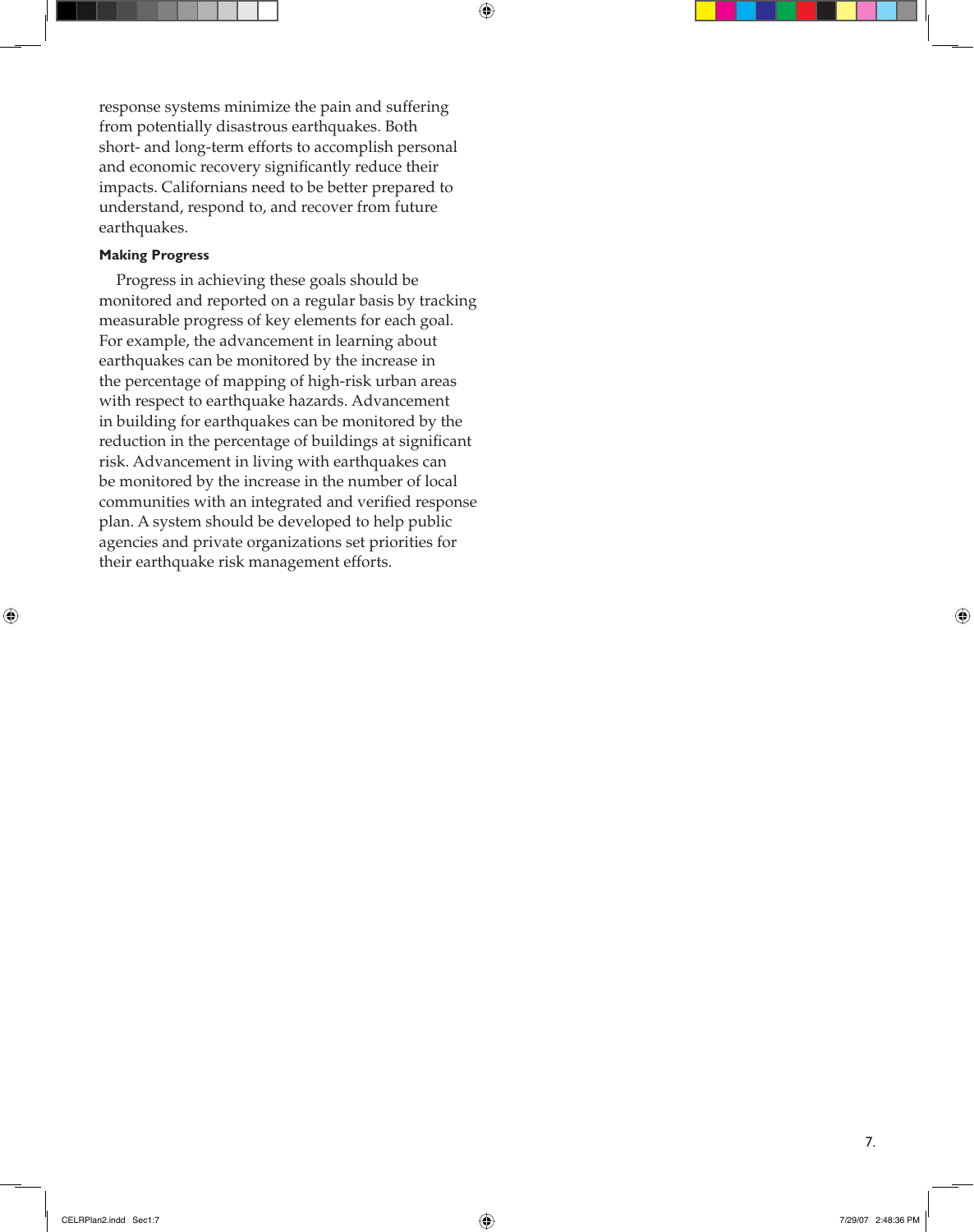## The Perspective

The *California Earthquake Loss Reduction Plan*<br>continues an ongoing quest to improve<br>the safety of California's residents from<br>the hazards of earthquakes. The state-wide loss continues an ongoing quest to improve the safety of California's residents from the hazards of earthquakes. The state-wide loss reduction planning process began in 1974 with the publication of the *Final Report* of the Joint Legislative Committee on Seismic Safety, a body that was established after the 1969 Santa Rosa earthquake. The *Report* summarized the history of early seismic safety policy and the achievements of the Joint Committee during its existence from 1970 to 1974. It also made several recommendations, principal of which was the creation of the Seismic Safety Commission.

#### **Commission Established**

The Seismic Safety Commission was established by legislation that took effect on January 1, 1975. The legislation directed the Commission to engage in the following activities:

- Set mitigation and recovery goals and priorities in the public and private sectors.
- Request state agencies to devise criteria to promote earthquake and disaster safety.
- Recommend changes in programs to state agencies, local agencies, and the private sector to further seismic safety.
- Encourage research.
- Help coordinate the earthquake safety activities of government at all levels.

Within hours of the opening of its doors in Sacramento on August 1, 1975, the nearby Oroville earthquake shook the Commission's offices. Since then, the Commission has investigated virtually every damaging California earthquake in its continuing quest to identify how best to protect

Californians in the future.

Soon after its establishment, the Commission inaugurated a process for updating the Joint Committee's report to keep the state's vision alive.

#### **The First Report**

 $\textcircled{\scriptsize\textsf{P}}$ 

From its beginning the Commission recognized that adoption and implementation of its recommendations were critical to successfully reducing earthquake risk.

The Commission's fi rst report, *Goals and Policies for Earthquake Safety in California,* was published in 1979. The report reemphasized many of the Joint Committee's recommendations and added others. It focused on several common but key subject areas:

- the roles of governments, the private sector, and the professions;
- land use, especially general plan implementation by local governments;
- improved standards for new construction, including enforcement and quality control;
- locating, designing, constructing, and operating critical facilities and lifeline systems safely;
- dealing with existing hazardous buildings;
- strengthening preparedness and response capabilities;
- guiding earthquake recovery; and
- promoting earthquake education and safety training.

In addition, the report contained recommendations for financing seismic safety programs, dealing with earthquake prediction, and defining and supporting needed research.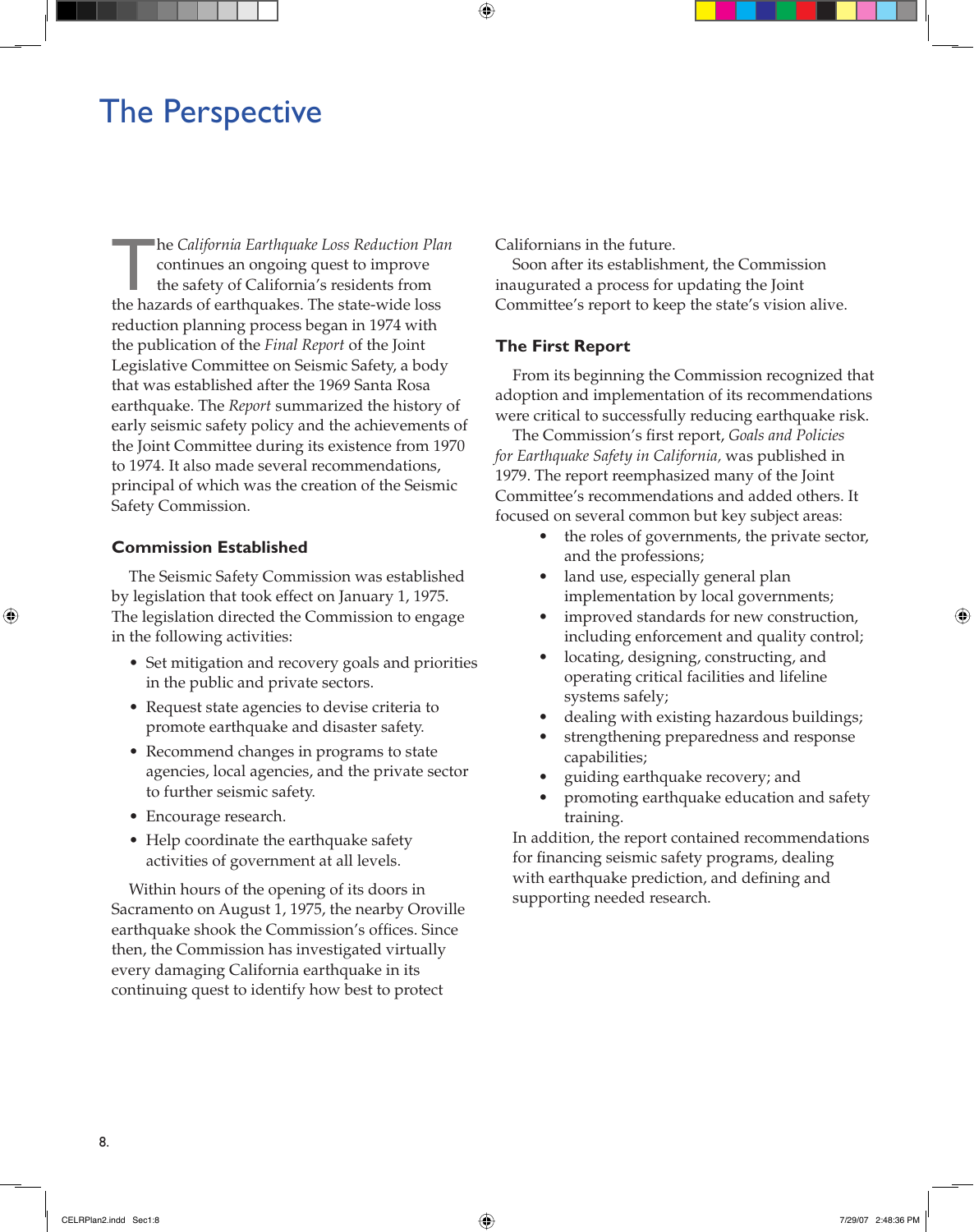#### **The SB1279 Report**

Senate Bill 1279 in 1978 laid the foundation for California's strategic planning process for seismic safety. This legislation followed two significant earthquakes in China a damaging earthquake in Haicheng in 1975 that had been "predicted," and a devastating earthquake in Tangshan in 1976 that had not.

SB 1279 directed the Commission to assess the policy and program implications of earthquake prediction and to develop a strategic seismic safety program and financing plan for California. The resulting report, *Earthquake Hazards Management: An Action Plan for California,* was published in 1982. In addition to reflecting the Commission's own thinking, the report reiterated the recommendations of a subcommittee of the Assembly Committee on Government Organization and a Governor's Task Force on Earthquake Preparedness. Commonly known as the 1279 report, it recommended a five-year, \$721 million improvement program to support major new initiatives.

#### **California at Risk**

⊕

Because of its desire to maintain the momentum of a goal- and policy-setting process, the Commission sponsored the California Earthquake Hazard Reduction Act of 1986. Enactment followed the devastating Mexico City earthquake of 1985, which brought home the specter of massive urban losses. The legislation was passed by the Legislature, was signed by Governor Deukmejian, and became effective January 1, 1986, officially launching the Commission's strategic planning effort. Its goal was simple:

#### *To signifi cantly reduce statewide seismic hazards by the end of the century*

The Commission was assigned the tasks of preparing and administering the program, which included setting priorities, finding funding sources, establishing appropriate funding amounts, and dealing with schedules. Implementing the program involves more than 40 state agencies that share responsibilities for seismic safety.

The program was built around the concept of a regular series of five-year plans with annual program reports. The first document, known as *California at Risk,* was published for 1987–1992. It contained 70 new initiatives.

The second edition covered the 1992–1996 period.

That edition reduced the number of initiatives to 42 and identified the following categories: Existing Vulnerable Facilities, New Facilities, Emergency Response Management, Disaster Recovery, Research, and Information/Education.

The Commission assessed the progress of implementation by publishing intervening status reports. Each report contains comments on what has been achieved, what has been delayed, and what remains to be initiated. Many lessons were learned and relearned from earthquakes that occurred after 1986. Those events include the damaging earthquakes in 1987 at Whittier Narrows, in 1989 at Loma Prieta, and in 1994 at Northridge. The resulting lessons were incorporated by the Commission into its strategic planning process.

#### **The 1997 Edition**

The third edition of the strategic plan covered the 1997-2001 period and continued a process that began over 20 years ago. Although the Commission took an appropriate new look and somewhat different emphasis, it did so with a continued commitment to the original goals and an intent that the document serve multiple purposes:

- First, it continued to be the Commission's policy statement about what needs to be done to reduce earthquake risk over the long term.
- Second, it was the state's strategic plan guiding the Executive Branch agencies in their overall implementation strategies and priorities for seismic safety.
- Third, it complied with the *National Hazards Mitigation Strategy* and served as the state's federally required hazard mitigation plan for earthquakes.

#### **The 2002 Edition**

The 2002 edition of the plan revised and updated the elements and initiatives of the 1997 edition. A critical initiative under each element was prioritized, and a completion time frame was added. The main objective of this edition was to advance three basic goals of the Commission by the year 2010:

- Learning about earthquakes
- Building to resist earthquakes
- Living with earthquakes

Although formats, styles, priorities, and other elements have changed over the years, the strategic

9.

↔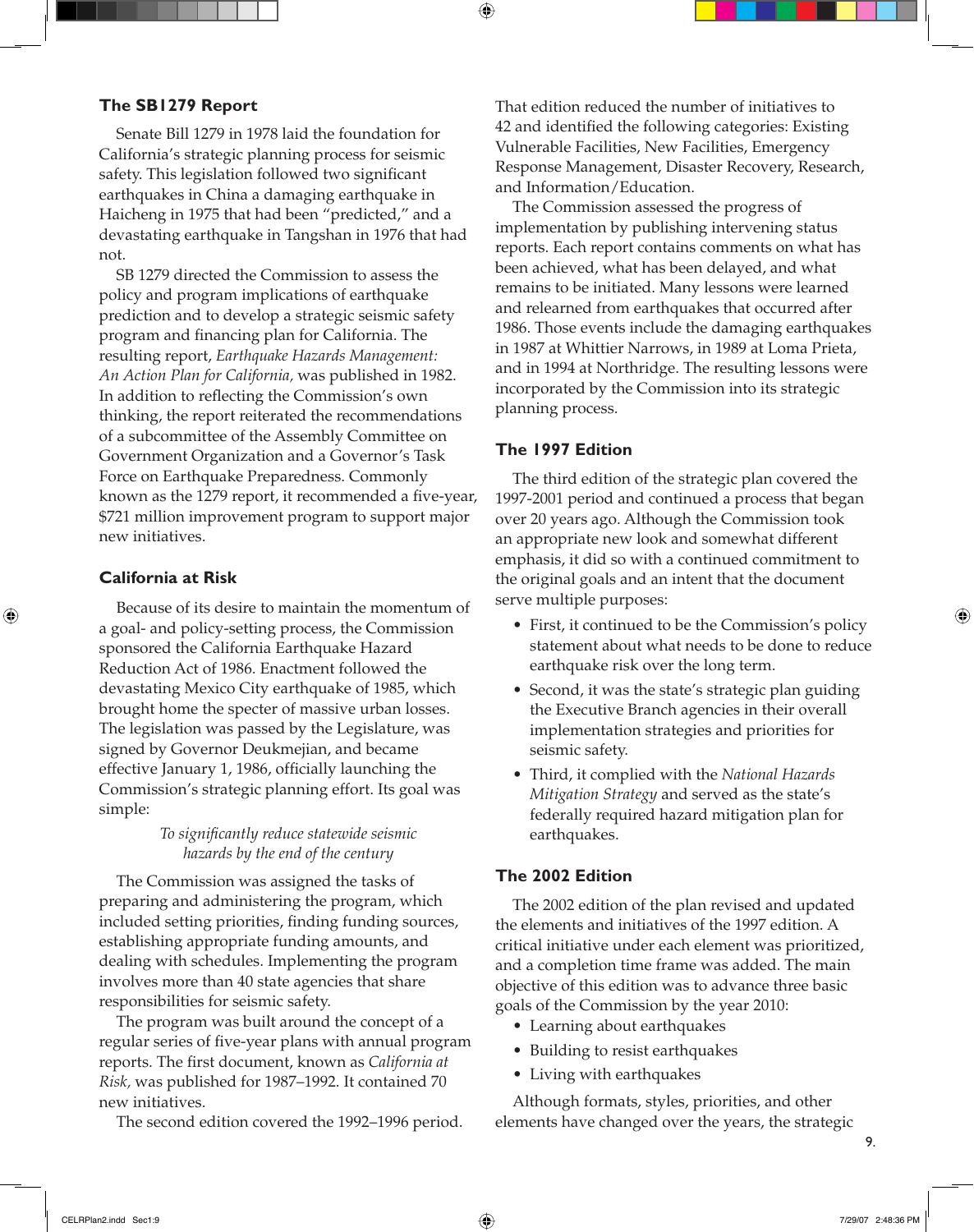planning approach has produced several long-term accomplishments:

• The Commission maintained a legislatively required process to define and recommend broad safety policy goals, priorities, and means of implementation.

 $\bigoplus$ 

- The planning process influenced the scope and direction of many programs and provided an "agenda-in-waiting" of recommended actions to be proposed when opportunities arose.
- The process provided a framework for defining the Commission's regular legislative program and for supporting or opposing relevant legislation proposed by others.
- The process served the broader earthquake constituency by providing an acceptable, policyoriented, state-level strategic plan.
- The process provided specific recommendations supporting program operations in individual agencies.
- The process helped the Commission and others review and evaluate accomplishments as well as identify remaining seismic safety needs.
- The resulting document served as part of the state's multi-hazard mitigation plan for earthquakes, helping eligible state and local agencies and other organizations receive about \$1 billion in federal mitigation grant funds.

This edition of the *California Earthquake Loss Reduction Plan,* like its predecessors, is dedicated to the continuing quest to reduce losses and speed recovery after the next major earthquake strikes in California. It also serves as the guide for the seismic chapter of the *State's Multi Hazard Mitigation Plan.*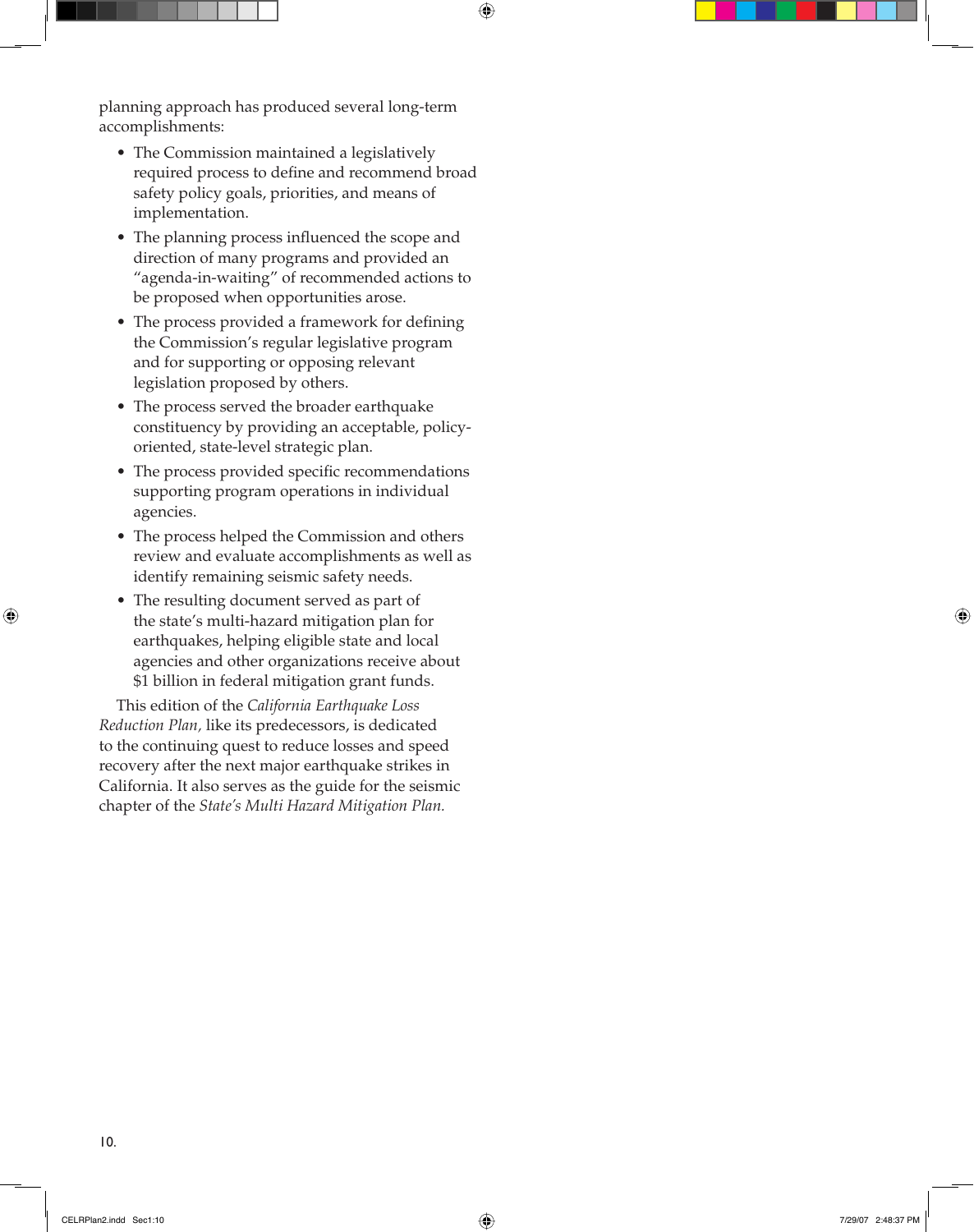## **The Benefits**

Mitigation works! Upgrading existing<br>
vulnerable structures, using better de<br>
in new construction, and increasing<br>
preparedness in all areas are the most cost-ef vulnerable structures, using better designs in new construction, and increasing preparedness in all areas are the most cost-effective ways to reduce losses and speed recovery in future earthquakes.

Compared with the devastating impacts from earthquakes in other seismically active areas of the world, California's higher standards of construction consistently show that the benefits of good mitigation practices are real. The magnitude of losses in recent earthquakes in Turkey, Taiwan, Iran, India, Sumatra, Pakistan and Java show that the state's use of sound design and construction practices makes an enormous difference in controlling losses. However, based on observations from the Northridge, Hector Mine, and San Simeon earthquakes, there is room to reduce further the earthquake-related losses expected in future California earthquakes.

Quantifying the benefits of mitigation is not easy. Common sense tells us that if a building is constructed to higher performance standards, it will suffer less damage than one constructed to lower standards. But the questions often asked—how much better, is it cost effective, or has it been proven in an actual event—are difficult to answer. Current cost-benefit analyses are beginning to provide some powerful answers.

We can now say with 95% confidence that a destructive earthquake will strike within California in the next 30 years. The Multi-Hazard Mitigation Council found that the federal government's recent investment of \$870 million in earthquake hazard mitigation will result in \$1.3 billion in future benefits. $^1$ Efforts to develop better building codes, mitigation plans, and hazard maps for earthquake safety should provide a benefit to cost ratio in excess of 4 to  $1<sup>2</sup>$ .

#### **Taking Action**

⊕

Traditionally, the focus of mitigation effort has been on life safety. This minimum level of seismic mitigation has been driven by mandatory government actions such as adopting and enforcing rigorous building codes, and requiring demolition of unreinforced masonry buildings with very high collapse potential. Today, however, there is a growing trend toward mitigating economic losses as well, by voluntarily setting higher standards to protect property and ensure continued business operations. The combined economic losses from the Loma Prieta

| Event                                            | Mexico<br>City<br>1985 | Loma<br><b>Prieta</b><br>1989 | Northridge,<br>1994 | Kobe,<br>Japan<br>1995 | <b>Turkey</b><br>1999 | <b>Taiwan</b><br>1999 | India<br>2001 | <b>Sumatra</b><br>2004 | Pakistan<br>2005 | Java<br>2006 |
|--------------------------------------------------|------------------------|-------------------------------|---------------------|------------------------|-----------------------|-----------------------|---------------|------------------------|------------------|--------------|
| Magnitude                                        | 8.1/7.5                | 6.9                           | 6.7                 | 7.1                    | $7.4/7.2^{2}$         | 7.6                   | 7.7           | 9.3                    | 7.6              | 6.2          |
| <b>Loss of Life</b>                              | 10.000                 | 63                            | 57                  | 5.400                  | 17.439                | 2,043                 | 20,005        | 230,000                | 76,000           | 6,000        |
| <b>Buildings</b><br>with Severe<br><b>Damage</b> | 5.700                  | 27,000                        | 14.000              | 150,000                | 115,000               | 81,000                | 1.120.000     | unknown                | unknown          | 296,000      |

#### **Comparison of Major Earthquakes**

1 A second (magnitude 7.5) earthquake occurred 36 hours after the initial event.

2 A second (magnitude 7.2) earthquake occurred in Turkey near the eastern margin of the area damaged from the magnitude 7.4 Kocaeli, Turkey, earthquake. The figures presented in the table are presented for both earthquakes.

3 Information comes from a variety of sources and in some cases may not be entirely accurate.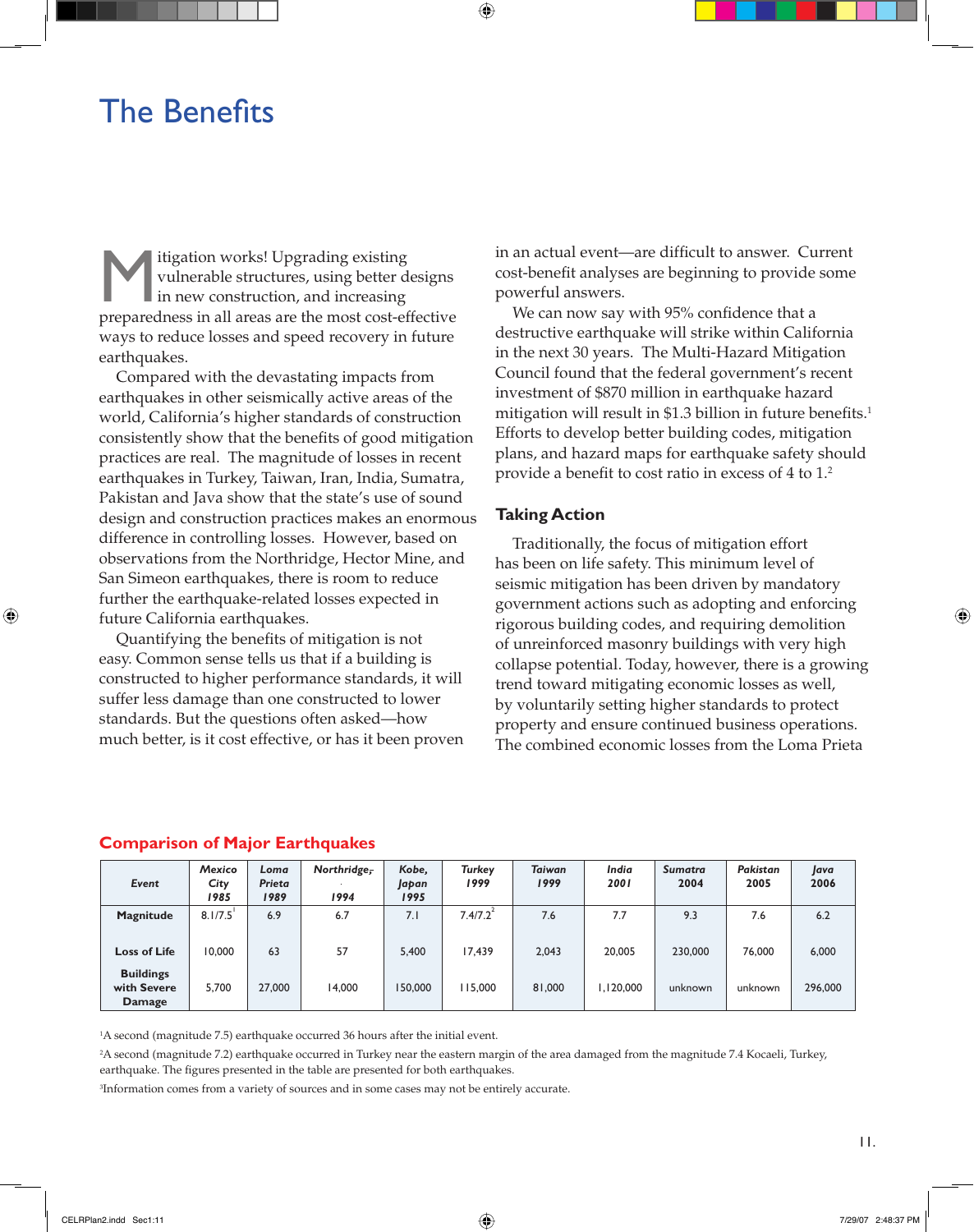earthquake in 1989 and the Northridge earthquake in 1994 exceeded \$50 billion. The moderate Northridge earthquake alone resulted in the third largest economic loss caused by a natural disaster in the nation's history. We know mitigation saves lives, but it also reduces the economic losses to a degree that is far in excess of the costs of mitigation.

In California the mitigation movement is still emerging. In a 1996 memorandum on the subject of voluntary seismic retrofit in the state, the Senate Office of Research stated: "Very little voluntary commercial retrofit activity is occurring. Most commercial activity is because of mandatory local programs to strengthen, demolish, or reduce occupancy of unreinforced masonry buildings, or as the result of earthquake damage." That finding belies the fact that professionals involved in earthquake loss reduction (structural engineers, insurance specialists, national economists) agree that mitigation works, and that cost-effective means exist by which the losses can be reduced. State-mandated programs, such as the Field Act for public schools and the Hospital Act for hospitals, have also demonstrated their value in reducing losses from recent earthquakes.

Major corporations and institutions are moving aggressively toward mitigation actions that involve seismic retrofit of their existing facilities and higher performance standards for their new facilities. These actions are motivated by the need to ensure protection of property, continuance of operations, and greater levels of life safety for their employees and customers.

Reducing earthquake losses through effective mitigation efforts is good public policy. Effective mitigation requires three steps: 1) creating costeffective design and construction solutions; 2) setting priorities; and 3) committing the necessary resources. Good design and construction solutions are available; priorities will vary within the building construction and operations industry but are well understood; however, it is the committing of resources that continues to be a stumbling block. The key to encouraging sustained, voluntary mitigation efforts lies in incentives that stimulate the private sector to take action. Many public and private entities have already initiated earthquake mitigation actions, and more will do so in the future. The movement is under way. But much more needs to be done if we are to reduce the losses and speed recovery to appropriate levels.

#### **Conclusion**

 $\textcircled{\scriptsize\textsf{P}}$ 

The magnitude of economic losses caused by destructive earthquakes is now widely recognized throughout California. The economy of California cannot withstand repeated Loma Prieta or Northridge disasters. The benefits of earthquake loss reduction far outweigh the cost. It's time to commit the needed resources to get the job done.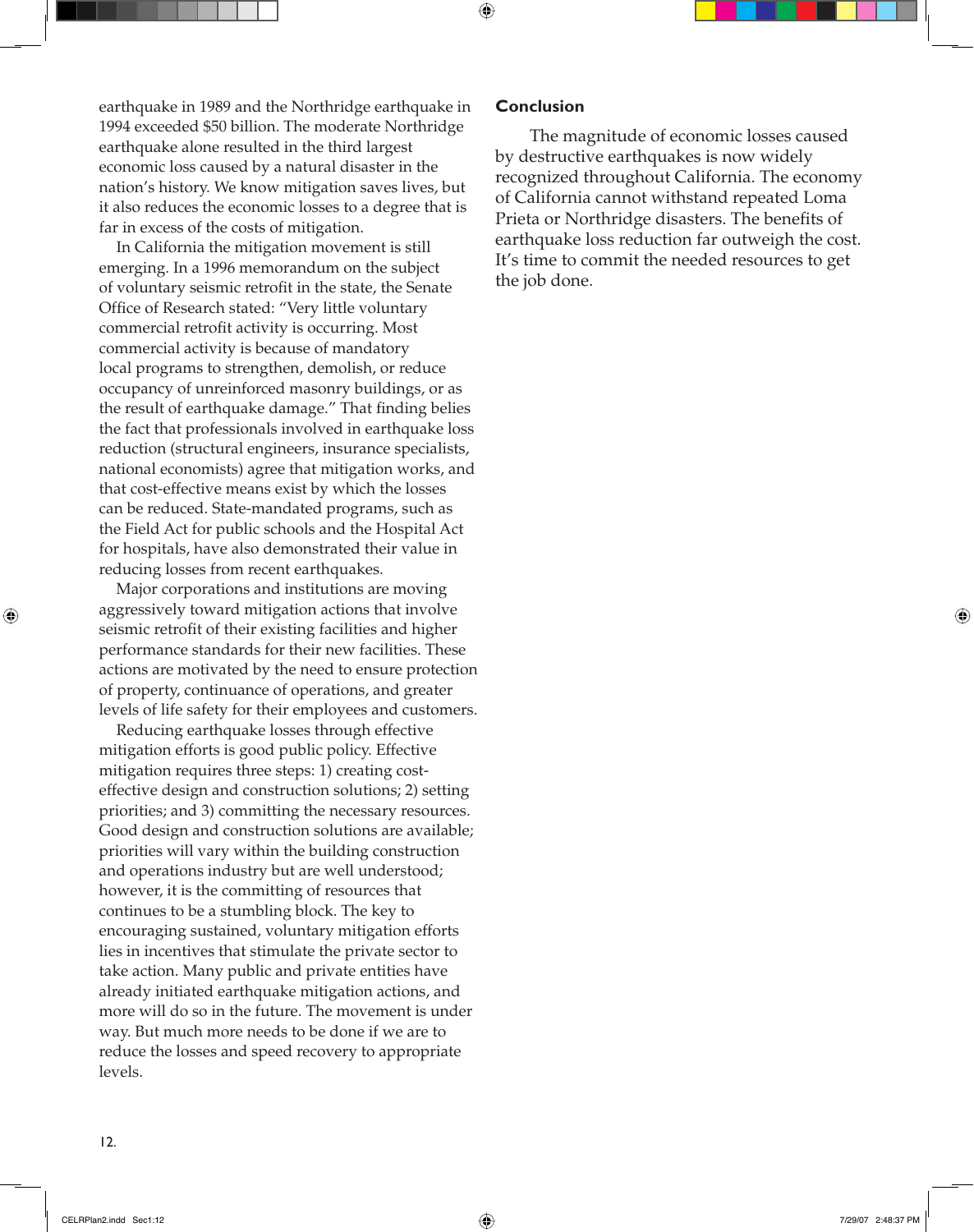## The Plan

The *California Earthquake Loss Reduction Plan* sets forth basic government policy directions in pursuit of the vision for a safer California. Mitigation works! Loss reduction is possible and practical. Significant progress has already been made, and with continued commitment, losses can be dramatically reduced.

The Plan rests on the fact that increased levels of seismic performance—through the upgrading of existing vulnerable structures, better design of new structures, and increased preparedness in all areas provide the most cost-effective method to reduce losses and improve recovery from earthquakes.

The Plan is a road map to achieve a safer California. It contains 11 major elements, each addressing a distinct but interrelated area of concern. It defines statewide objectives and strategies to support the Plan goals. Each element targets specific areas of earthquake risk, but it also supports many of the

other elements to provide a coherent framework to address the entire spectrum of loss reduction.

 $\textcolor{black}{\textcircled{\ell}}$ 

Each element is important in the quest for a safer California, and each is considered an indispensable part of the plan. The elements do not make up a list of detailed action items, but rather present broad policies and strategies to guide the activities of government agencies, public and private institutions, and the public. Individual one-page policy statements for each element follow.

More detailed actions that support the plan are presented in "The Initiatives" and provide refinement to the overall plan of action. Ultimately, it is the responsibility of agencies and individuals to ensure that their actions fulfill the intent of the plan.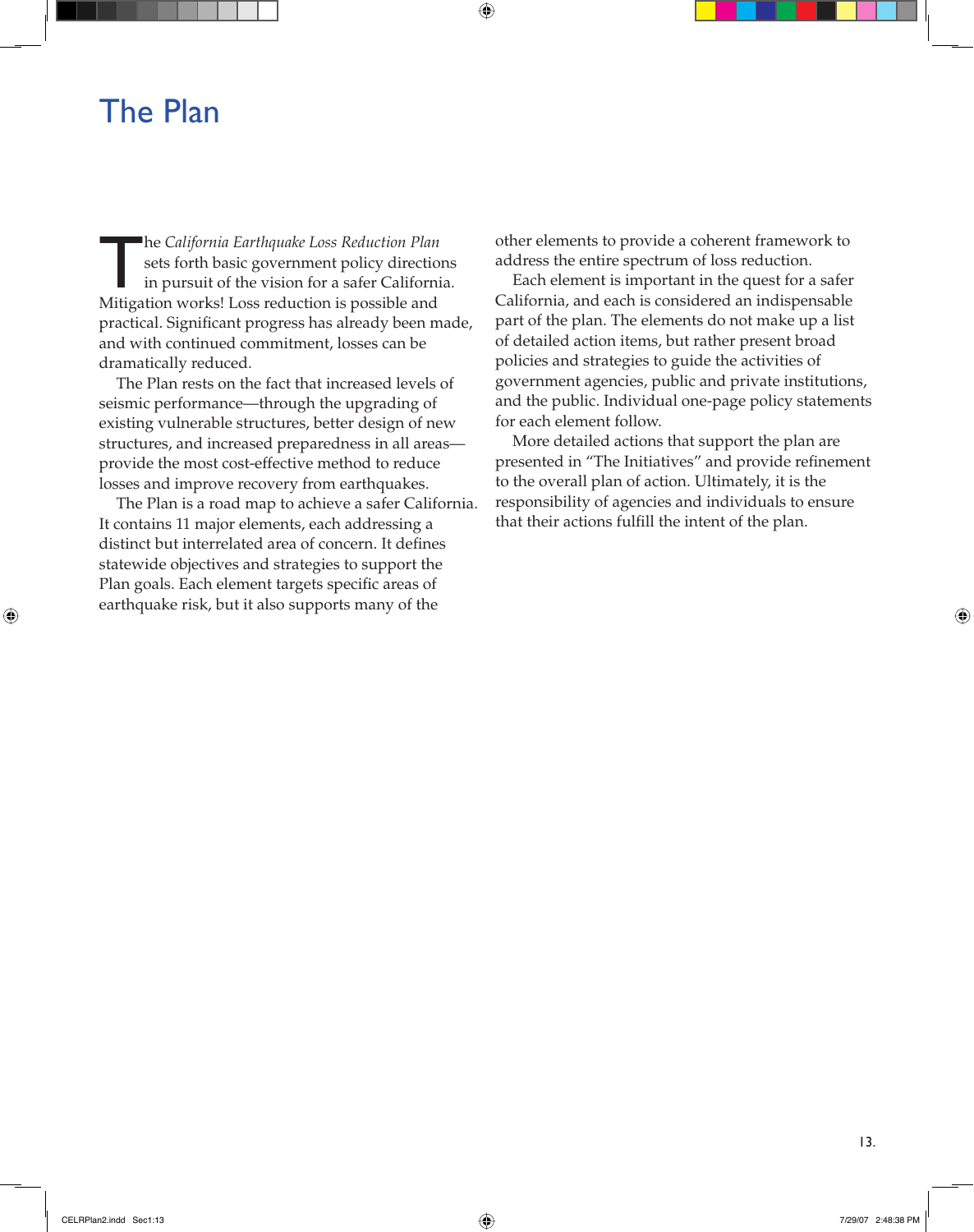$\bigoplus$ 

## The Plan Matrix

|                                        | <b>Learning About Earthquakes</b>                                   |                                                                    |                                                                  |                                                                            |                                                                               |  |  |  |  |
|----------------------------------------|---------------------------------------------------------------------|--------------------------------------------------------------------|------------------------------------------------------------------|----------------------------------------------------------------------------|-------------------------------------------------------------------------------|--|--|--|--|
|                                        |                                                                     |                                                                    | Earthquake                                                       |                                                                            |                                                                               |  |  |  |  |
|                                        | <b>Geosciences</b>                                                  | <b>Research and</b><br><b>Technology</b>                           | <b>Education and</b><br><b>Information</b>                       | <b>Economics</b>                                                           | <b>Land Use</b>                                                               |  |  |  |  |
| Concerns                               | Insufficient use of<br>current geologic<br>knowledge                | Insufficient technical<br>knowledge                                | Insufficiently<br>educated and<br>informed citizenry             | Unacceptable<br>economic losses                                            | Seismic hazards not<br>incorporated in<br>general plans                       |  |  |  |  |
| <b>Objective(s)</b>                    | Full application of<br>geosciences                                  | Sustained research,<br>effective transfer of<br>technology         | Increased knowl-<br>edge to make<br>effective decisions          | Shift of design and<br>construction policies<br>to economic value<br>basis | Balance between<br>growth and seismic<br>hazards                              |  |  |  |  |
| <b>Strategies</b>                      | Improve use of<br>current geoscience<br>knowledge                   | Support risk<br>reduction research                                 | Promote<br>competency of<br>professionals                        | Demonstrate cost-<br>effectiveness                                         | Incorporate seismic<br>hazards data in<br>general plans                       |  |  |  |  |
|                                        | Apply consistent<br>geoscience<br>standards                         | Ensure applicability<br>to risk reduction                          | Increase public<br>awareness                                     | Develop incentives                                                         | Strengthen the<br>California Environ-<br>mental Quality Act<br>(CEQA) process |  |  |  |  |
|                                        | Show cost-<br>effectiveness                                         | Demonstrate value<br>of research for<br>improving seimic<br>safety | Inform public<br>officials                                       | Include property<br>protection in model<br>codes                           | Develop mitigation<br>techniques                                              |  |  |  |  |
|                                        | Support ongoing<br>research                                         | Coordinate research<br>activities                                  | Strenthen K-12<br>earthquake<br>programs                         | Protect functionality<br>of infrastructure                                 | Protect areas from<br>inundation                                              |  |  |  |  |
| <b>Benefits</b>                        | Better performance<br>to reduce losses                              | Greater levels of<br>risk reduction                                | Better educated<br>policy makers and<br>professionals            | Improved economic<br>viability and reduced<br>tax impact                   | Avoid negative<br>impact on planning<br>goals                                 |  |  |  |  |
| <b>Responsibilities</b> State is prime | motivator; local<br>entities are<br>enforcers.                      | State to operate<br>the program.                                   | State is prime<br>motivator; local<br>entities are<br>enforcers. | State is prime<br>leader; all levels<br>participate.                       | State to develop<br>data; local entities<br>to implement;<br>owners to use.   |  |  |  |  |
| Costs                                  | State $=$ ongoing<br>$Local = minimal$<br>User $=$ < 2 percent      | $State = minimal$<br>$Local = none$<br>User $=$ varies             | $State = minimal$<br>$Local = none$<br>User $=$ negligible       | State = minimal<br>Local = minimal<br>$User = varies$                      | State = minimal<br>$Local = varies$<br>Owner $=$ minimal                      |  |  |  |  |
| <b>Incentives</b>                      | Building and zoning<br>trade-offs, insurance<br>rates, tax benefits | Reduced insurance<br>rates, tax benefits                           | Strong state policy,<br>public demand                            | Strong state policy,<br>public demand                                      | Zoning trade-offs,<br>density rights,<br>transfers, etc.                      |  |  |  |  |

14.

 $\bigoplus$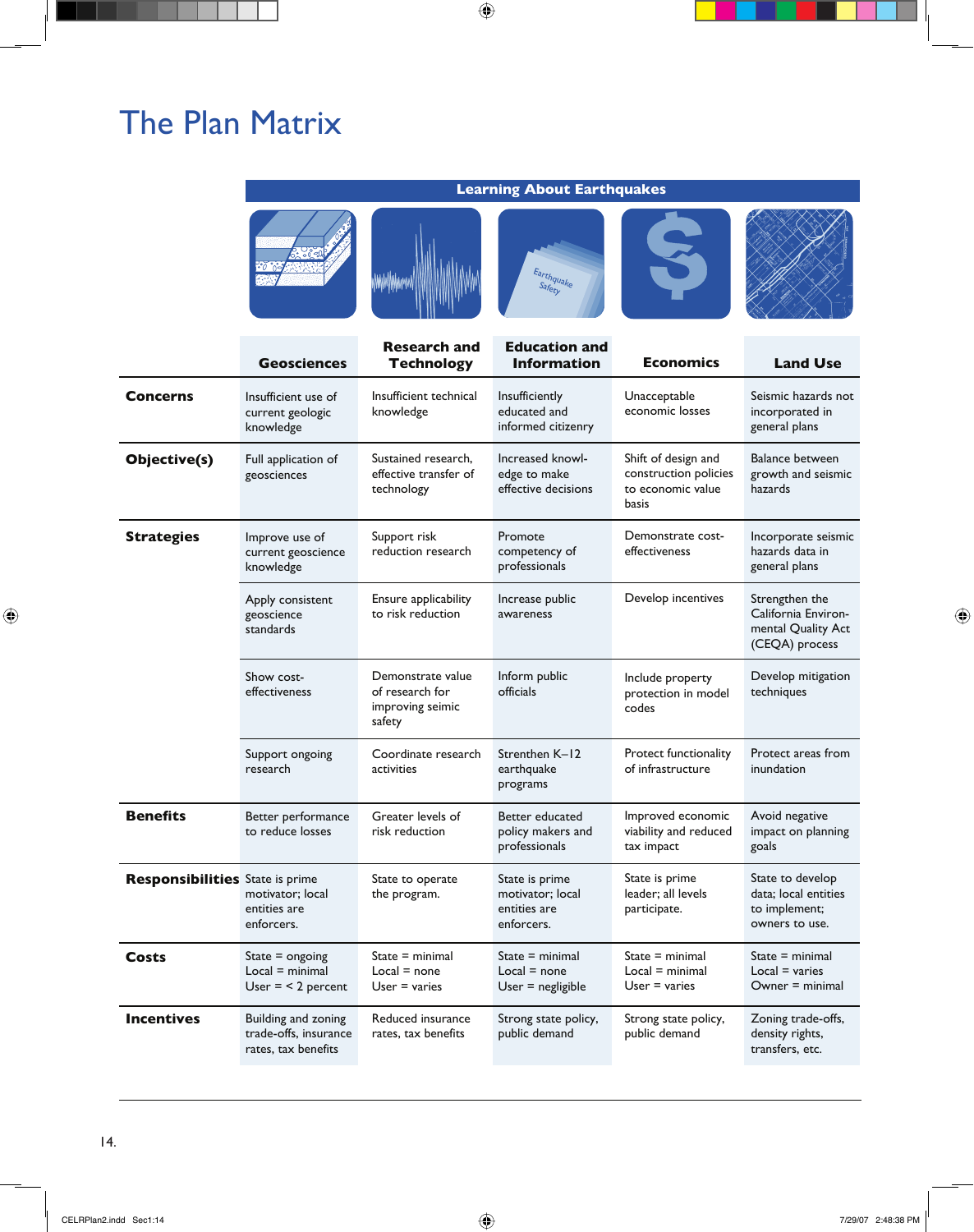

 $\bigoplus$ 

| deficiencies in<br>buildings                                           | or personal and<br>economic impact                             | personal and<br>economic loss                                          | standing and action                                             | sive and sustainable<br>systems                                  | ellective and speedy<br>recovery                                   |
|------------------------------------------------------------------------|----------------------------------------------------------------|------------------------------------------------------------------------|-----------------------------------------------------------------|------------------------------------------------------------------|--------------------------------------------------------------------|
| Upgrade vulnerable<br>buildings to<br>acceptable<br>performance levels | Increased life,<br>property, and<br>economic safety            | Protect life, limit<br>property damage,<br>resume function             | Increased under-<br>standing and ability<br>to act              | Improved communi-<br>cations and medical<br>response             | Statewide recovery<br>plan and implementa-<br>tion                 |
| Provide incentives<br>to retrofit                                      | Include all new<br>buildimgs                                   | Ensure performance<br>standards                                        | Increase under-<br>standing of potential<br>impact              | Improve communi-<br>cations                                      | Establish a statewide<br>strategic recovery<br>plan                |
| Initiate broad<br>educational efforts                                  | Develop integrated<br>approach to seismic<br>design            | Mitigate secondary<br>effects                                          | Develop compre-<br>hensive approach                             | Improve medical<br>response                                      | Expand interim and<br>long-term housing<br>capability              |
| Develop effective<br>methodologies                                     | Adopt California-<br>specific standards                        | Evaluate and<br>prioritize mitigation<br>measures                      | Encourage<br>individuals to act                                 | Improve search<br>and rescue                                     | <b>Expedite permitting</b><br>and rebuilding<br>processes          |
| Upgrade vulnerable<br>buildings and other<br>structures                | Do performance-<br>focused research                            | Retrofit critical<br>systems                                           | Improve K-12<br>school preparedness                             | Improve emergency<br>management<br>capability                    | Provide accurate and<br>timely information                         |
| Significant reduction<br>in loss of life and<br>costs                  | Improved life-safety,<br>reduced economic<br>impact            | Economic viability of<br>the region and state                          | Minimized personal<br>losses                                    | Preservation of lives<br>and property                            | Minimized economic<br>disaster                                     |
| State is prime<br>motivator; all levels<br>participate.                | State must enforce<br>plan for its own<br>properties.          | State is the lead;<br>each system owner<br>must participate.           | State provides<br>leadership; individual<br>entities implement. | State provides<br>facilities, equipment,<br>and training.        | State provides<br>leadership; local<br>entities implement.         |
| State = considerable<br>$Local = considerable$<br>User $=$ varies      | $State = minimal$<br>$Local = minimal$<br>User $=$ < 2 percent | $State = considerable$<br>$Local = considerable$<br>Utility $=$ varies | State = minimal<br>$Local = minimal$<br>$User = minimal$        | State = considerable<br>$Local = minimal$<br>User $=$ negligible | $State = considerable$<br>$Local = minimal$<br>User $=$ negligible |
| Economic and<br>regulatory                                             | Economic and<br>regulatory                                     | Economic and<br>regulatory                                             | Strong state policy,<br>public demand                           | Strong state policy,<br>public demand                            | Strong state policy,<br>public demand                              |

 $\bigoplus$ 

15.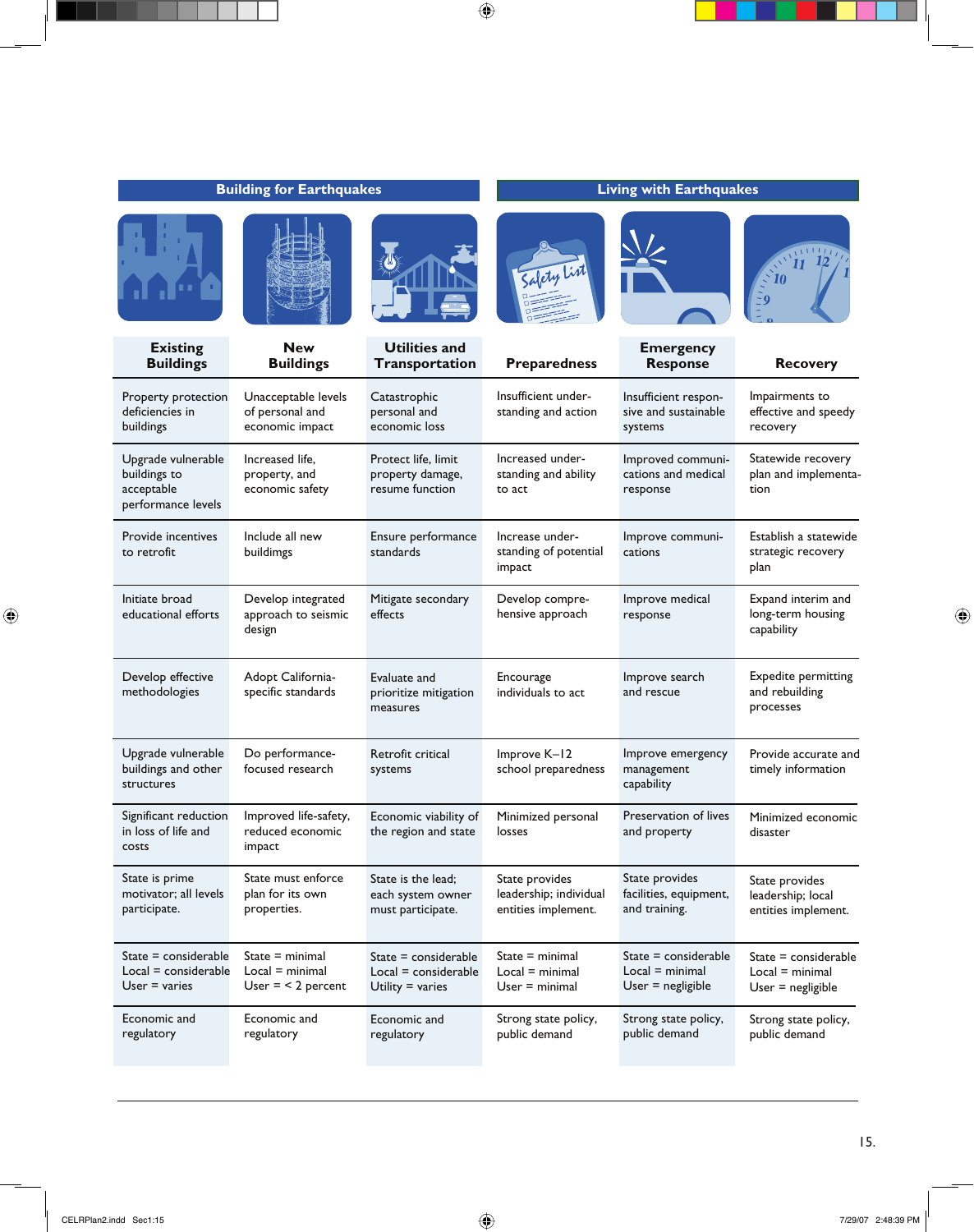

 $\bigoplus$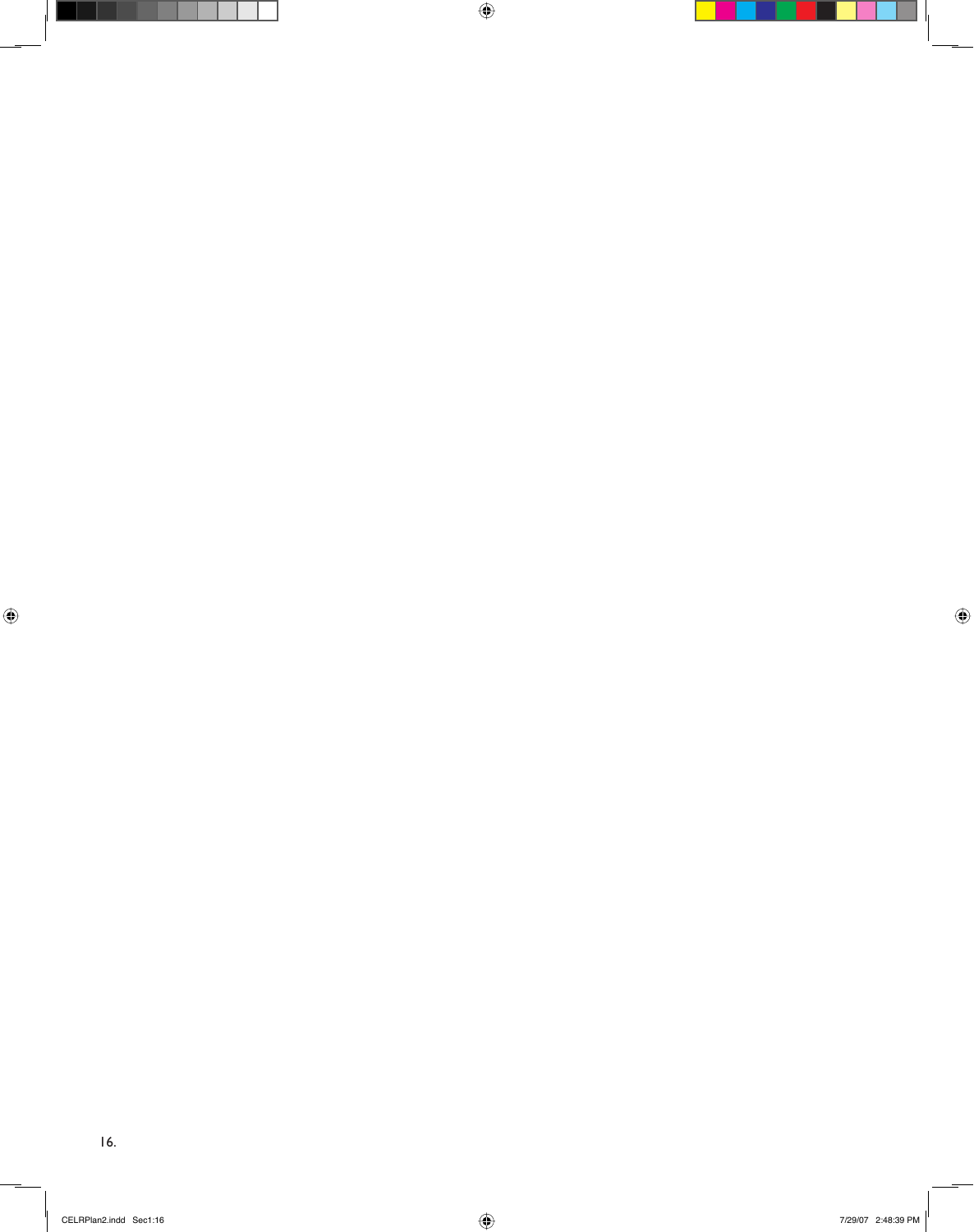# **Format for the Initiatives**

he California Earthquake Loss Reduction Plan, 2002-2006 sets forth the basic policy and direction with which to seek the vision and reach the goals (see pages 3 to 5) by the year 2010. The initiatives provide definitive statewide strategies that will lead to the intended goal. Just as each element of the plan is considered an integral part of the vision for a safer California, the initiatives provide a necessary and integrated vehicle to focus the state's efforts in that quest. The initiatives have been developed in recognition of, and with experience from, ongoing programs and are intended to set forth practical plans of action to guide the implementing agencies.

Each initiative is expressed as an action to be accomplished, indicating its priority, and, in the case of those deemed "Critically Important," the time frame for its accomplishment. The primary goal of the plan is loss reduction. The actions called for in these initiatives are intended to help achieve that goal. As the detailed action plans are developed, they must be evaluated for the contribution they make toward achieving the goal, the practicality of their accomplishment, and the economic benefit they provide.

Each initiative has been given a priority. Detailed action plans will be developed, and costs will be determined as each initiative is implemented.

#### **Priority**

All of the initiatives are considered necessary to achieve the state's goals. However, for effective administration of the overall plan, they have been organized into three priority levels: Critically Important, Very Important, and Important.

#### **Date**

Each initiative should be started and completed as soon as practical. The time to accomplish each will vary depending on the action plan. The time indicated for those initiatives deemed Critically Important is considered a reasonable time by which the initiatives should be accomplished.

#### **Progress**

Progress on each of the initiatives is presented in the Progress Report for the California Earthquake Loss Reduction Plan.

Implementing the initiatives will require a cooperative effort of various entities, both public and private, at the local, state, and national levels. Precise action plans or tactics that define who is responsible and how an initiative is to be accomplished will be developed by the Administration, the Legislature, and others responsible and affected.

The following pages summarize the initiatives within each element of the plan.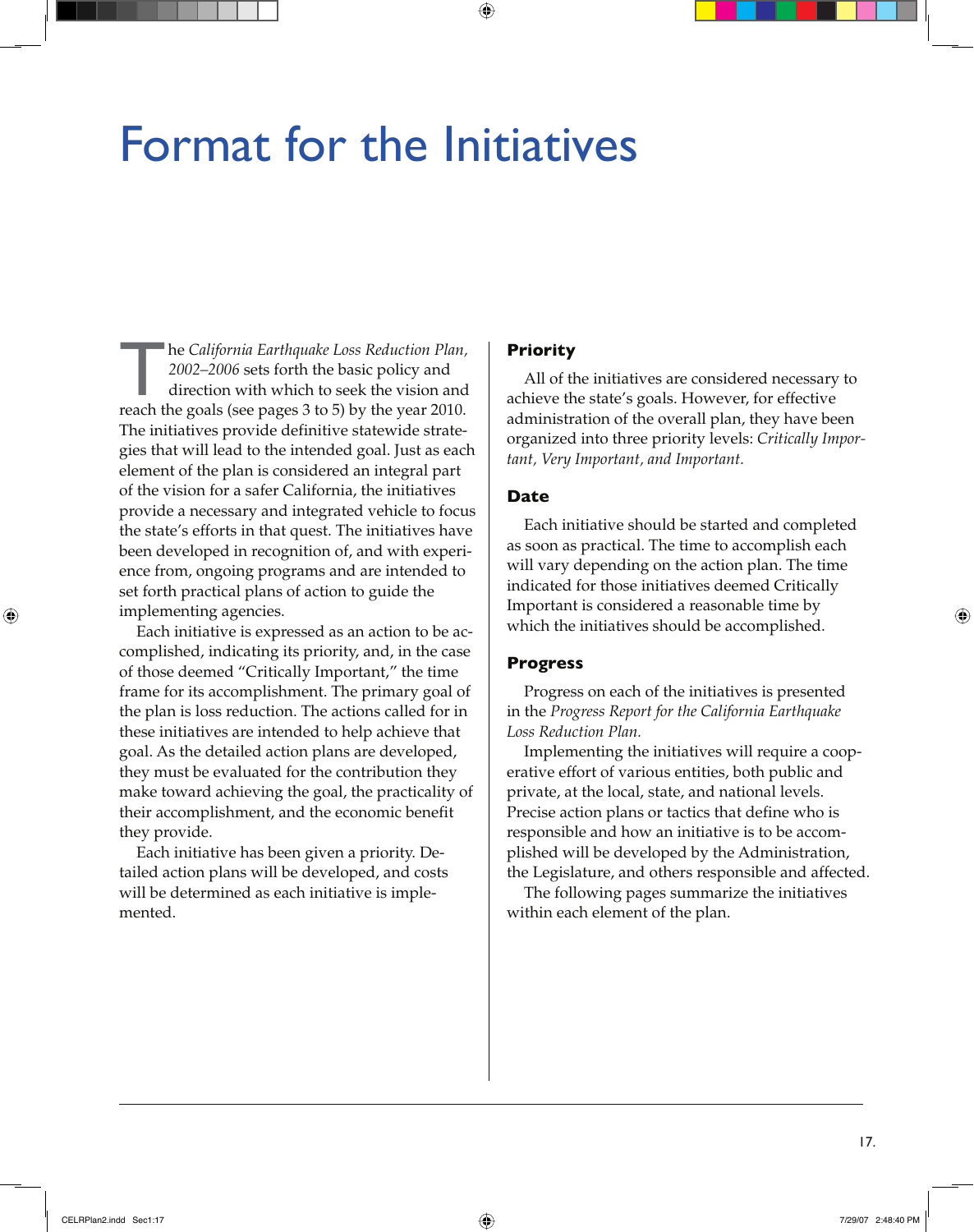

## **Geosciences Element**

Effective land use planning and design must recognize the geologic environment and identify earthquake hazards. Every major earthquake yields new geologic data. Planning, design, and construction are not adequately incorporating this new knowledge, however. Most advances have been motivated by reaction to disasters rather than good risk reduction strategies based on current and proven geoscience knowledge.

⊕

#### **Objectives**

To continue to improve the structural performance of new and existing buildings and utility and transportation systems through effective use of current geoscience knowledge. To ensure consistent application of that knowledge and to continuously improve risk reduction strategies based on application of the most current knowledge available.

#### **Strategies**

⊕

#### Improve Use of Current Geoscience Knowledge

Require land use planning, building codes, and design standards to use the most up-to-date and appropriate geoscience knowledge as the basis for seismic risk reduction policy and application.

#### **Apply Consistent Geoscience Standards**

Require consistent statewide geoscience knowledge-based methods and quality standards for seismic and fault rupture risk reduction as basic elements of land use planning, building codes, design, construction quality control, and enforcement. Ensure that geoscience knowledge is infused in all phases of the process.

#### **Show Cost Effectiveness**

Demonstrate the value of using existing geoscience information to reduce seismic losses within the built environment, particularly for identifying site-specific hazards for which project-specific risk reduction measures will have a high benefit-to-cost ratio.

#### **Support Ongoing Research**

Establish a system for supporting and applying the research and knowledge available from existing research institutions and entities as a fundamental part of the state's seismic risk reduction policy. Geoscience knowledge should be an integral part of the state's public policy on seismic risk reduction.

#### **Benefits**

The benefits are better use of geoscience knowledge, which will enable professionals to improve planning and design in order to achieve higher levels of performance and ensure reduced losses.

#### **Responsibilities**

The state should take the lead in motivating and coordinating the application of knowledge developed by the geoscience community and the strategies outlined. Local agencies will be responsible for implementation and enforcement.

#### **Costs**

Cost to the state for seismic hazard mapping will be in the \$40 million range; \$20 million for the urban areas is the first priority. Cost to local governments will be minimal; their role will be primarily that of administrators of the policy. Cost to the public will average less than 1 percent of the value of structures in most areas of the state and less than 5 percent in high seismicity areas. Cost can be as low as 2 percent if proper, cost-effective design solutions are incorporated.

#### *<u>Incentives</u>*

Incentives may include zoning and building code options, reduced insurance rates, and tax relief that reflect the value of the improved seismic engineering.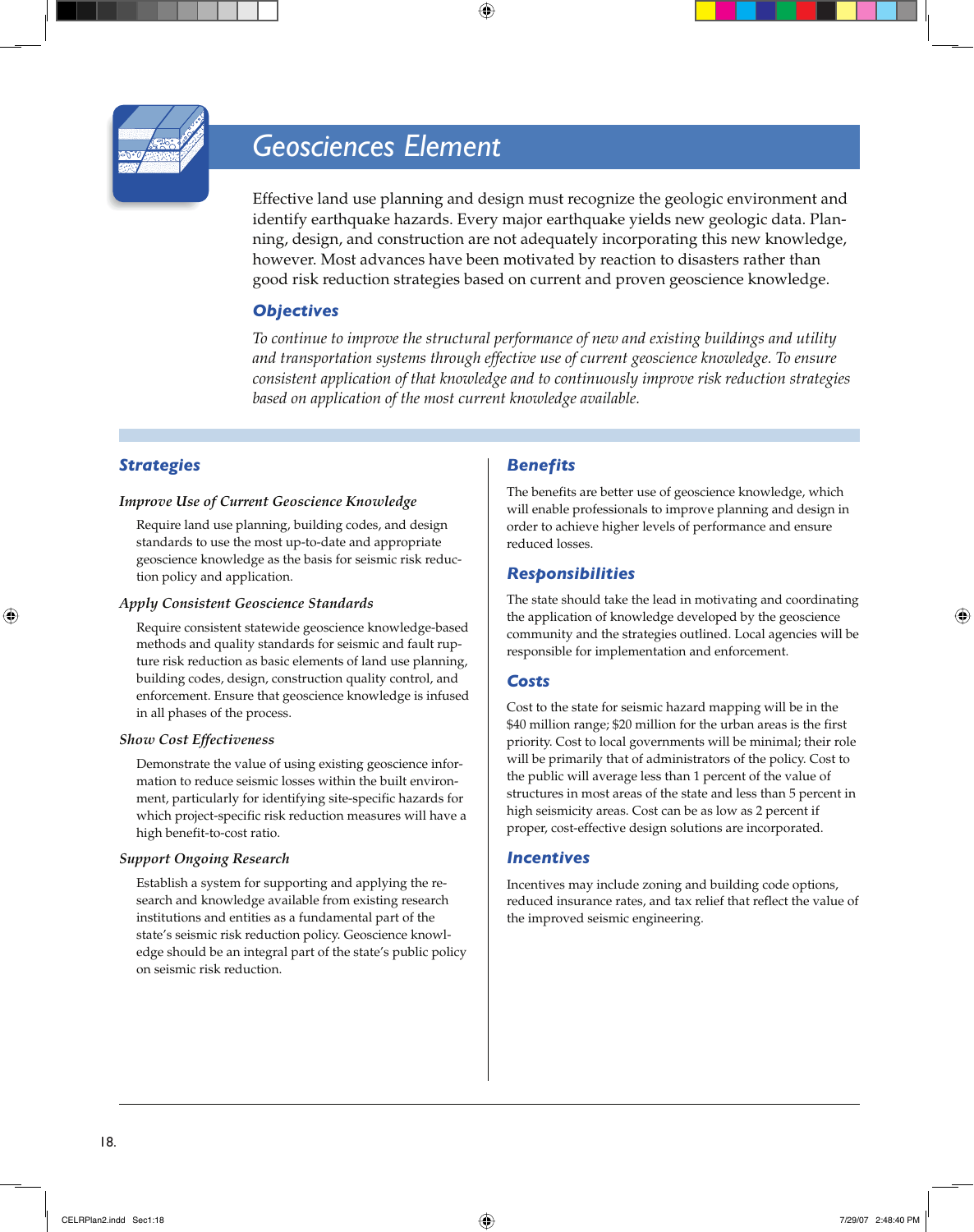

## **Geosciences Element**

### **Objective:** Full Application of Geosciences

#### **Strategies and Initiatives**

#### 1.1 Improve Use of Current Geoscience Knowledge

 $1.1.1$ Ensure efficient, accurate, and reliable completion of the statewide Seismic Hazard Mapping Program for California's high-risk, developed and developing areas. Utilize independent review and acceptance of appropriate procedures to compile the data and construct the maps. Include end users and others affected as part of the independent review.

> **Priority: Critically Important** Time to Accomplish: 10 years

1.1.2 Include as part of the Seismic Hazard Mapping Act continuous identification and mapping of all potential seismic sources.

Priority: Very Important

1.1.3 Develop uniform standards for installing and maintaining strong motion instruments, including timely and effective processing and disseminating of the resulting data, for purposes of real-time notification and earthquake engineering and damage evaluations as a part of the Strong Motion Instrumentation Program.

Priority: Very Important

Require federal and state dam owners to comply with  $1.1.4$ and pay for strong motion instrumentation of their dams as a part of the Strong Motion Instrumentation Program.

Priority: Important

1.1.5 Encourage owners of hazardous waste and municipal solid waste containment facilities to pay for strong motion instrumentation for their facilities as part of the Strong Motion Instrumentation Program. Priority: Important

 $1.1.6$ Expand the network of strong motion reference stations in major urban areas throughout California so there will be one per zip code to provide critical information for emergency response and postearthquake evaluation of structures.

Priority: Very Important

- $1.2$ **Apply Consistent Geoscience Standards**
- $1.2.1$ Require local governments to provide consistent application and enforcement of the Seismic Hazard Mapping Program and the Alquist-Priolo Earthquake Fault Zone Act criteria in all zoning and building code applications.

Priority: Very Important

 $1.2.2$ Incorporate geoscience knowledge and peer review in planning, design, and construction processes at the initial phase of public consideration and ensure that the application of site-specific data is a required element of all projects.

Priority: Very Important

 $1.2.3$ Ensure that the design of new, and the performance of existing, facilities (including major transportation and utility systems and hazardous material facilities) address the appropriate earthquake hazards. Priority: Important

 $1.3$ **Show Cost Effectiveness** 

 $1.3.1$ Develop and implement effective educational and informational programs demonstrating the cost effectiveness of using site-specific data in designing new and retrofitting existing facilities. Make use of existing case histories where possible.

Priority: Important

1.3.2 Develop and implement effective educational and informational programs aimed at the technical professions to increase their understanding of strong motion phenomena, including near-source and ground deformation. Demonstrate success in the use of good standards of practice by the technical professions.

Priority: Very Important

1.3.3 Develop and implement effective educational and informational programs demonstrating the cost effectiveness of the use of data to provide accurate planning scenarios for earthquake preparedness and response planning.

Priority: Important

⊕

 $19.$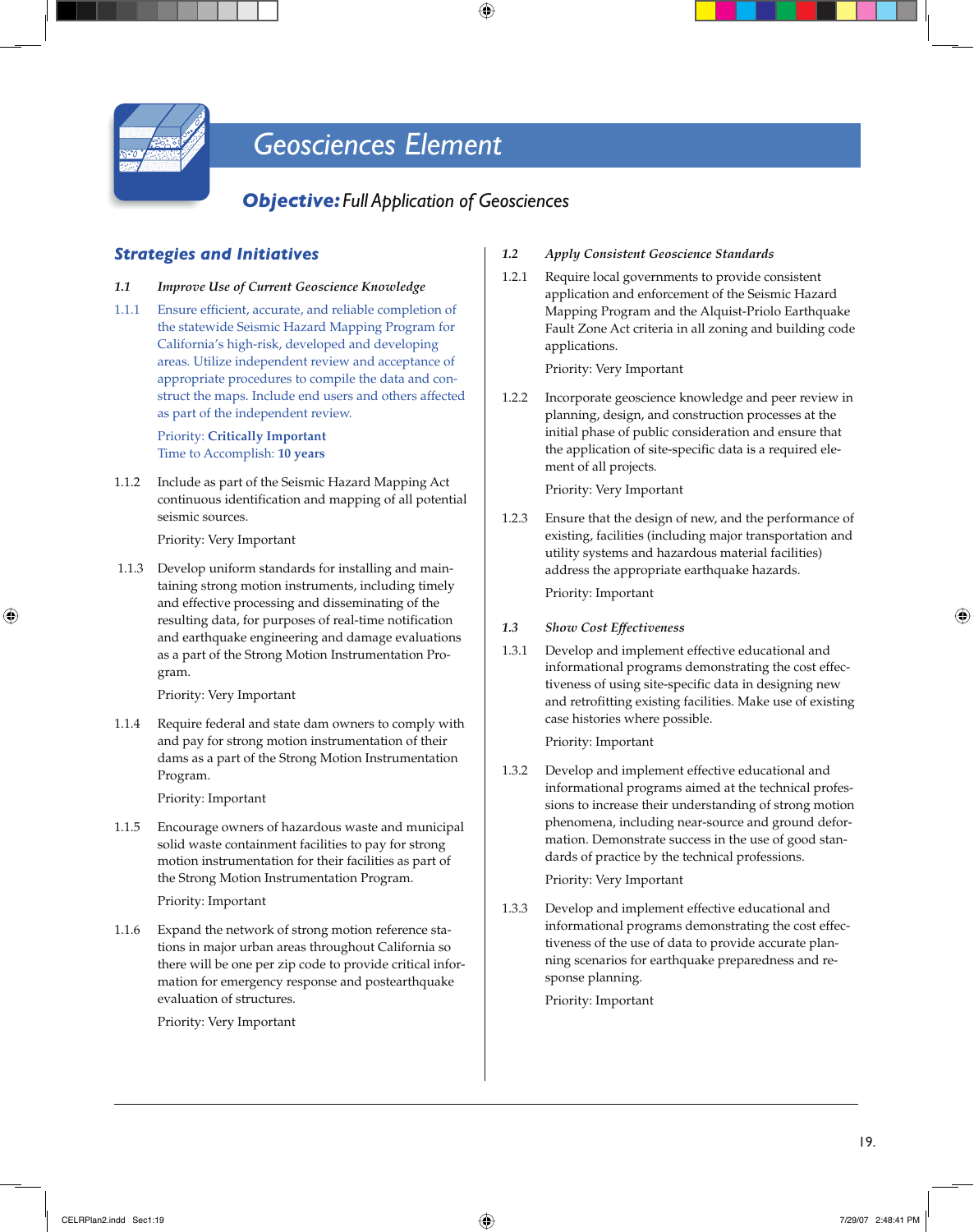

## *Geosciences Element (Continued)*

 $\bigoplus$ 

- **1.4 Support Ongoing Research**
- 1.4.1 Develop data necessary to provide accurate and useful planning scenarios to reduce the risk from seiche and tsunami hazards.

Priority: Important

1.4.2 Support geoscience research that can be used to reduce earthquake risk and losses.

Priority: Important

1.4.3 Improve methods of assessing the cost effectiveness of geoscience information in earthquake loss reduction policy.

Priority: Very Important

 $\bigoplus$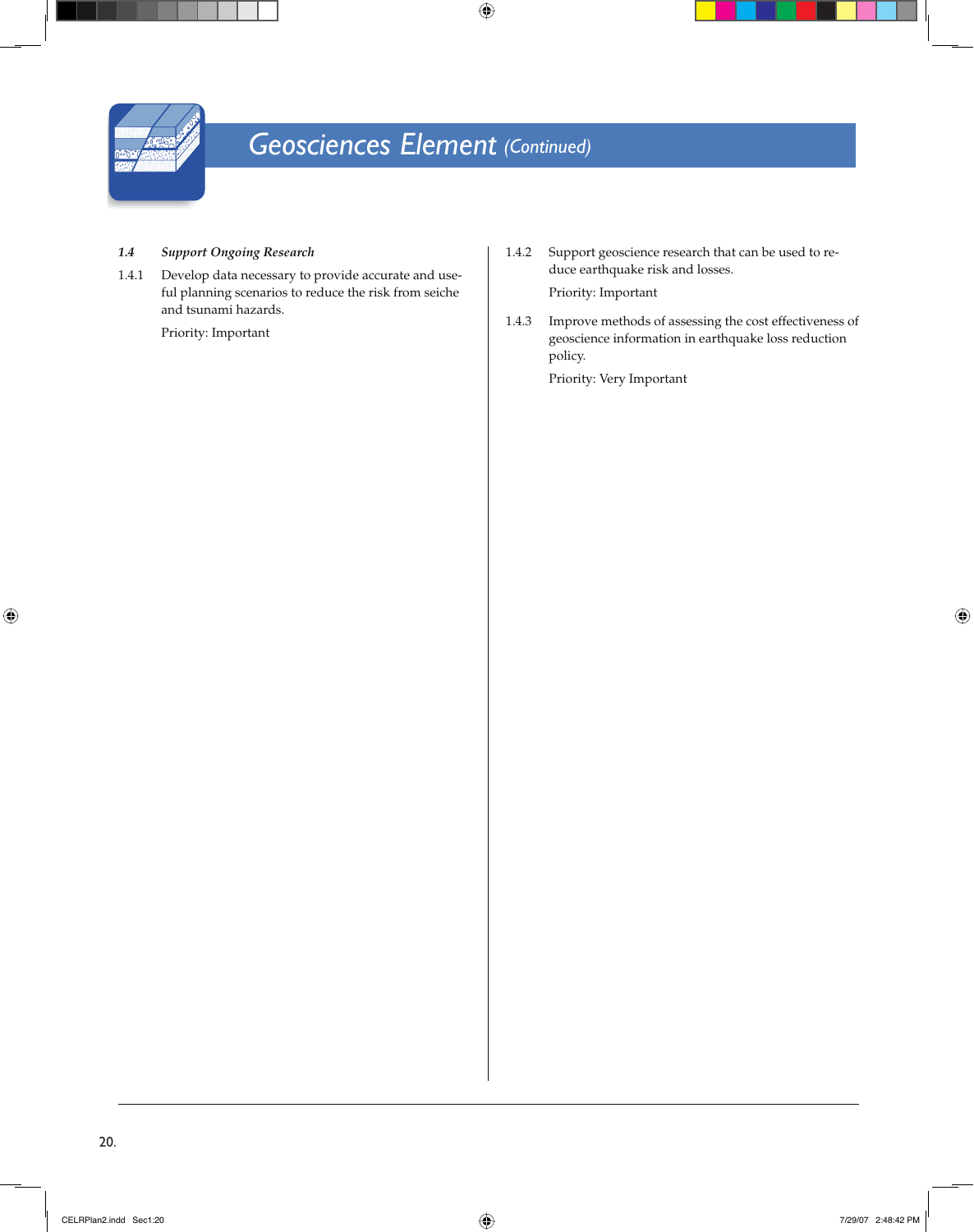⊕



## *Research &Technology Element*

Earthquake professionals and decision makers still do not have sufficient knowledge to implement effective measures to protect our communities from earthquake losses. Many continue to rely on outdated or ineffective technologies and methods. Several factors contribute to the problem:

- 1. Financial support for research has not kept pace with the need.
- 2. Research on issues critical to California has been inadequate.
- 3. Mechanisms to validate, adopt, and implement research findings are insufficient.

#### *Objectives*

*To develop and sustain research that identifies cost-effective methods to improve seismic safety. To facilitate the implementation of validated research findings.* 

#### *Strategies*

#### *Support Risk Reduction Research*

Ensure adequate state funding for cost-effective research as presented in the Seismic Safety Commission's *A Safer, More Resilient California: The State Plan for Earthquake Research.* 

⊕

*Ensure Applicability to Risk Reduction* 

Involve earthquake professionals and decision makers in the research process to help set priorities, validate results, and provide feedback on implementation.

#### *Demonstrate Value of Research for Improving Seismic Safety*

Demonstrate the effectiveness of research for improving seismic safety using laboratory tests, seismic simulations, and postearthquake investigations.

#### *Coordinate Research Activities*

Review and evaluate federal, state, and industrial earthquake research activities to ensure that California earthquake risk reduction priorities are being adequately addressed.

#### *Benefits*

The benefits are more cost-effective techniques to retrofit existing structures in order to provide life safety and to design new construction to achieve higher protection of both lives and property.

#### *Responsibilities*

The state is responsible for creation and operation of the Risk Reduction Program; universities and private research institutions, local agencies, building code officials, industry, corporations, and the professional communities will be involved in the process.

#### *Costs*

Cost to the state for the Risk Reduction Program will be \$5 to \$10 million annually. Cost to local agencies and the design professionals will be negligible since The Plan envisions better use of research results. Cost to end users will vary; large entities may share in the cost since they will benefit significantly. Cost to small entities will be negligible.

#### *Incentives*

Incentives for using advanced performance technology may include reduced insurance rates and tax policies that reflect the value of improved seismic performance without penalizing users.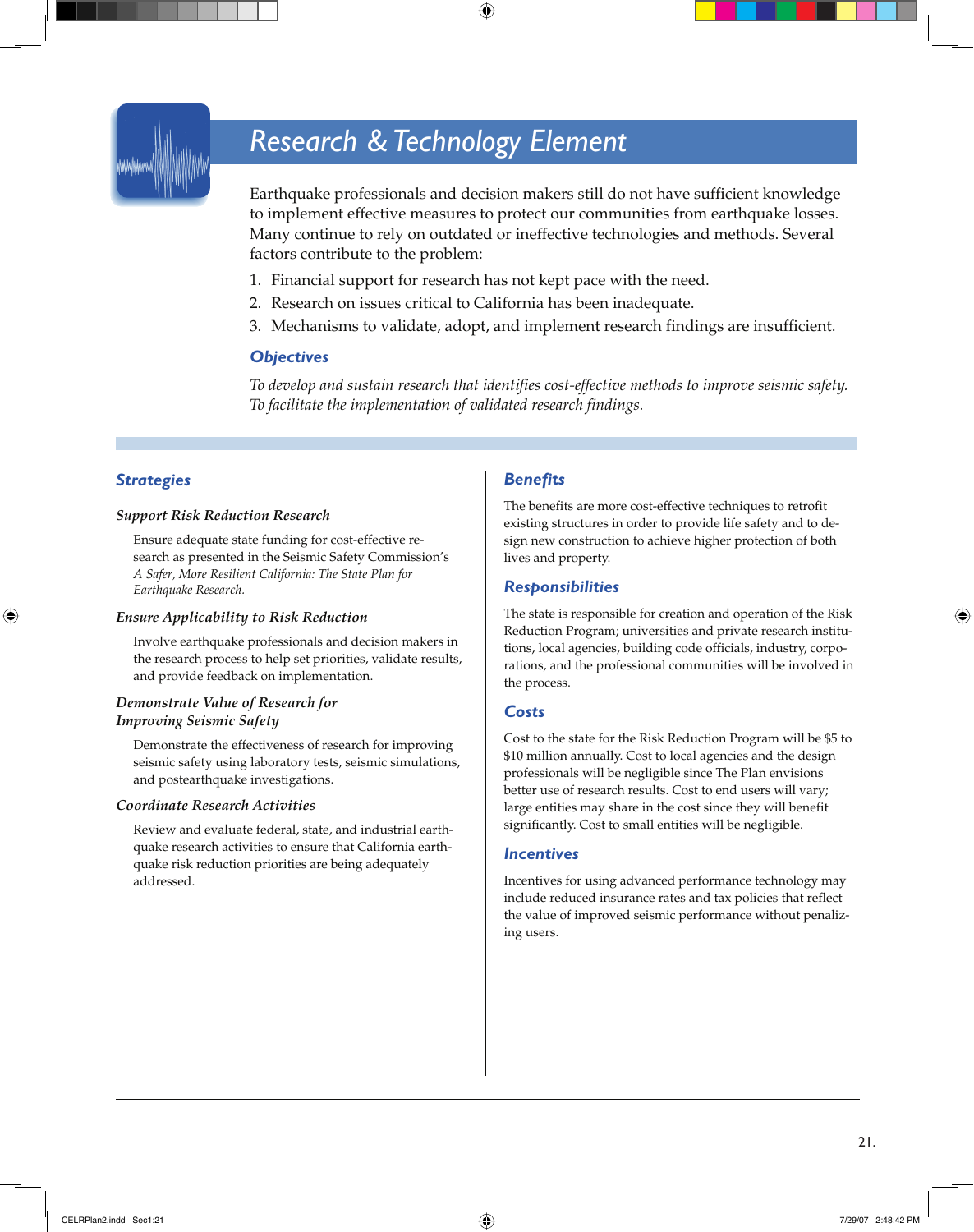### *Research & Technology Element*

### *Objective: Cost-effective Methods to Improve Seismic Safety*

#### *Strategies and Initiatives*

- **2.1 Support Risk Reduction Research**
- 2.1.1 Support and cofund California-based seismic research programs funded by federal agencies or the private sector.

**Priority: Critically Important Duration: Ongoing** 

2.1.2 Carry out the Seismic Safety Commission's A Safer, *More Resilient California: The State Plan for Earthquake Research*. Include provisions for 1) public oversight and priority-setting functions; 2) researchers who work with end users to implement the plan; and 3) research that is concucted by other public and private parties.

Priority: Important

2.1.3 Expand and fund cost-effective research directed at providing information about seismic safety in California, with priority on integrated, multidisciplinary research efforts. Maintain a specific implementation element in the program to facilitate and encourage the incorporation of existing and new knowledge into professional practice.

Priority: Very Important

2.1.4 Continue support of problem-focused research by Pacific Earthquake Engineering Research Center to provide the technical basis for development of performance-based building codes, standards, and practices.

Priority: Important

2.1.5 Establish a program to systematically gather ephemeral data from damaging earthquakes, including strong ground motion, ground deformation and failure, facility performance, and impacts.

Priority: Very Important

#### 2.2 Ensure Applicability to Risk Reduction

2.2.1 Apply cost-effective defense and space technologies to earthquake risk reduction efforts.

Priority: Important

2.2.2 Require all state-funded seismic research to include active participation by earthquake professionals and decision makers from the outset through implementation and dissemination.

Priority: Very Important

- 2.2.3 Promote links between earthquake research organizations and industry to evaluate the performance of new technologies, components, and systems. Priority: Important
- 2.2.4 Work with federal agencies and research organizations to support development of education programs for design professionals, building officials, and decision makers who implement research results.

Priority: Very Important

2.2.5 Promote programs of continuing education through existing professional associations to communicate research results to design professionals and land-use planners.

Priority: Very Important

#### 2.3 Demonstrate Value of Research for Improving *3EISMIC3AFETY*

2.3.1 Document the effectiveness of research for improving seismic safety using laboratory tests, seismic simulations, and postearthquake investigations. Communicate that information to design professionals, researchers, policy makers, and the public. Priority: Very Important

2.4 Coordinate Research Activities

2.4.1 Convene workshops, seminars, and public hearings involving users of earthquake research to help establish priorities for reducing earthquake risk. Ensure that the results of these activities will be reflected in research objectives, plans, and priorities.

Priority: Very Important

2.4.2 Maintain a database of California earthquake research activities, investigations, and research results that are relevant to California's needs.

Priority: Important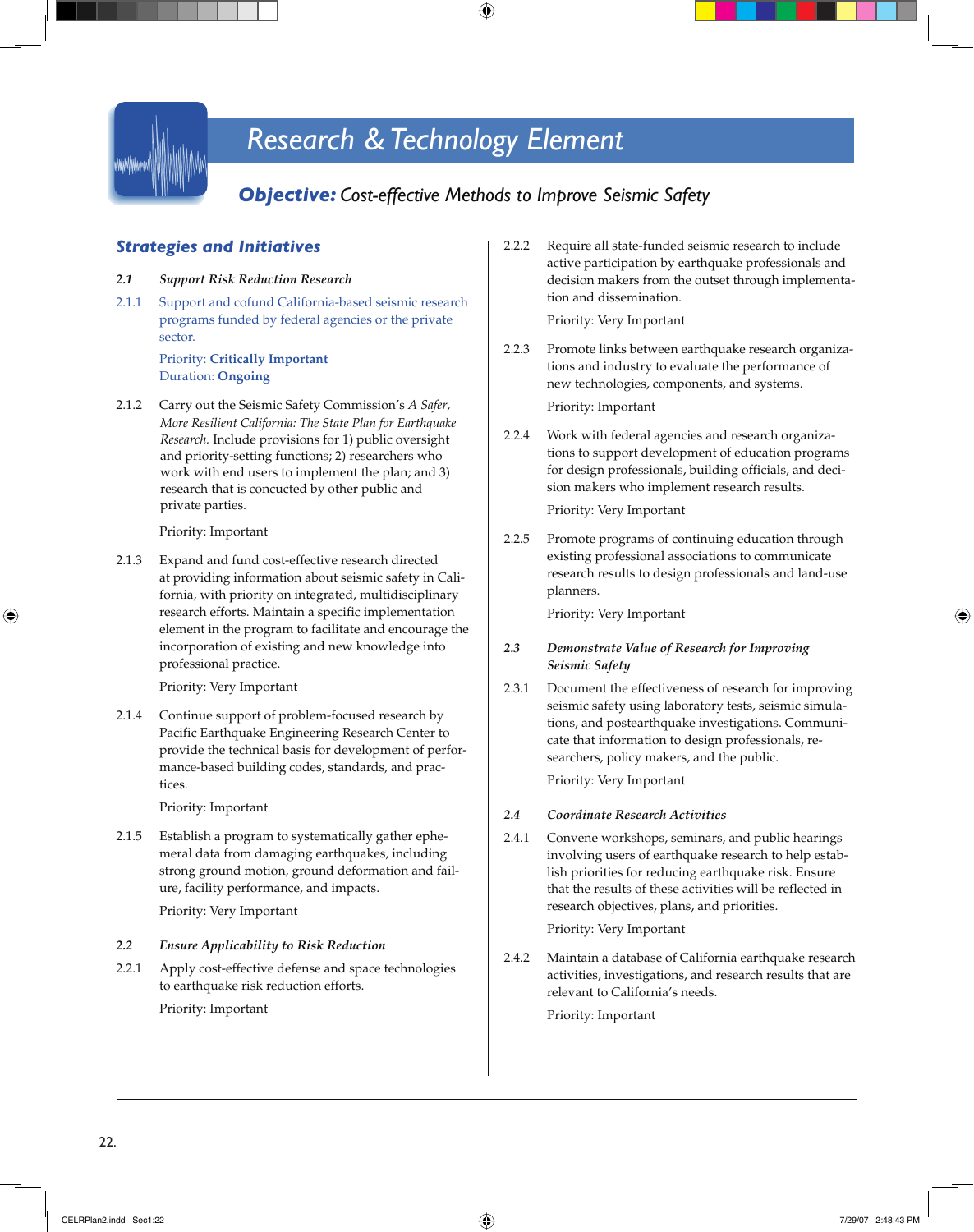## **Education & Information Element**

Policy makers, professionals, and the public have an increasing awareness of earthquake risks but are still not adequately prepared for making effective decisions to reduce seismic risk. Consistent educational programs and information dissemination systems are still lacking.

#### **Objective**

To initiate a comprehensive strategy for education and information sharing that will increase the knowledge of policy makers, professionals, and members of the public, enabling them to make effective decisions about reducing losses from earthquakes and to encourage them to undertake effective implementation action.

#### **Strategies**

⊕

#### Promote Competency of Licensed Professionals

Require professionals involved in the design and construction of the built environment to demonstrate competency in seismic design as a licensing and relicensing requirement. Higher-education systems and technical professions should provide appropriate educational programs to develop and maintain that competency.

#### *Increase Public Awareness*

Develop an effective system for communicating information about the overall impact of earthquakes and loss reduction strategies to the general public. Convey demonstrated cost-effectiveness strategies and incentives aimed at reducing losses. Use an informed media and other sources to promote and disseminate accurate information on a continual basis.

#### **Inform Public Officials**

Develop an effective system for communicating information about seismic risk and loss reduction strategies, including demonstrated cost-effectiveness approaches, to public officials at all governmental levels.

#### Strengthen K-12 Earthquake Programs

Strengthen K-12 public and private school programs to integrate effective earthquake education within existing curricula. Provide teacher training and develop materials that address earthquake science, school preparedness, and individual safety.

#### **Benefits**

Public officials, design professionals, and the public will be better educated and informed about and supportive of earthquake loss reduction strategies and will implement mitigation techniques that will reduce the potential loss of life and property and minimize business disruption.

#### **Responsibilities**

Responsibility rests primarily at the state level, with other public and private sector involvement in much of the implementation. State government should take the lead in promoting and coordinating the strategies outlined and place a high priority on initiating programs necessary to achieve this goal. Local governments are responsible for implementation and code enforcement.

#### **Costs**

Cost to the state will be minimal since its role is one of promoter, setting policy and direction. Cost to educational systems and other implementing agencies will be minor since the strategies envision redirecting resources within existing programs as opposed to additional programs. Cost to the professional, for additional educational tuition, will be offset by increased capability and marketability. Cost to the public will be negligible.

#### **Incentives**

Without an educated and informed public at the core of this issue, we cannot hope to achieve the goals of seismic safety that this document envisions. There is a moral and ethical obligation to focus efforts on elevating public understanding of these issues.

23.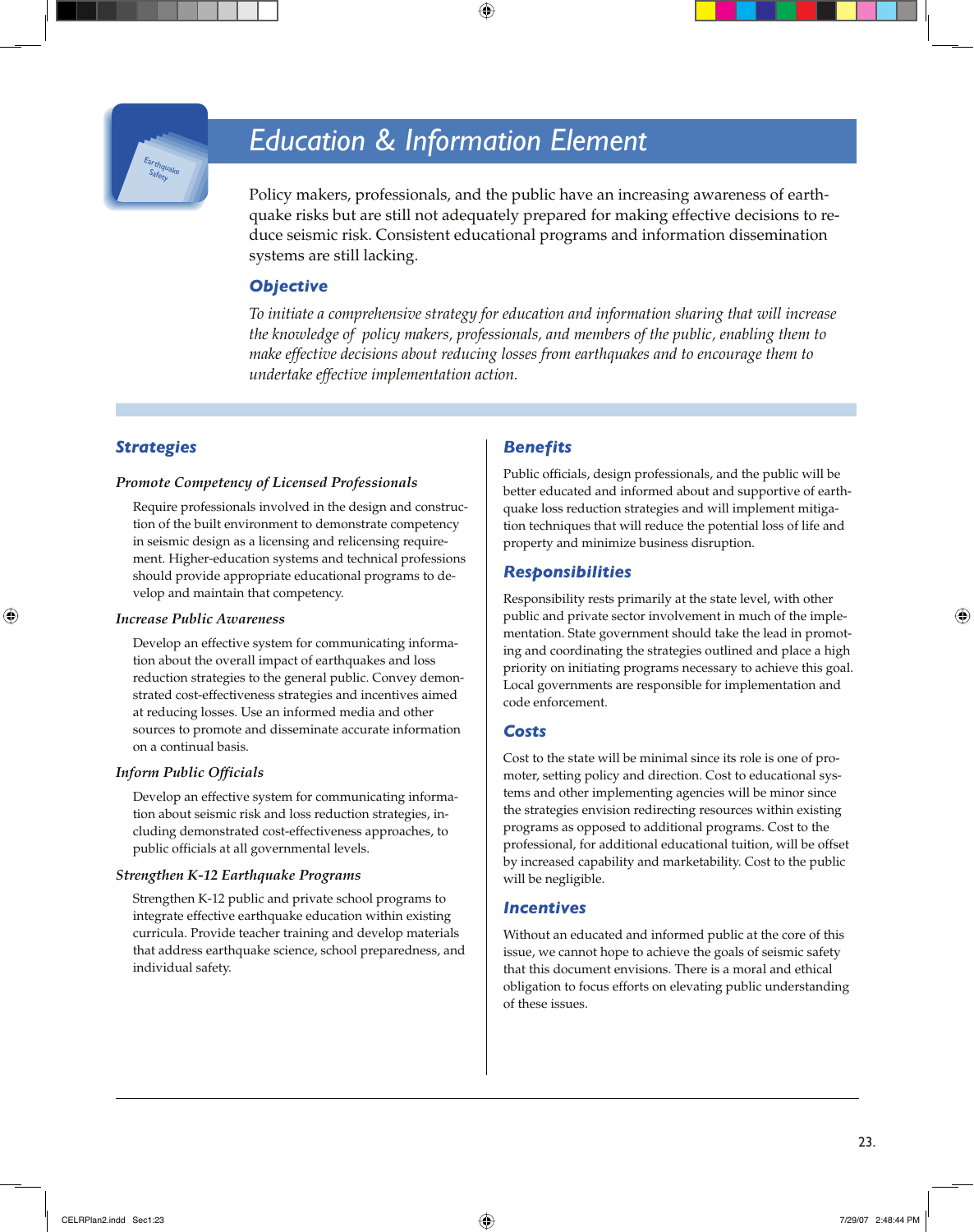## **Education & Information Initiatives**

### **Objective: Increased Knowledge to Make Effective Decisions**

#### **Strategies and Initiatives**

#### $3.1$ Promote Competency of Licensed Professionals

Require licensing renewals for all professionals associ- $3.1.1$ ated with siting, design, inspection, and construction of structures to include adequate continuing education on all applicable seismic safety issues.

Priority: Very Important

3.1.2 Integrate earthquake loss reduction principles in all appropriate land use, design, and construction-related professional education programs as a part of the basic curricula.

Priority: Important

#### $3.2$ **Increase Public Awareness**

 $3.2.1$ Develop educational approaches and tools in seismic hazard mitigation, including earthquake fundamentals, identification of seismic hazards, safety information about potentially hazardous building contents, workplace safety, emergency plans, and risk assessment techniques and tools for those responsible for facilities operation and management.

> **Priority: Critically Important** Time to accomplish: 5 years

 $3.2.2$ Provide tools to media practitioners to ensure reporting accuracy and to increase the level of understanding among reporters and writers.

Priority: Important

3.2.3 Provide educational tools to homeowners aimed at increasing their awareness of fundamental seismic risks, and encourage implementation of mitigation efforts.

Priority: Very Important

Develop and communicate information about 1) dem- $3.2.4$ onstrated strategies for cost-effective seismic mitigation techniques; and 2) programs and incentives for reducing losses.

Priority: Important

3.2.5 Provide in the higher-education systems programs that increase knowledge and awareness of earthquake fundamentals, loss reduction, preparedness, and response issues.

Priority: Important

- 3.3 **Inform Public Officials**
- $3.3.1$ Conduct educational sessions, including workshops for state, city, and county officials, as well as other community-based organizations, institutions, and agencies, on vulnerability assessment and loss reduction measures.

Priority: Very Important

 $3.3.2$ Develop and disseminate information on how public officials can establish and manage community coalitions to support loss reduction.

Priority: Important

3.3.3 Require continuing education in all applicable seismic safety issues for building officials. Priority: Important

#### 3.4 Strengthen K-12 Earthquake Programs

 $3.4.1$ Implement cohesive K-12 curriculum elements on earthquake fundamentals and mitigation as an integral part of the state's educational standards. The dual aim of this effort is that California schools will produce an informed public and new generations of scientists, planners, legislators, communicators, and business leaders.

Priority: Important

 $3.4.2$ Provide preservice and in-service training of teachers relating to earthquake fundamentals, loss reduction, preparedness, and response issues within the sciences, environment, mathematics, history-social science, and language arts curricula.

Priority: Very Important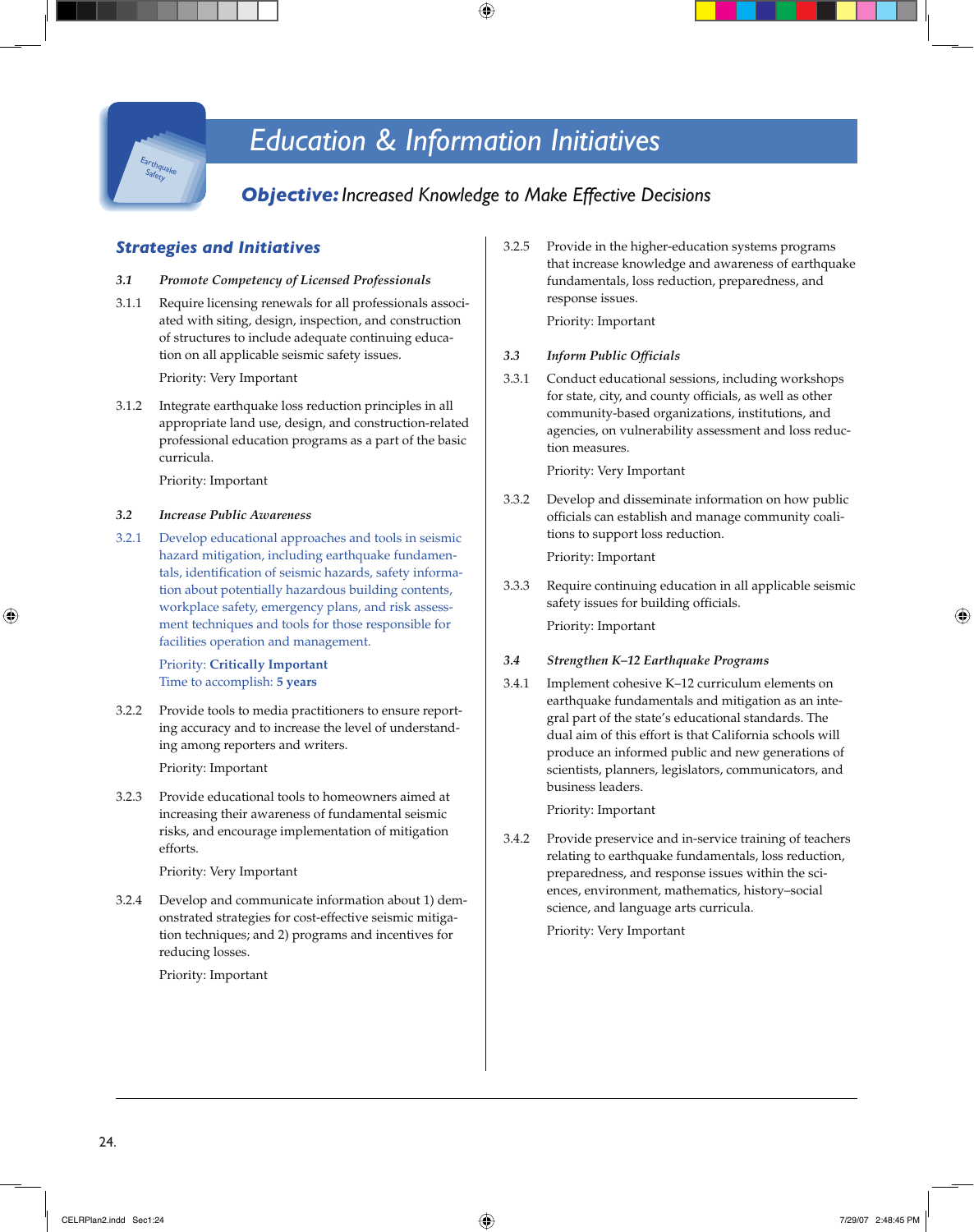### *Economics Element*

With respect to earthquakes, model codes, design, construction, and retrofit have been driven by life-safety standards. This approach has provided a high degree of life safety, but the preservation of property and the impact on economic value have been largely ignored. Earthquakes have caused economic losses that could have been significantly reduced if the state had had more effective policies that protected the functionality of buildings and infrastructure.

⊕

#### *Objectives*

To emphasize policies in design, construction, and retrofit practices that protect property, con*tents, and functionality in both public and private sector facilities, including infrastructure. To develop incentives for cost-effective loss reduction.* 

#### *Strategies*

#### **Demonstrate Cost Effectiveness**

Demonstrate to decision makers the cost effectiveness of mitigation policies for seismic loss reduction.

#### **Develop Incentives**

⊕

Develop economic and regulatory incentives to enhance seismic performance of existing and new construction.

#### *Include Property Protection in Model Codes*

Incorporate cost-effective protection of property and functionality as an integral part of model code regulation.

#### **Protect Functionality of Infrastructure**

Incorporate protection of system functionality as an integral part of infrastructure design, construction, and operation policies.

#### *Benefits*

The benefits are higher levels of seismic mitigation that reduces the risk to life, the vulnerability of the state's economic base, and potential unemployment after an earthquake. The tax impact will be reduced by maintaining a more reliable employment and property tax base while reducing postearthquake recovery costs and recovery time.

#### *Responsibilities*

Responsibility rests at the state level, with other public and private sector involvement in much of the implementation. The state should provide strong leadership in directing a shift in public policy from a minimum prescriptive basis to a higher-performance basis for seismic risk reduction. This shift will require participation from all elements of the publicpolicy spectrum, including state and local government agencies, the League of California Cities, financial and insurance institutions, and code organizations.

#### *Costs*

Cost to the state for agency implementation will be minimal, because the state's role is to motivate and to set policy and direction, rather than to undertake new programs. Costs to local governments will also be minimal since they will primarily be administrators of the policy. Cost to the public will depend on the amount of mitigation required, but will be offset by the benefits.

#### *Incentives*

Achieving the objectives of this element depends on strong policy as part of the state's overall risk reduction plan. While reducing seismic risk in each structure will be valuable to the building owner, the greatest motivation will be in the public's demand for significant reduction in personal and financial losses normally resulting from earthquakes.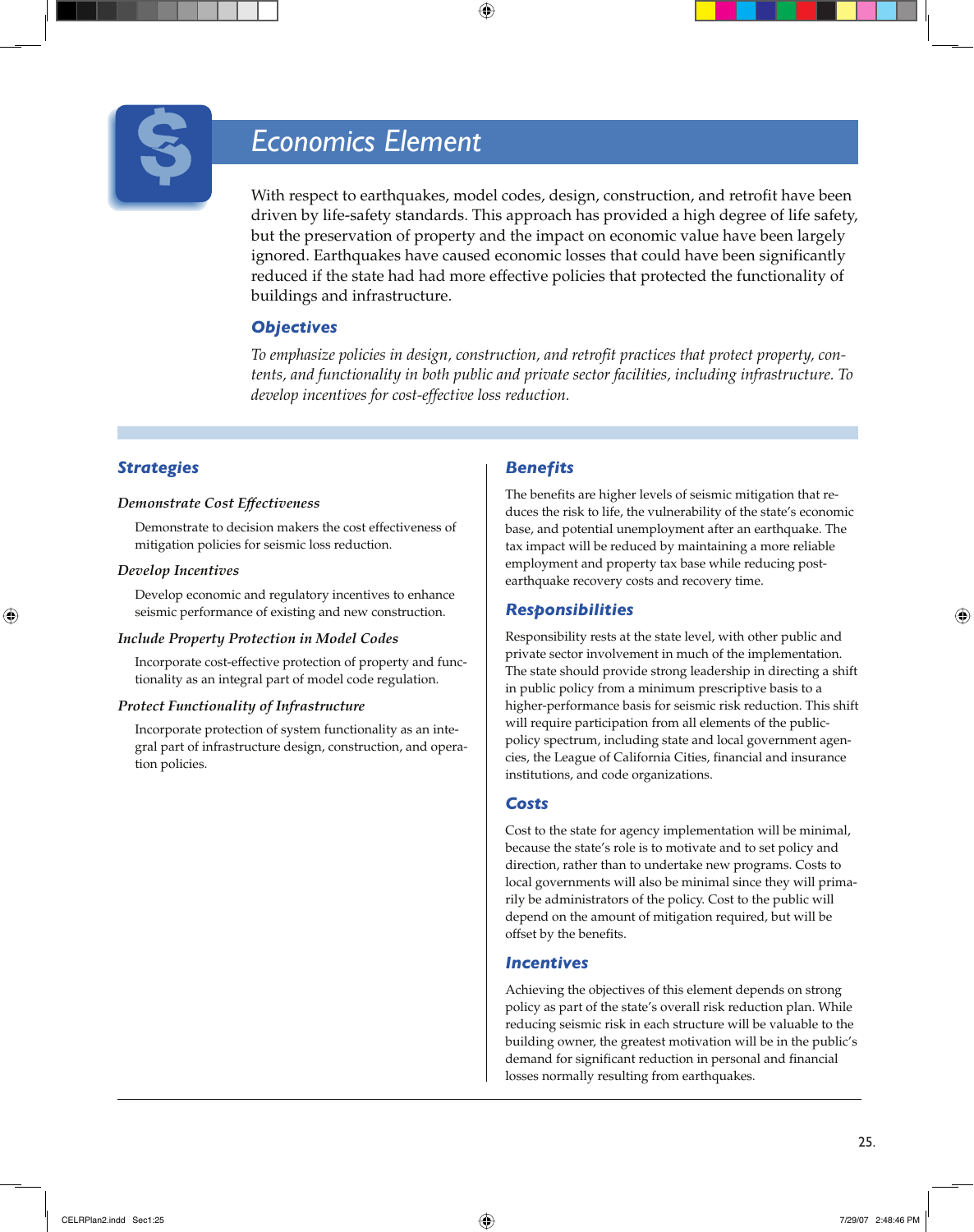⊕



## *Economics Element*

### *Objective:Emphasize Earthquake Mitigation Policies That Recognize Economic Value*

### *Strategies and Initiatives*

- **4.1** Demonstrate Cost Effectiveness
- 4.1.1 Develop economic models and real-case studies that demonstrate the cost effectiveness of specific design, construction, and retrofit methods based on increased levels of property, contents, functionality, and tax base protection. Make those findings available to the policy makers and the lending, insuring, and taxing agencies.

#### **Priority: Critically Important** Time to accomplish: 3 to 5 years

4.1.2 Develop reliable simulation models that demonstrate the cost effectiveness of enhanced performance standards.

Priority: Very Important

**4.2** Develop Incentives

⊕

- 4.2.1 Establish state and local revenue-generating policies to provide incentives for cost-effective loss reduction. Priority: Very Important
- 4.2.2. Work with the mortgage lending industry to establish objective criteria in which increased seismic performance of structures is incorporated into mortgages and underwriting practices.

Priority: Very Important

4.2.3 Work with the insurance industry to establish objective criteria in which increased seismic performance of structures is incorporated into insurance and underwriting practices.

Priority: Very Important

- 4.2.4 Identify and eliminate federal, state, and local regulatory and financial disincentives for seismic retrofit. Priority: Very Important
- 4.2.5 Define measurable goals for economic loss reduction as a result of increased incentives. Priority: Very Important
- **4.3** Include Property Protection in Model Codes
- 4.3.1 Incorporate cost-effective seismic design standards in model codes based on protection of property and functionality.

Priority: Very Important

- 4.3.2 Develop statewide constituency to establish the costeffective levels of property-based performance codes. Priority: Important
- 4.3.3. Define measurable goals for economic loss reduction as a result of performance-based codes and standards. Priority: Very Important

#### **4.4** Protect Functionality of Infrastructure

4.4.1 Establish public policy that incorporates increased seismic design standards in the design, construction, and operation of infrastructure, based on the need to maximize functionality after earthquakes.

Priority: Very Important

4.4.2 Define measurable goals for economic loss reduction as a result of increased standards. Priority: Very Important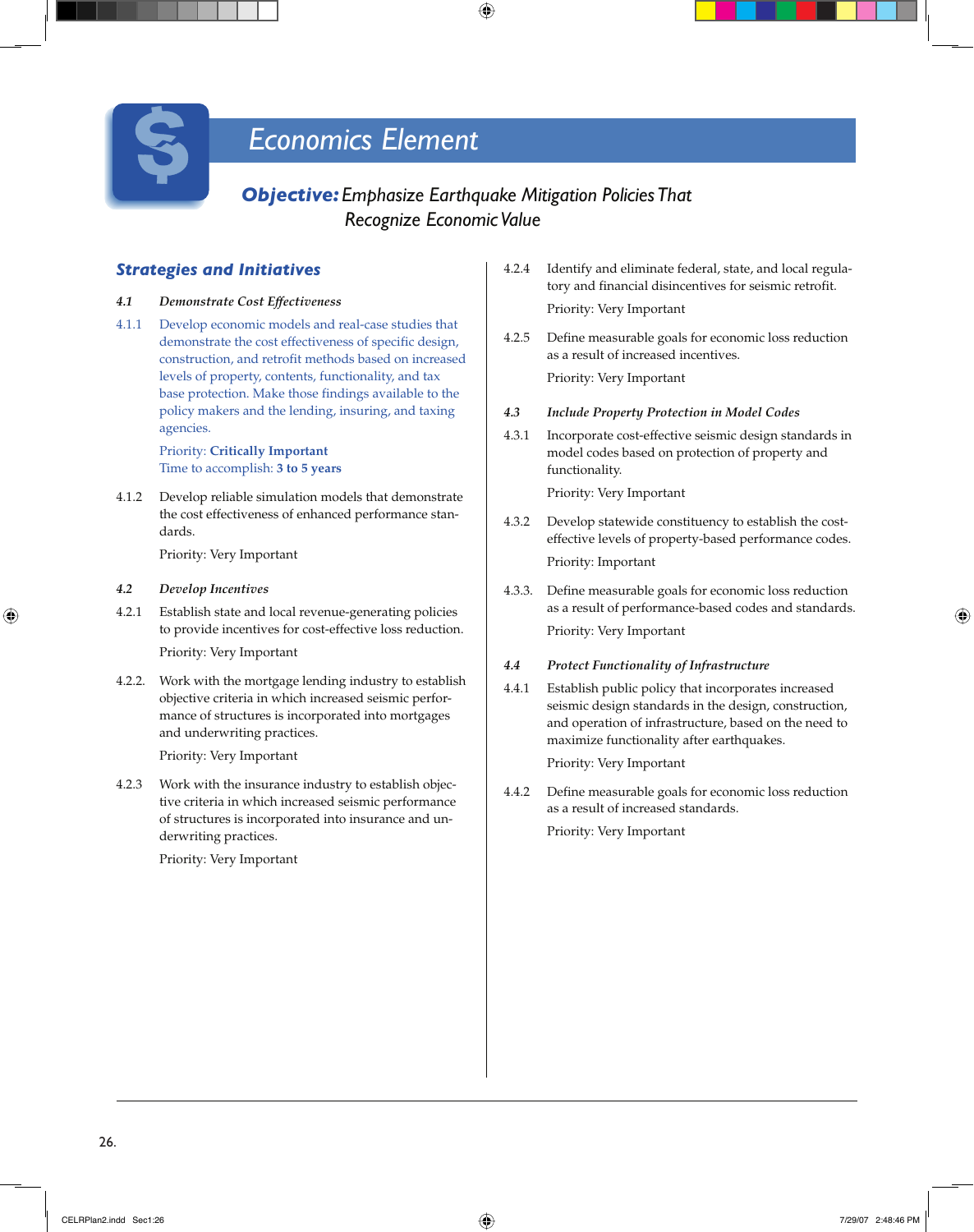

## **Land Use Element**

Efficient use of land is one of the most critical issues in effective loss reduction and recovery from the disastrous effects of earthquakes. Because the risk of loss from earthquakes increases as the population increases, several areas of concern emerge with respect to land use: 1) generally, seismic hazard knowledge is neither adequately incorporated nor consistently applied in land use decision making; 2) acceptable levels of seismic performance in new developments are not clearly understood; 3) environmental review procedures are not adequately addressing seismic hazards; and 4) developments subject to inundation due to potential dam or levee failure or tsunami effects are not adequately identified and protected.

#### **Objective**

To improve land use planning to achieve optimum balance between the needs for the state's population and economic growth and the constraints imposed by seismic hazards.

#### **Strategies**

⊕

#### Incorporate Seismic Hazard Data in General Plans

Update all urban area general plans with new information about seismic hazards, including potential inundation. Ensure that all local general plans are updated within one year of the date that the state and other recognized agencies publish new seismic hazards maps. Ensure consistent enforcement of all requirements.

#### Strengthen the California Environmental Quality Act (CEOA) Process

Require that all projects subject to environmental review in accordance with the CEQA are properly evaluated and adequately mitigate seismic hazards, using the latest data published by state and other recognized agencies.

#### **Develop Mitigation Techniques**

Develop and incorporate standards that reflect acceptable levels of seismic performance and loss reduction techniques for new and existing development.

#### **Protect Areas from Inundation**

Ensure that all areas subject to potential inundation from earthquake-induced dam or levee failure or tsunami runup have been adequately identified and appropriate loss reduction strategies have been incorporated in general plans.

#### **Benefits**

Land planning that incorporates strategies to deal with seismic hazards will help eliminate loss of life and mitigate property damage, including potential abandonment ("ghosttown" effects) and its negative impact on long-range planning goals, and will ensure economic and environmental viability.

#### **Responsibilities**

The state is primarily responsible for development of data and publication of seismic hazard maps. Local agencies are responsible for incorporation of the maps into their general plans and for enforcement. Public and private land owners and property developers are responsible for using the knowledge effectively and incorporating cost-effective mitigation techniques into each of their projects.

#### **Costs**

Additional cost to the state for review and coordination of local general plans will be minimal. Cost to local governments for formalizing the seismic hazard maps into their general plans will vary depending on how and when updating occurs. Cost to private developers will vary depending on site-specific conditions.

#### **Incentives**

Land use and zoning incentives such as density rights transfer, historic district bonuses, and zoning options should be considered. Incentives should be provided, or negative incentives removed, for owners who voluntarily comply with the latest known seismic hazard data and upgrade buildings' seismic performance without increasing the size or use of the facilities.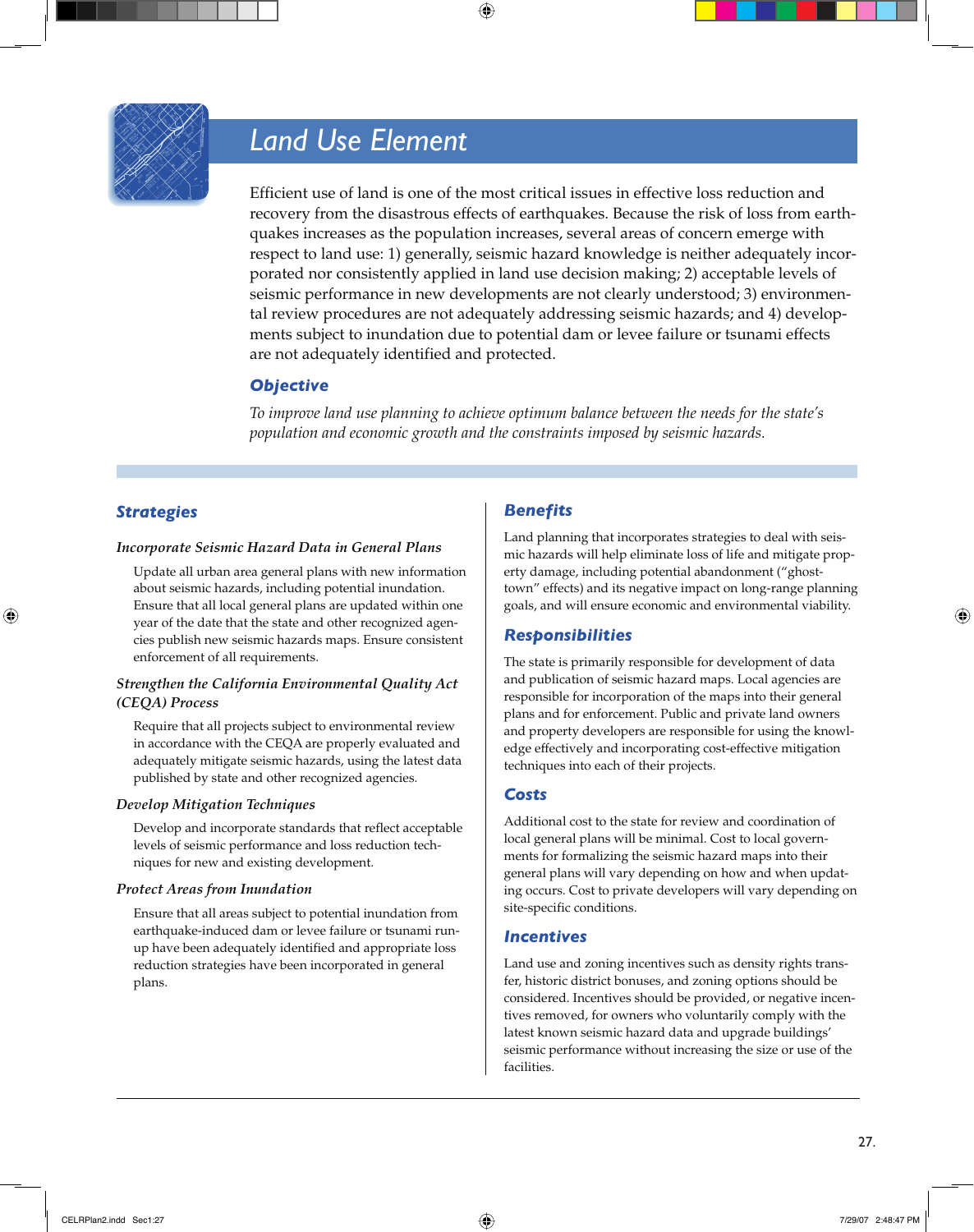

## **Land Use Initiatives**

### **Objective:** Achieve Balance Between Growth and Seismic Hazards

#### **Strategies and Initiatives**

#### 5.1 Incorporate Seismic Hazard Data in General Plans

 $5.1.1$ Require geotechnical and geological reports addressing seismic hazards for all subdivisions pending completion and adoption of mapping under the Seismic Hazards Mapping Act for any jurisdictional area.

> **Priority: Critically Important** Time to accomplish: 2 years

5.1.2 Amend state planning law to require local governments to review and update the safety element every five years (or sooner if appropriate) to incorporate the most recent geologic and technical information available.

Priority: Very Important

#### $5.2$ **Strengthen CEQA Process**

 $5.2.1$ Amend the California Environmental Quality Act Guidelines, including Appendix G and Appendix I, to explicitly require initial studies and environmental impact reports (EIRs) to address and provide for adequate mitigation of seismic hazards.

Priority: Very Important

Require the seismic hazards portion of initial studies  $5.2.2$ and EIRs to be prepared by appropriate technical experts.

Priority: Very Important

5.2.3 Give local government emergency managers opportunity to review initial studies and EIRs so that seismic hazards may be adequately identified.

Priority: Very Important

#### 5.3 Develop Mitigation Techniques

5.3.1 Require local governments to list and catalog, in accordance with geologic data, seismic and geologic hazards reports submitted to them with normal environmental, subdivision, and other project review procedures. Make reports available to the public as required by the Public Information Act.

Priority: Important

5.3.2 Amend state planning law to establish policies and mitigation requirements in safety elements of local general plans related to the use, occupancy, and rehabilitation of buildings that are considered seismically vulnerable.

Priority: Very Important

Review potential tsunami hazards, prepare inunda-5.3.3 tion maps, and recommend appropriate mitigation strategies and responsibilities.

Priority: Important

5.3.4 Encourage general plan policies to recognize the aggregate effect of potential seismic hazards on adjacent uses and consider appropriate mitigation.

Priority: Very Important

#### $5.4$ **Protect Areas from Inundation**

5.4.1 Require owners, developers, and flood control districts to prepare and revise inundation maps every ten years in light of major new downstream development. Amend land use laws to require current and updated dam inundation maps be available and reviewed before approving development of critical facilities and large-scale developments.

Priority: Important

5.4.2 Require proponents of critical facilities and major large-scale developments located downstream of dams to review the latest inundation maps and update the maps as necessary in light of their development.

Priority: Important

5.4.3 Amend statutes to impose sanctions on dam owners who fail to prepare and submit inundation maps as required.

Priority: Important

5.4.4 Amend the state planning law to require that state and local agencies make specific findings known regarding the acceptability of inundation hazards before approving development of critical facilities and major large-scale developments.

Priority: Important

⊕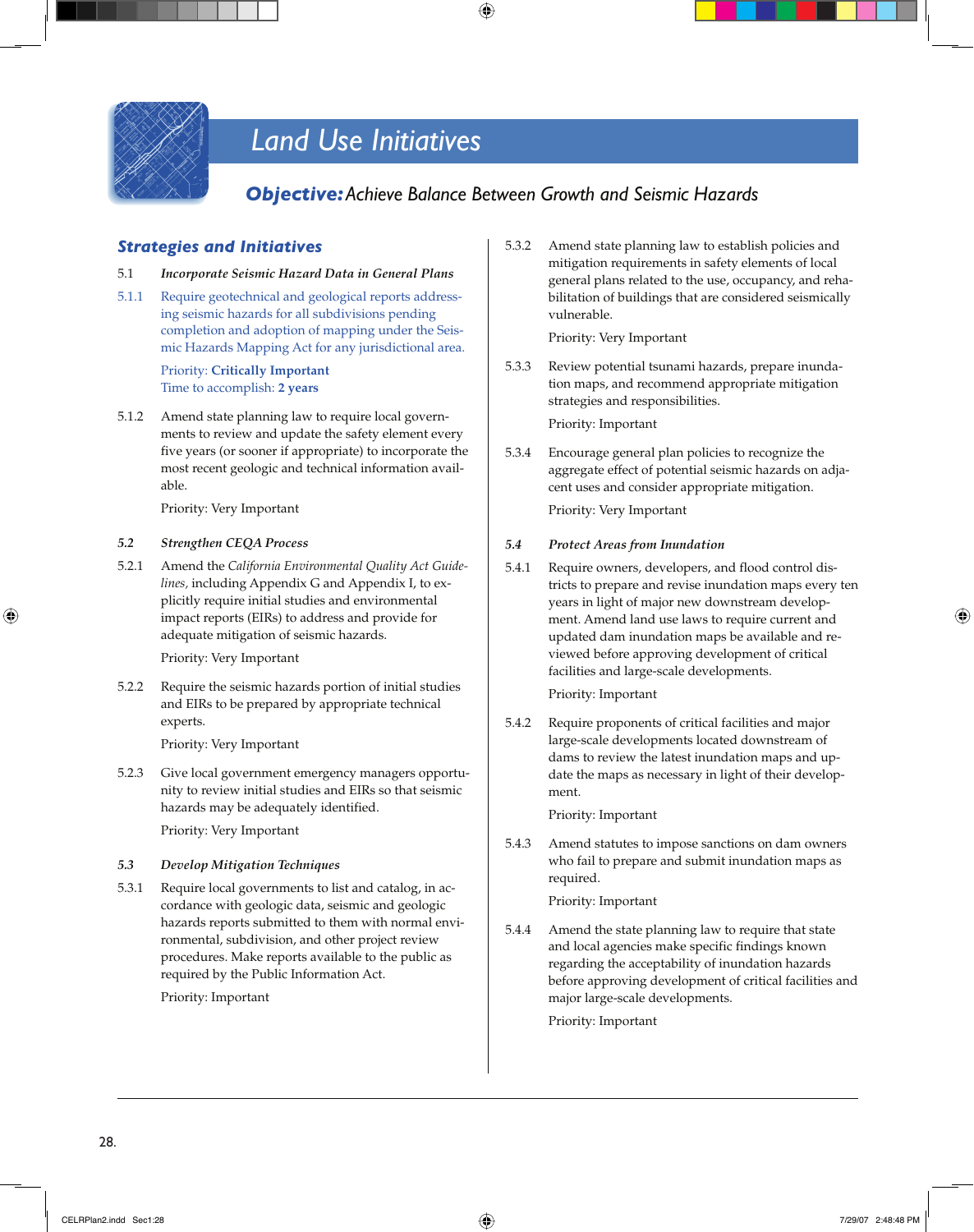

## *Existing Buildings Element*

⊕

Many of California's existing buildings, including homes, are vulnerable to damage or collapse from earthquakes. Most seismic retrofit projects to date have focused appropriately on life safety and have not significantly reduced the potential loss to property, personal disruption, and productivity. Continuing occurrence of earthquake damage to older and recently constructed buildings clearly demonstrates the need for heightened awareness of the benefit of increased performance levels beyond life safety.

#### *Objectives*

*To initiate aggressive efforts toward reducing loss of life and vulnerability of property in existing buildings. To ensure that all existing high-occupancy and essential services buildings are upgraded to remain occupiable following earthquakes.* 

#### *Strategies*

⊕

#### *Provide Incentives to Retrofit*

The economic structure affecting property ownership and the building industry should provide compelling incentives for retrofitting structural and nonstructural elements of existing buildings in accordance with standards that improve seismic performance.

#### *Initiate Broad Educational Efforts*

Educate building owners, design professionals, and others involved in the retrofit design and construction process about the benefit of retrofitting existing buildings for improved performance, including basic structures, nonstructural components, and operational elements.

#### *Develop Effective Methodologies*

Continue to develop a reliable and practical performancebased methodology to ensure that seismic retrofit design and construction can be accomplished with consistent results.

#### *Upgrade Vulnerable Buildings and Other Structures*

Establish effective risk reduction programs to upgrade seismically vulnerable buildings. Priorities should include essential services buildings, public and private schools, single- and multifamily housing, parking structures, and facilities housing hazardous materials.

#### *Benefits*

Significant reductions in loss of life, property damage, and business interruptions, which may lead to loss of market share and tax revenues, will result from applying aggressive retrofitting strategies to vulnerable buildings.

#### *Responsibilities*

Responsibility rests at all levels of the public and private sectors. The state of California should take the lead in motivating and initiating the strategies and in implementing them for state-owned buildings, and it should place a high priority on legislation, education, financial approaches, and code development necessary to achieve this goal.

#### *Costs*

The state's cost in setting policy and direction will be considerable. Cost to state and local jurisdictions for implementation will be considerable. Retrofit costs to the state, school districts, local governments, and other property owners will be significant and will vary depending on the effectiveness of design and the incentives.

#### *Incentives*

Economic incentives for seismic retrofit may include alternative funding, reduced insurance rates, tax benefits, and extended longevity of the property function. Experience indicates the value of retrofitting is stifled by a lack of clear financial incentive. Significant improvement, within an accelerated time frame, can be accomplished only by recognition of the economic advantage of improved seismic performance.

29.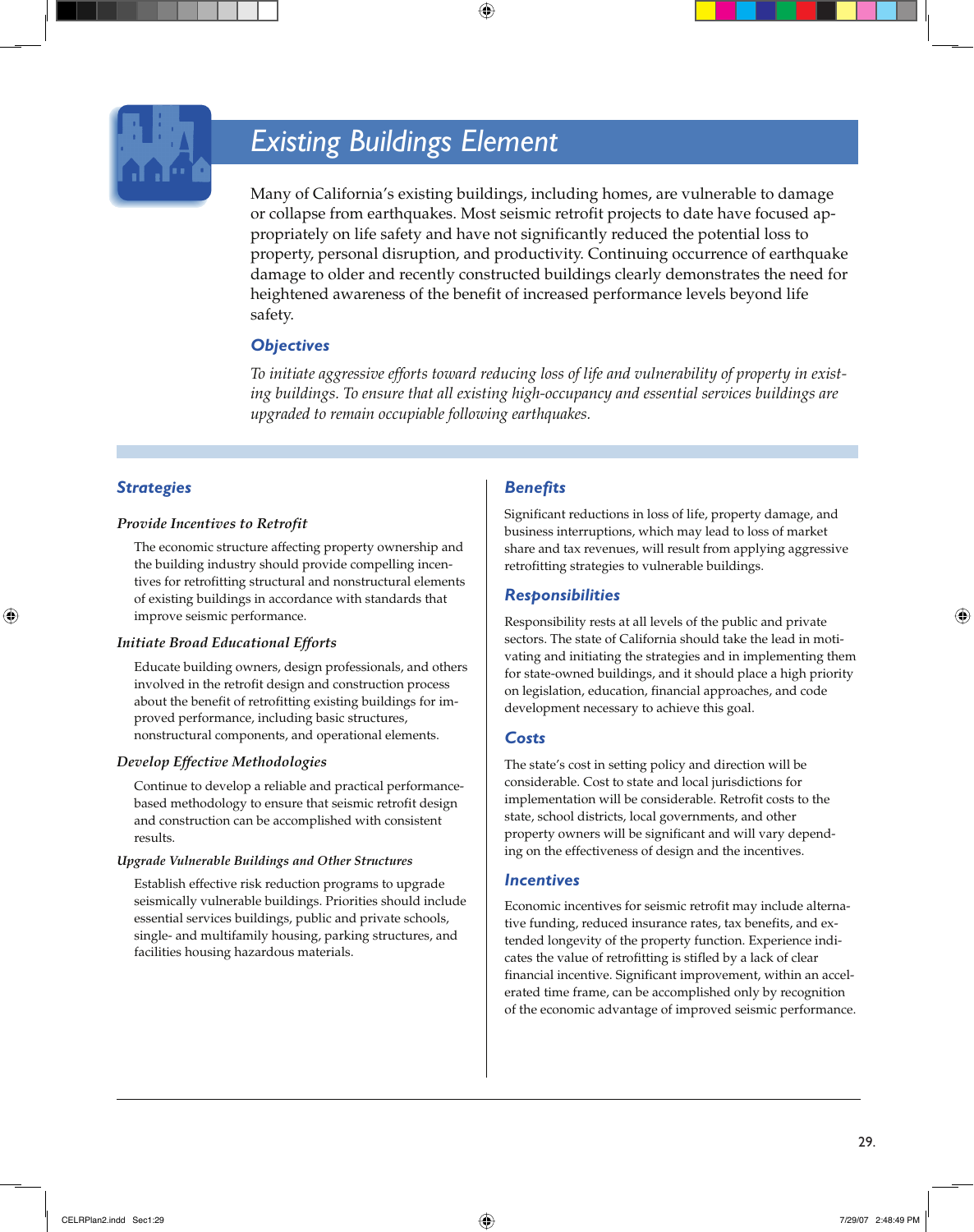

### *Existing Buildings Element*

### **Objective:** Upgrade Vulnerable Buildings and Structures

#### *Strategies and Initiatives*

- *6.1 Provide Incentives to Retrofit*
- 6.1.1 Encourage economic incentives, such as improved mortgage terms, reduced insurance rates, and positive tax benefits, for upgrading structural and nonstructural elements in buildings.

Priority: **Critically Important** Time to accomplish: **10 years** 

6.1.2 Amend the *California Building Code* to allow upgrading of the structural and nonstructural elements of buildings without triggering other code upgrade requirements, providing the work is intended to improve seismic performance.

Priority: Important

6.1.3 Amend local regulations to allow increased use or area in consideration of seismic retrofit. Priority: Important

#### *6.2 Initiate Broad Educational Efforts*

6.2.1 Develop and implement continuing education programs aimed at increasing the knowledge of those responsible for enforcing seismic design principles, including building inspectors, plan checkers, and others involved in the construction trades.

Priority: Very Important

6.2.2 Develop and implement plans to increase the building owner's general knowledge of and appreciation for the value of seismic upgrading of the building's structural and nonstructural elements.

Priority: Very Important

#### *6.3 Develop Effective Methodologies*

6.3.1 Continue efforts to develop reliable and practical methodologies and codes for: 1) minimum prescriptive retrofit standards; and 2) enhanced performancebased retrofit standards for the structural and nonstructural elements of all types of existing public and private buildings, including essential services buildings and higher-education institutions, that can provide cost-effective improved seismic resistance.

Priority: Very Important

#### *6.4 Upgrade Vulnerable Buildings and Other Structures*

6.4.1 Report to the public the changes in understanding of the seismic vulnerability of selected buildings, or conditions that warrant wide attention. Address the problems discovered through continual study of earthquake effects on buildings. Include methods to handle the associated technical, administrative, and public policy issues.

Priority: Very Important

6.4.2 Ensure that essential service and hospital buildings remain occupiable and the time to regain full operability is minimized. Operation includes the continuance of all utility services and systems necessary for proper function of such facilities.

Priority: Very Important

6.4.3 Identify and prioritize all seismically vulnerable public and private buildings. Establish a mitigation plan to reduce the risk posed by those buildings, including structural and nonstructural elements, equipment, and contents. The most vulnerable and the most essential buildings should be addressed as the highest priority.

> Priority: **Critically Important** Time to accomplish: **10 years**

6.4.4 Adopt, by legislation, appendix chapters 2 and 3 of the *International Existing Building Code,* or comparable sections of successor documents, for the seismic retrofit of tilt-up buildings and older homes.

Priority: Very Important

6.4.5 Adopt modifications to the building codes, including the *California Historic Building Code,* to require seismic retrofit of seismically vulnerable buildings when major modifications, alterations, or additions to the building require issuance of a building permit.

Priority: Important

6.4.6 Enforce the *California Building Standards Code* for all modifications, alterations, or additions to state-owned buildings.

Priority: Important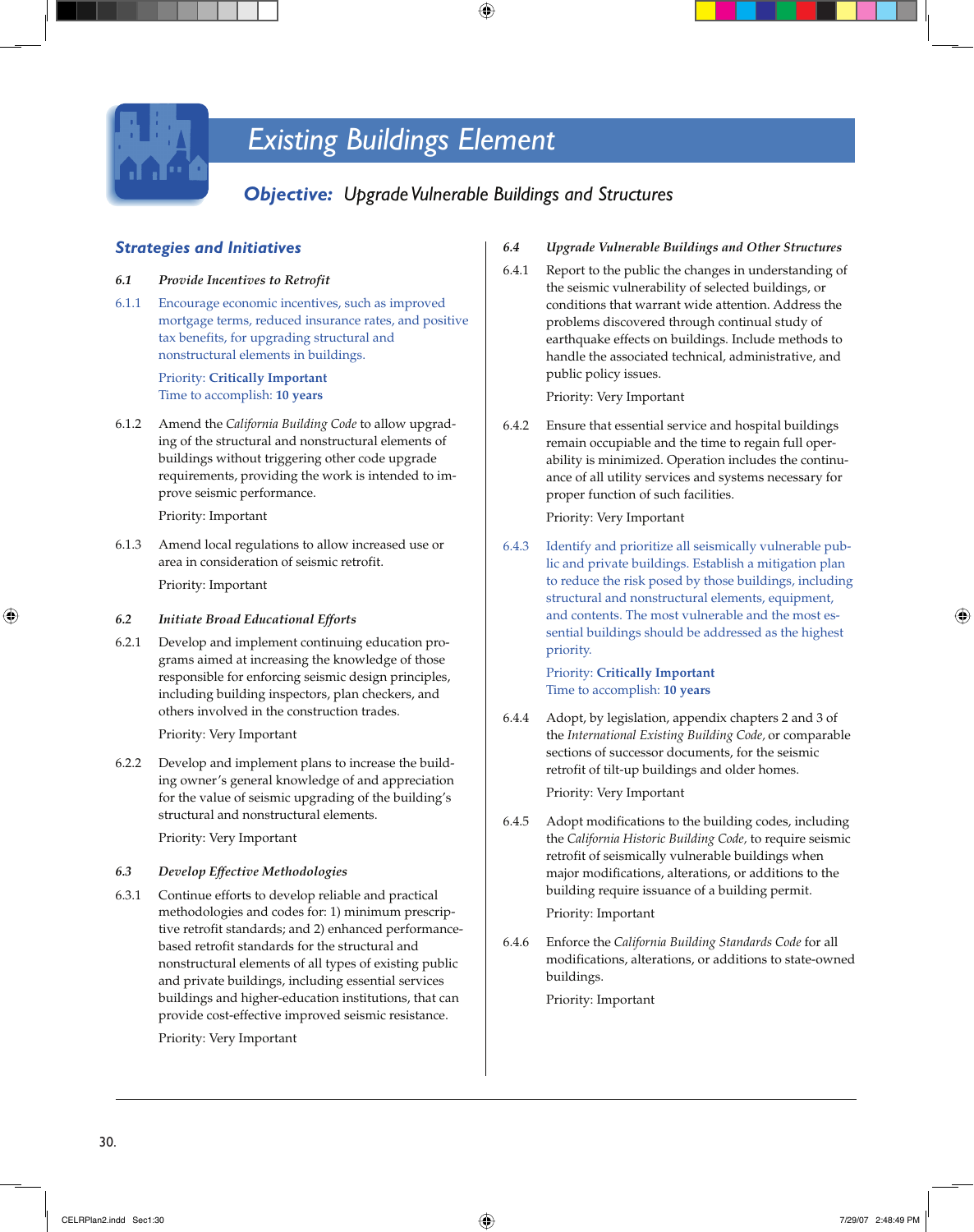

## *Existing Buildings Element (Continued)*

 $\bigoplus$ 

6.4.7 Encourage building occupants, lease holders, mortgage providers, and insurers to require building owners to disclose seismic risks and the options to mitigate them prior to executing new or continuing financial commitments in connection with the building use.

Priority: Important

6.4.8 Adopt legislation to require compliance with the current Unreinforced Masonry (URM) Building Law in accordance with the *International Existing Building Code.*

Priority: Important

6.4.9 Develop and adopt postearthquake repair and retrofit standards for damaged buildings. Priority: Very Important

 $\bigoplus$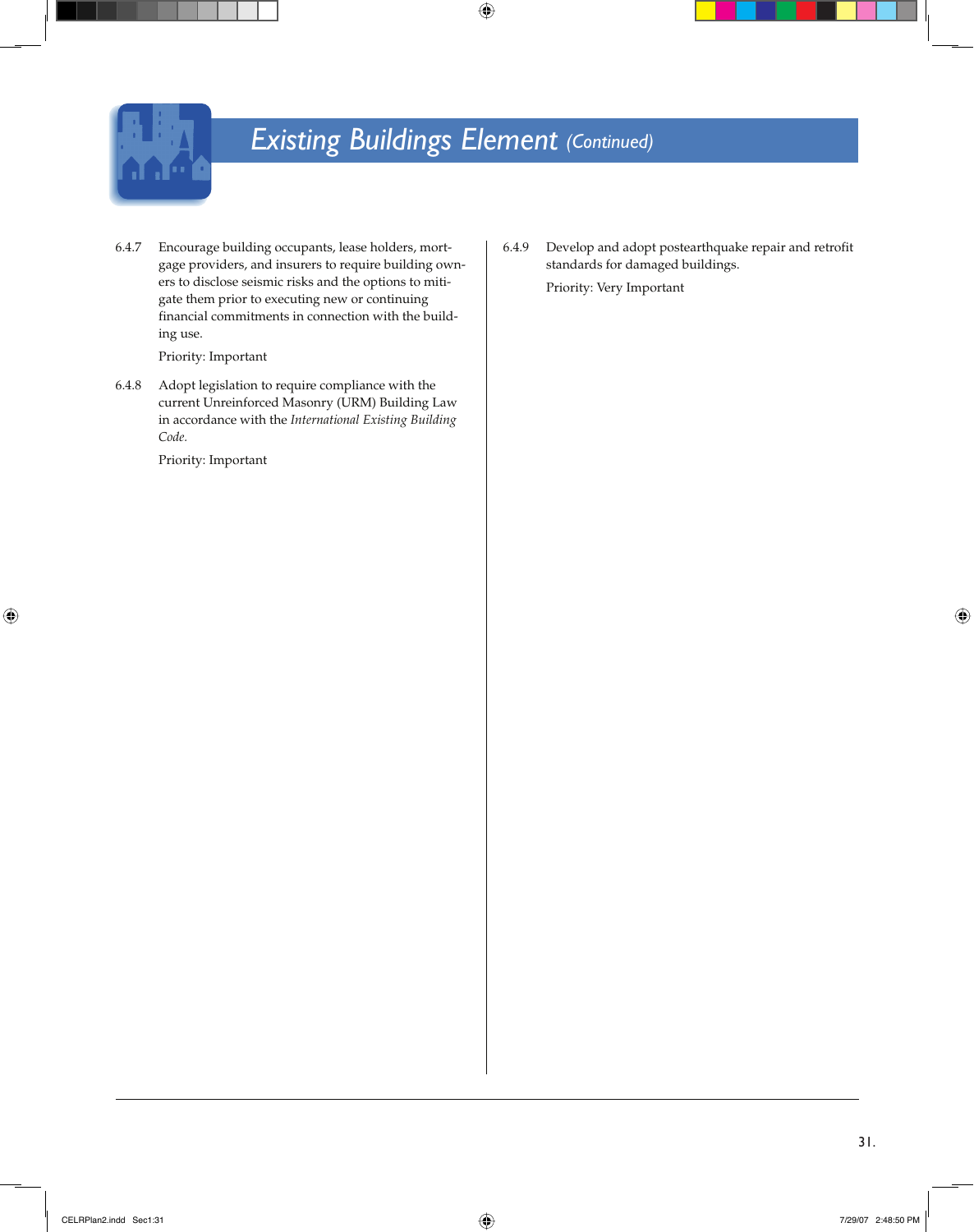

### **New Buildings Element**

⊕

Earthquake protection of new buildings based on providing life safety and collapseresistant structures has been reasonably successful in moderate earthquakes. Protection of property and economic loss control have not received as much emphasis and are not yet as successful. As a result, property and economic loss due to earthquake damage to recently completed buildings and contents has been unacceptable. Losses have been due to 1) limited knowledge of the performance of materials and systems; 2) lack of a complete approach to seismic design, including all elements of buildings and their contents; and 3) inadequate quality control of design and construction. The damage from recent earthquakes clearly demonstrates the need for continued improvement in these three areas to achieve cost-effective seismic performance of new construction.

#### **Objective**

To achieve more consistent levels of safety by developing techniques that provide higher levels of earthquake resistance that will reduce potential property losses, minimize environmental damage, and protect the economic viability of the state.

#### **Strategies**

⊕

#### **Include All New Buildings**

Require all new construction, including publicly owned facilities and other buildings now effectively exempt from regulation, to conform to state-of-the-art seismic safety provisions.

#### Develop Integrated Approach to Design

Design new facilities based on an integrated approach considering all elements of the construction (structural and nonstructural elements, support systems, building contents, and site improvements) that contribute to seismic performance.

#### Adopt California-Specific Standards

Develop, adopt, and enforce state-of-the-art model building codes and amendments that affect seismic safety and meet the specific needs of the state.

#### Do Performance-Focused Research

Sponsor and encourage problem-focused research and development to improve the reliability and economic effectiveness of performance-based seismic design and construction methods.

#### **Benefits**

The benefits are significant reductions in of loss life, property damage, and business interruptions.

#### **Responsibilities**

The state should, by example, take the lead in implementing the strategies and motivate all public entities to enforce current seismic regulations on all new construction.

#### **Costs**

Costs to the state and to local jurisdictions and building owners will be minimal. Overall, the cost will be an insignificant fraction of the total life-cycle cost of a building.

#### *<u>Incentives</u>*

Incentives are the key to achieving increased levels of performance. Direct-to-owner economic incentives may include improved funding options, reduced insurance rates, tax relief, and the availability of unconventional funds similar to the "energy fund." Other incentives should be considered, such as zoning and building code options that reflect the value of improved seismic performance.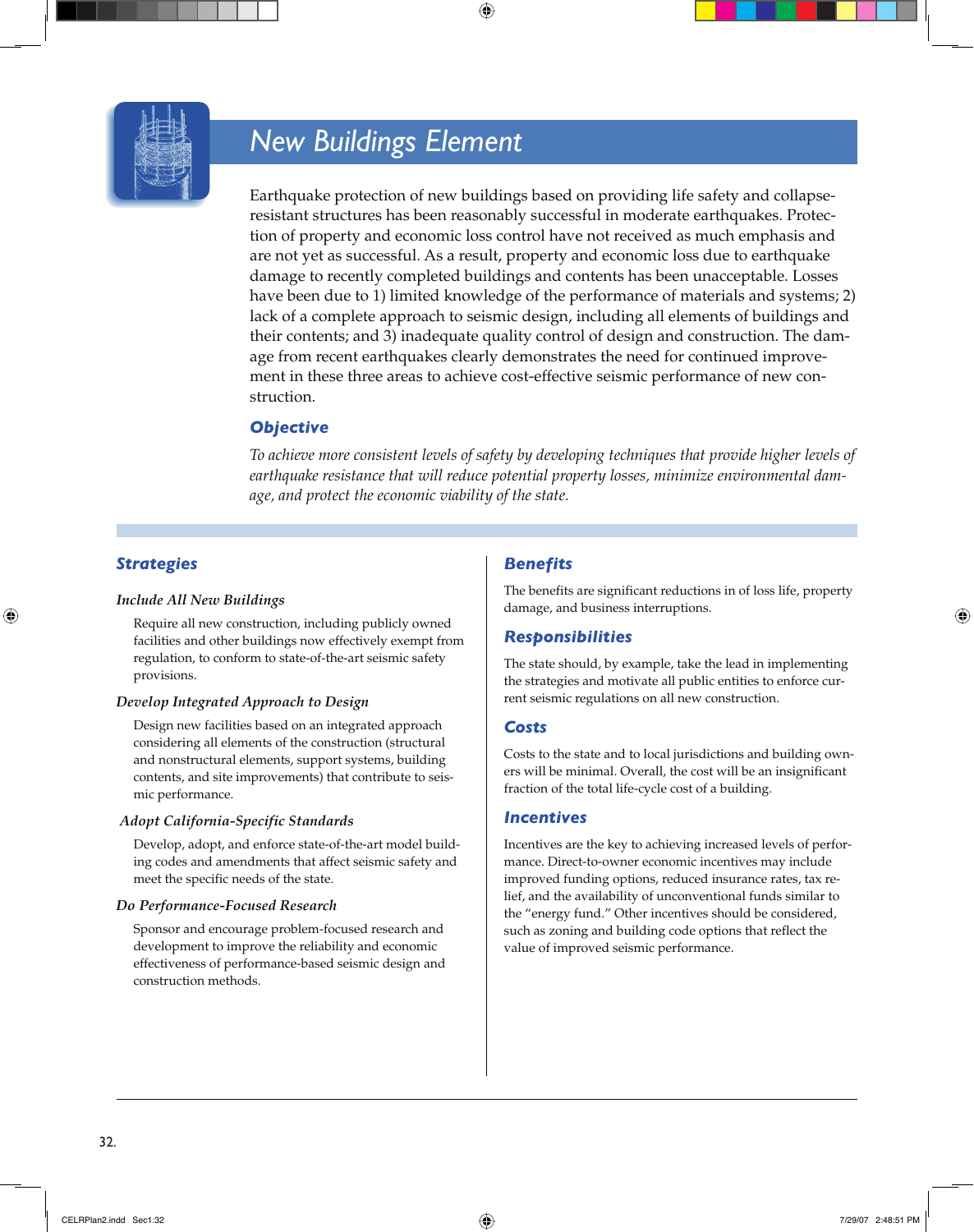

## **New Buildings Element**

### **Objective:** Increased Reliability for Human Safety and Property Protection

### **Strategies and Initiatives**

 $7.1$ **Include All New Buildings** 

 $7.1.1$ Require that all state and local agencies and special districts have construction projects regulated by independent building code enforcement entities with enforcement, citation, and stop-work authority. Assign government officials to be responsible for enforcement of codes and regulations.

Priority: Very Important

7.1.2 Require public utilities, essential facilities, publicly owned facilities and hazardous waste facilities not currently regulated under the Alquist-Priolo Earthquake Fault Zone Act and the Seismic Hazards Mapping Act to incorporate mitigation for earthquakeinduced site instability.

Priority: Very Important

Develop Integrated Approach to Design  $7.2$ 

 $7.2.1$ Clarify the California Building Code to assign responsibility for seismic resistance design coordination and quality assurance during construction of all building elements and components.

Priority: Very Important

7.2.2 Implement training, quality control, and enforcement procedures to ensure that all new construction is built in accordance with the design and the building code. Priority: Very Important

 $7.3$ Adopt California-Specific Standards

Amend statute to allow California to adopt seismic-731 specific amendments to national model building codes that meet the specific needs of the state and that apply to all state and local jurisdictions.

> **Priority: Critically Important** Time to accomplish: 2 years

7.3.2 Amend the California Building Code to require that seismic design strategies of public and private acutecare hospital facilities be applied to equipment and contents as well as structural and nonstructural elements so that they remain functional after an earthquake.

Priority: Very Important

7.3.3 Ensure that essential service and hospital buildings can continue to operate in the event of earthquakes, as required by current law, including the continuance of all utility services and systems necessary for proper operation of the facility.

Priority: Very Important

7.3.4 Amend the California Building Code to require independent professional review for important, irregular, complex, special-occupancy, and critical facilities, and for all buildings where mandated enhanced performance objectives are required.

Priority: Important

 $7.3.5$ Amend statute to allow any interested party to submit proposed seismic-specific amendments to the California Building Code for consideration and adoption by the California Building Standards Commission.

Priority: Important

7.3.6 Require every building department to have an appropriately licensed design professional, on staff or under contract, to provide advice on structural and seismic safety issues.

Priority: Very Important

#### $7.4\,$ Do Performance-Focused Research

7.4.1 Provide substantial, continuing support to develop the knowledge and practical basis for developing performance-based design procedures for buildings and systems.

Priority: Important

7.4.2 Provide continuing support to develop performancebased design and construction procedures for buildings and systems, participating with other organizations to the extent practical.

Priority: Important

⊕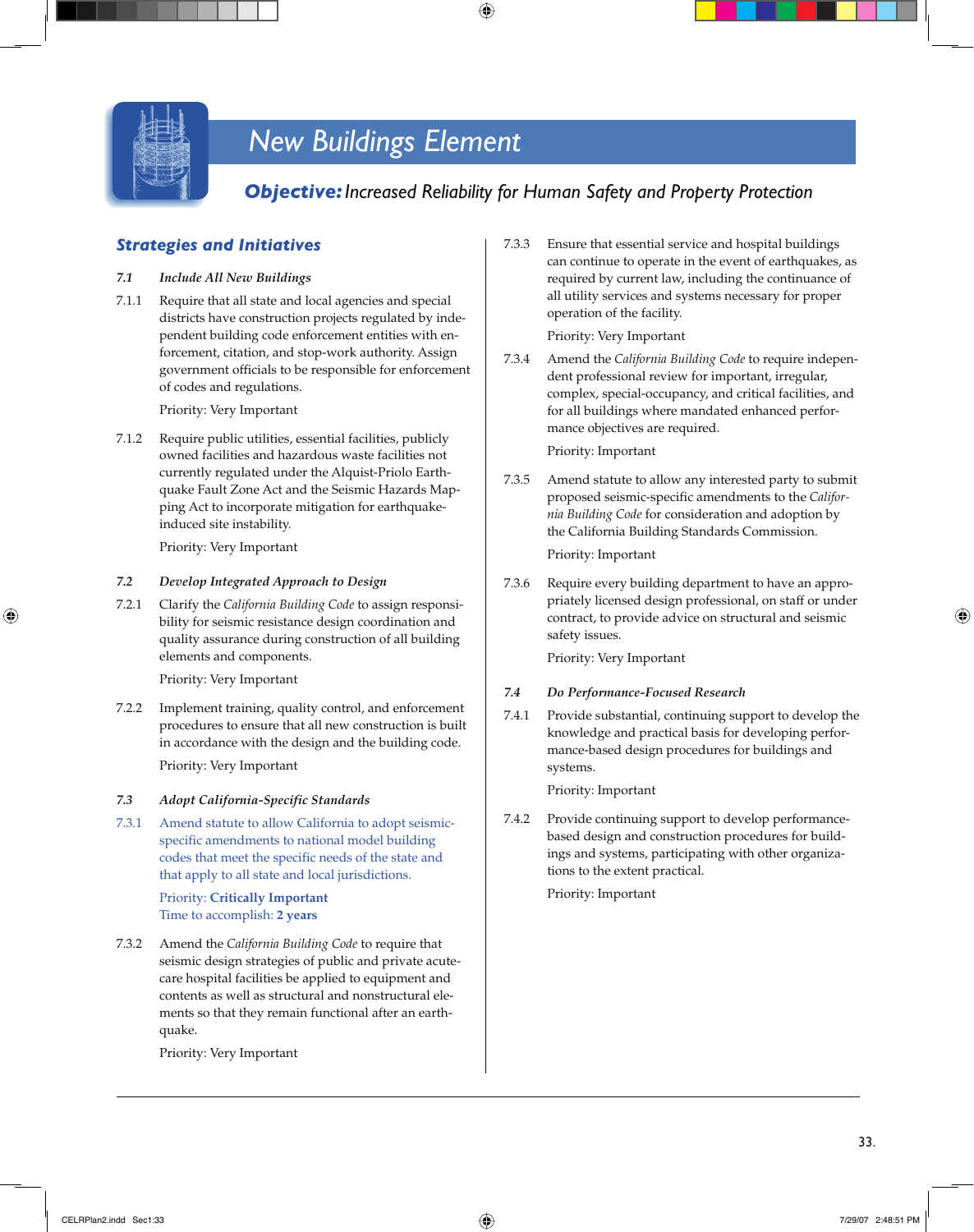

### *Utilities & Transportation Element*

Utilities and transportation systems can experience severe disruptions under earthquake conditions: 1) major supply lines and high-volume routes are insufficiently resistant to earthquakes or lack adequate redundancy (alternate systems); and 2) when secondary lines and routes are seismically vulnerable and alternate systems are overwhelmed by earthquake damage. Primary concerns about utilities include the critical lack of redundancy or upgrading in public and private facilities. This applies to water and waste water (including dams), natural gas, communications, and electrical systems. Transportation concerns are similar and include highway bridges, roadways, railroads, airports, and harbors. Significant disruption of these systems would cause extensive long-term economic losses, societal disruption, and personal danger.

#### *Objective*

To ensure that all public and private utilities and transportation systems can withstand earthquakes to the degree that they will be able to: 1) provide protection of life; 2) limit damage to *property; and 3) provide for the resumption of system functions as soon as practicable. The* intent of this objective is to limit the impact to only short-term interruptions, with minimal life loss and economic disruption to the affected regions.

#### *Strategies*

⊕

#### **Ensure Performance Standards**

Establish seismic performance standards for utilities and transportation systems, including inter-dependency of different systems (such as water and gas) to ensure adequate risk reduction strategies.

#### *Mitigate Secondary Effects*

Establish a comprehensive program for minimizing the secondary effects (such as gas fires, hazardous material spills, sanitation overflows) resulting from damage and disruption to utility or transportation systems in order to minimize life and property losses, environmental damage, and economic degradation.

#### *Evaluate and Prioritize Mitigation Measures*

Evaluate each system to identify vulnerabilities for life safety and service disruption and prioritize risk reduction strategies, including redundancy, to minimize those vulnerabilities.

#### *Retrofit Critical Systems*

Ensure that retrofit of all critical utilities and transportation systems is funded and authorized so that the work can be accomplished in the funding time frame.

#### *Benefits*

Benefits to California include timely restoration of utilities and transportation systems that ensures a significant reduction in loss of life, societal costs, and economic disruption.

#### *Responsibilities*

Public and private owners of utility or transportation systems are responsible for attaining the objective and for preparing and carrying out their own seismic safety implementation plans. The state should establish policies on acceptable levels of performance and monitor statewide utilities and transportation systems to accomplish the strategies outlined.

#### *Costs*

Cost to the state for agency administration will be minimal. Cost to public and private owners of utility or transportation systems will depend on the amount of mitigation work required. The retrofit of critical systems will require considerable expenditures.

#### *Incentives*

Incentives may include improved funding options, reduced insurance rates, tax benefits, public recognition of good performance, governmental certification of reliable service, and regulatory options or trade-offs that reflect the value of the system's improved seismic performance.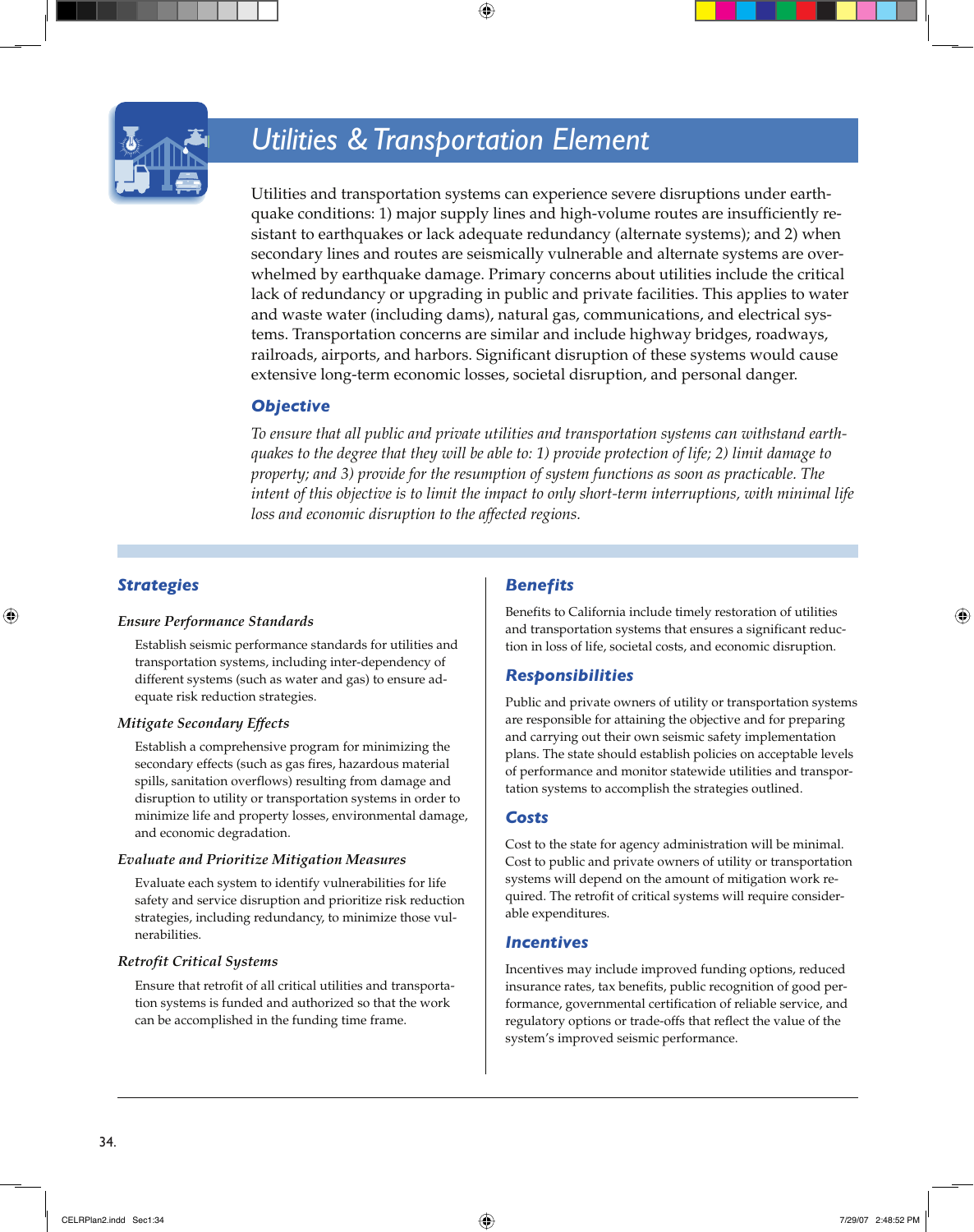

## *Utilities & Transportation Initiatives*

### *Objective: Protect Life, Limit Property Damage, and Resume Functions*

### *Strategies and Initiatives*

#### 8.1 Ensure Performance Standards

8.1.1 Establish and/or update performance standards for system and facility design, construction, maintenance, operation, and inspection of all public and private utility and transportation systems. Include related critical facilities and consideration of the interdependency between systems. Include minimum performance standards for critical wireless systems, such as cellular telephones, the Internet, and emergency radios, including their related fiber-optics, towers, and emergency power. Include minimum performance standards for natural gas pipelines, oil pipelines, refineries, and electrical transmission lines. Include minimum performance standards for water conveyance systems, tunnels, elevated roadways, rail systems, and ports.

#### Priority: Very Important

8.1.2 Require utilities that are not regulated by the California Public Utilities Commission (PUC) to adopt the equivalent seismic performance standards required of utilities that are regulated by the PUC.

Priority: Very Important

8.1.3 Require public and private utilities and transportation systems to address the earthquake hazards identified in the Alquist-Priolo Earthquake Fault Zone Act and the Seismic Hazards Mapping Act.

Priority: Important

#### 8.2 Mitigate Secondary Effects

8.2.1 Develop and implement a comprehensive educational program aimed at instructing providers and users about potential secondary hazards inherent in disruption or failure of a system. Include all forms of secondary hazards, including, but not limited to, those from major transportation spills of hazardous materials, natural or liquefied petroleum gas leaks at mobile home parks, electrically ignited fires, and unbraced gas water heaters.

Priority: Important

8.2.2 Educate local governments and the public about the application of gas safety devices such as automatic shutoff valves.

Priority: Very Important

#### 8.3 Evaluate and Prioritize Mitigation Measures

8.3.1 Develop effective methods of minimizing utility system disruption from earthquake-damaged transmission and distribution lines (gas, oil, electrical, water, and waste water), including earthquake-activated shutoff and restart, monitoring, and management systems.

Priority: Important

8.3.2 Develop methods to ensure effective inter-provider coordination for maintaining and restoring critical systems to reasonable levels of service subsequent to damaging earthquakes. Encourage the voluntary actions of existing and future interprovider seismic working groups, consisting of representatives of each type of utility and transportation provider. Priority: Important

#### 8.4 Retrofit Critical Systems

8.4.1 Identify potentially vulnerable public and private primary water supply and distribution facilities, including state- and federally regulated dams and public and private levees. Upgrade vulnerable systems to ensure timely reactivation of essential systems after damaging earthquakes.

Priority: Very Important

8.4.2 Identify potentially vulnerable major transportation arteries that have minimal redundancy and whose service disruption would cause significant hardship on the communities they serve. Establish functional priorities and upgrade or replace as appropriate to ensure restoration of major arteries to reasonable levels of service.

Priority: Very Important

8.4.3 Identify potentially vulnerable public and private utility systems, including electric, gas, oil, water, and communication systems. Upgrade vulnerable essential systems to ensure their operation and timely restoration to reasonable levels of service.

> **Priority: Critically Important** Time to accomplish: 5 years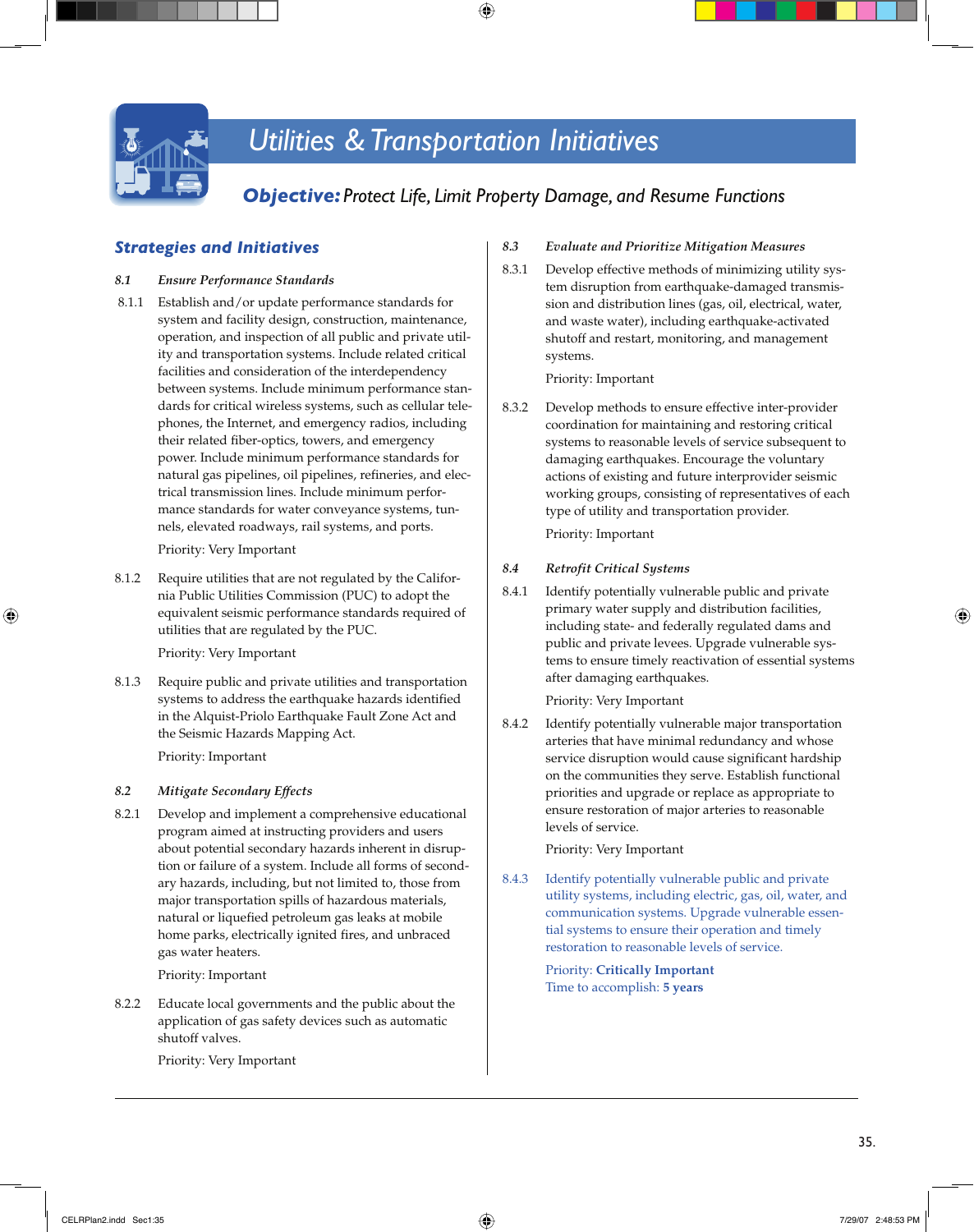

### **Preparedness Element**

Individual business owners and corporate decision makers do not fully understand the potential loss of life, property, personal dislocation, social disruption, and economic losses resulting from earthquakes. Several areas are of concern: 1) limited awareness of the potential for loss of life and property; 2) a false sense of security based on the assumption that the government will protect against all economic losses; 3) no clear understanding that a problem really exists ("It won't happen to me."); 4) an attitude that fails to recognize the need for self-reliance ("Preparedness starts at home."), expressing itself instead as "There is nothing I can do about it"; and 5) limited knowledge of what to do and how to pay for it.

#### **Objectives**

To increase understanding of the consequences (personal loss, social disruption, and economic impact) that can result from earthquakes. To increase understanding of the options for mitigation and the need to take action. To develop a comprehensive approach to preparedness for individuals, business owners, and corporate decision makers.

#### **Strategies**

⊕

#### Increase Understanding of Potential Impact

Develop an effective program for increasing the understanding of the potential for loss of life, personal dislocation, social disruption, and economic losses. Provide consistent, focused, in-depth information to individuals, business owners, and corporate decision makers on proper steps for earthquake preparedness.

#### Develop Comprehensive Approach

Develop a comprehensive approach to cost-effective earthquake loss reduction. Include all aspects of an individual's life, from home to workplace, including such areas as personal planning, securing of contents and fixtures, building retrofit, and stockpiling of critical supplies.

#### Encourage Individuals to Act

Develop a methodology that will encourage everyone to act. Develop economic and regulatory incentives to facilitate and reward actions that will reduce potential losses.

#### **Improve K-12 School Preparedness**

Ensure effective preparedness of K-12 public and private schools, their staffs, students, and facilities. Provide emergency response training for staffs and students. Minimize nonstructural hazards and stockpile critical supplies.

#### **Benefits**

A fully informed and prepared citizenry will reduce loss of life and property, personal dislocation, social disruption, and indirect economic losses.

#### **Responsibilities**

The state should take the lead in motivating and coordinating the statewide preparedness system and the strategies outlined. Local agencies working with the statewide plan will be responsible for implementation within their jurisdictions. Private sector efforts need to be coordinated with the implementation plans of the state and local governments.

#### **Costs**

Overall, the cost of preparedness is expected to be low. Cost to the state and to local jurisdictions, individuals, and building owners will be minimal depending on the extent of preparation undertaken.

#### **Incentives**

The greatest incentive to improve the current system will be the public's demand for significant reduction of the personal and financial losses that normally result from earthquakes.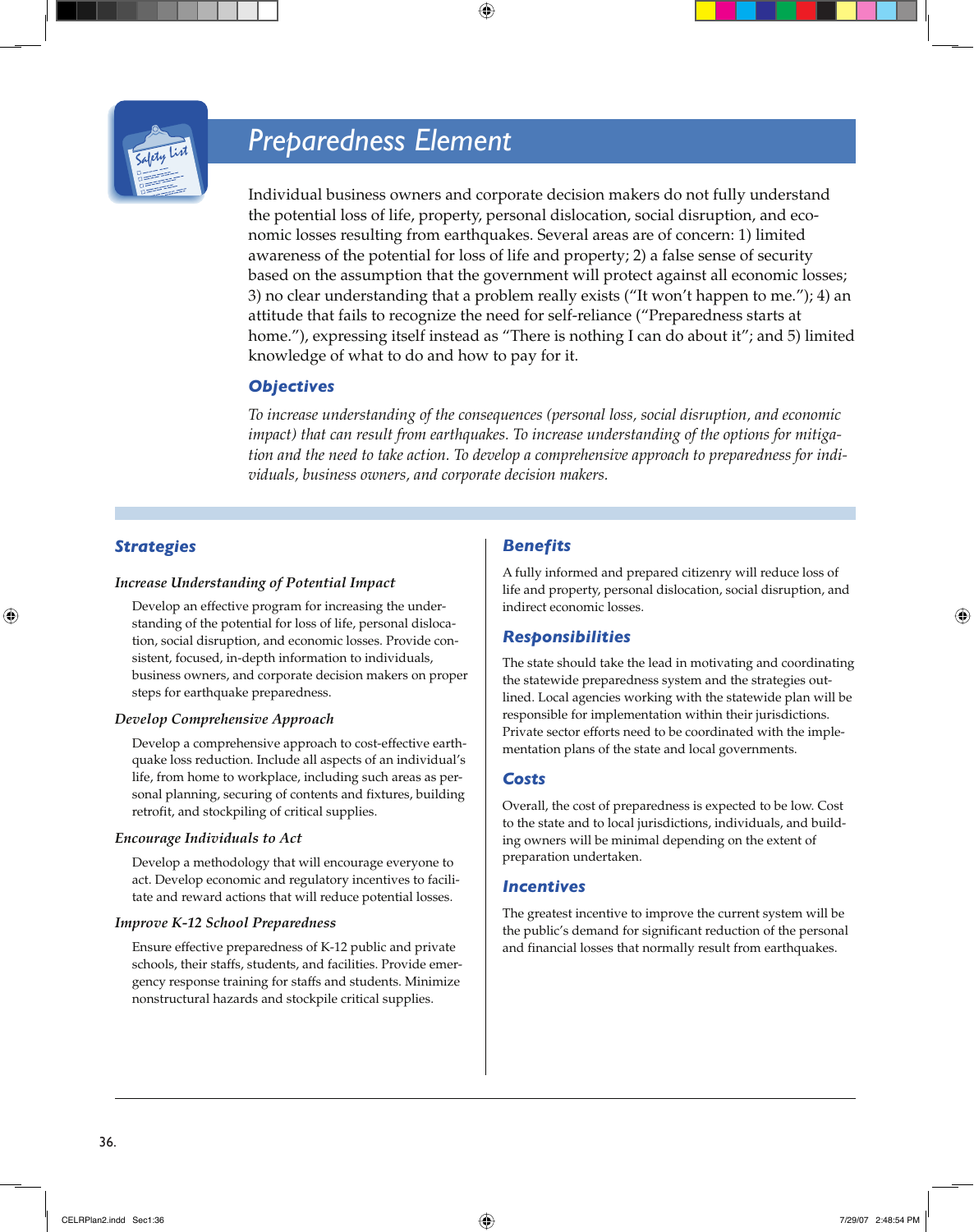

### **Preparedness Element**

### **Objective:** Comprehensive Approaches to Preparedness

### **Strategies and Initiatives**

#### $9.1$ **Increase Understanding of Potential Impact**

9.1.1 Develop information for individuals, families, and the business sector about the human and economic impact of earthquakes. Disseminate consistent information in appropriate forms and languages.

Priority: Very Important

9.1.2 Develop information for community-based organizations about the impact of earthquakes on their organizations and those they serve. Include information about actions they can take to prepare for and mitigate the effects of earthquakes.

Priority: Important

#### 9.2 Develop Comprehensive Approach

 $9.2.1$ Encourage community-based organizations to expand training programs for individuals in preparedness so that they can effectively help their constituents reduce potential losses and continue to serve them after an earthquake.

Priority: Important

⊕

- Extend the scope of the existing Homeowner's Guide  $9.2.2$ to Earthquake Safety to include all multifamily housing. Priority: Important
- 9.2.3 Develop public policy establishing a comprehensive program for seismic upgrading of private homes. Include procedures for strapping water heaters, reinforcing masonry chimneys, bolting foundations, bracing cripple walls, and strengthening weak (soft story) configurations.

Priority: Important

9.2.4 Encourage voluntary seismic inspections (including estimates of the cost for correcting deficiencies) at the time of resale of any residential property as part of the Home Warranty inspection process.

Priority: Important

#### 9.3 **Encourage Individuals to Act**

9.3.1 Promote the establishment of Community Emergency Response Team (CERT) programs in all communities throughout the state.

Priority: Important

9.3.2 Expand the scope of Neighborhood Watch programs to include earthquake preparedness and neighborhood earthquake response information in all communities in the state.

Priority: Important

9.3.3 Develop economic and regulatory incentives for home and business owners to facilitate and reward actions that will reduce potential losses, such as securing nonstructural elements, contents, and fixtures that pose potential hazards.

Priority: Very Important

9.3.4 Develop and maintain a state presence on the Internet that spotlights earthquake preparedness, inviting discussion and informing the public about regulations, methods, and procedures for loss reduction. Include related public domain documents.

Priority: Important

#### 9.4 **Improve K-12 School Preparedness**

9.4.1 Require compliance with the Standardized Emergency Management System (SEMS and NIMS). Ensure schools, district governing boards, and administrators develop and implement school emergency plans and provide staff training as required by the Education Code.

> **Priority: Critically Important** Time to accomplish: 3 to 5 years

9.4.2 Ensure schools, district governing boards, and administrators implement the requirements for minimizing nonstructural hazards and ensuring a sufficient stockpile of water and other critical supplies to be used for first aid, sanitation, and food.

Priority: Very Important

37.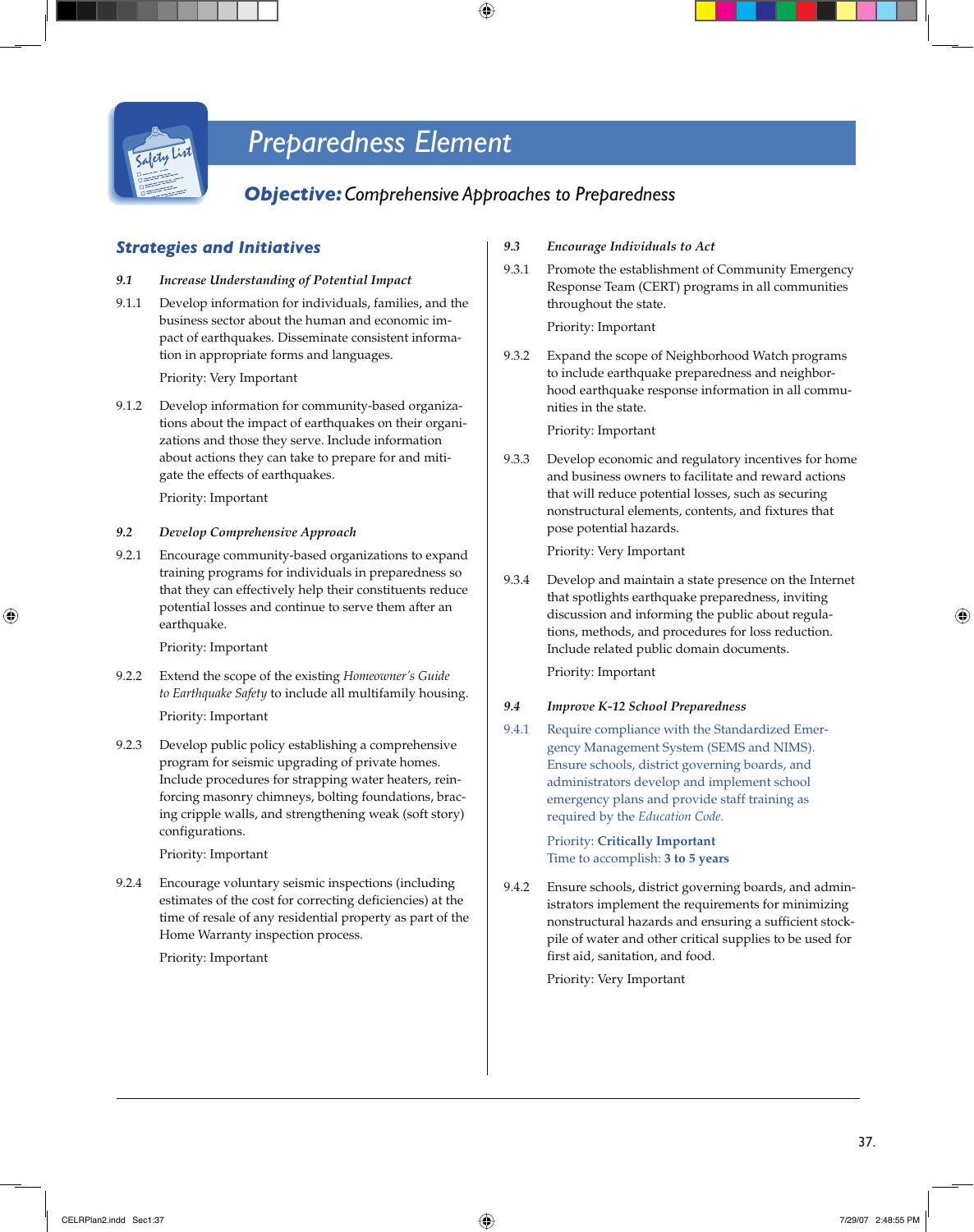

### **Emergency Response Element**

Emergency management and response systems continue to improve with each event; however, systems can be further strengthened through greater collaboration and partnership with and between public, private, nonprofit agencies, and the community. Deficiencies still exist in 1) resources needed for better communication during an event; 2) resources in and coordination among the public and private medical response systems; 3) resources for sustained search-and-rescue operations; 4) reliable and timely information management; and 5) adequate and sustained resources for emergency management at all levels of government.

#### **Objective**

To improve emergency management and response systems

#### **Strategies**

⊕

#### **Improve Communications**

Improve statewide communication systems to provide for effective transmission of information among response organizations.

#### **Improve Medical Response**

Encourage and support the public and private medical response systems, with an emphasis on adequate resources, planning, training, and coordination.

#### **Improve Search and Rescue**

Expand the local, regional, and statewide urban searchand-rescue capability, including strategically located search-and-rescue training facilities, additional teams, and adequate equipment, through a sustained funding source.

#### **Improve Emergency Management Capability**

Develop a workable system for enhancing emergency management, including the collection and dissemination of damage assessment information and other critical data.

#### **Benefits**

The benefits are improved and effective emergency responses leading to preservation of lives and property.

#### **Responsibilities**

The state should take the lead in motivating and coordinating the statewide emergency response system. The state is responsible for creating and operating training facilities. Local agencies will be responsible for staff utilization. Other public levels, the medical community, media, and private sector will be involved in much of the implementation

#### **Costs**

Cost to the state for implementation of the strategies will be considerable. Cost to local agencies could also be considerable, although the use of existing personnel and resources is envisioned.

#### **Incentives**

Achievement of the objectives of this element will be dependent on strong state policy as part of the state's overall risk reduction plan. While the need for effective emergency response is obvious, the greatest motivation to improve the current system will be the public's demand for significant reduction in personal and financial losses normally resulting from earthquakes.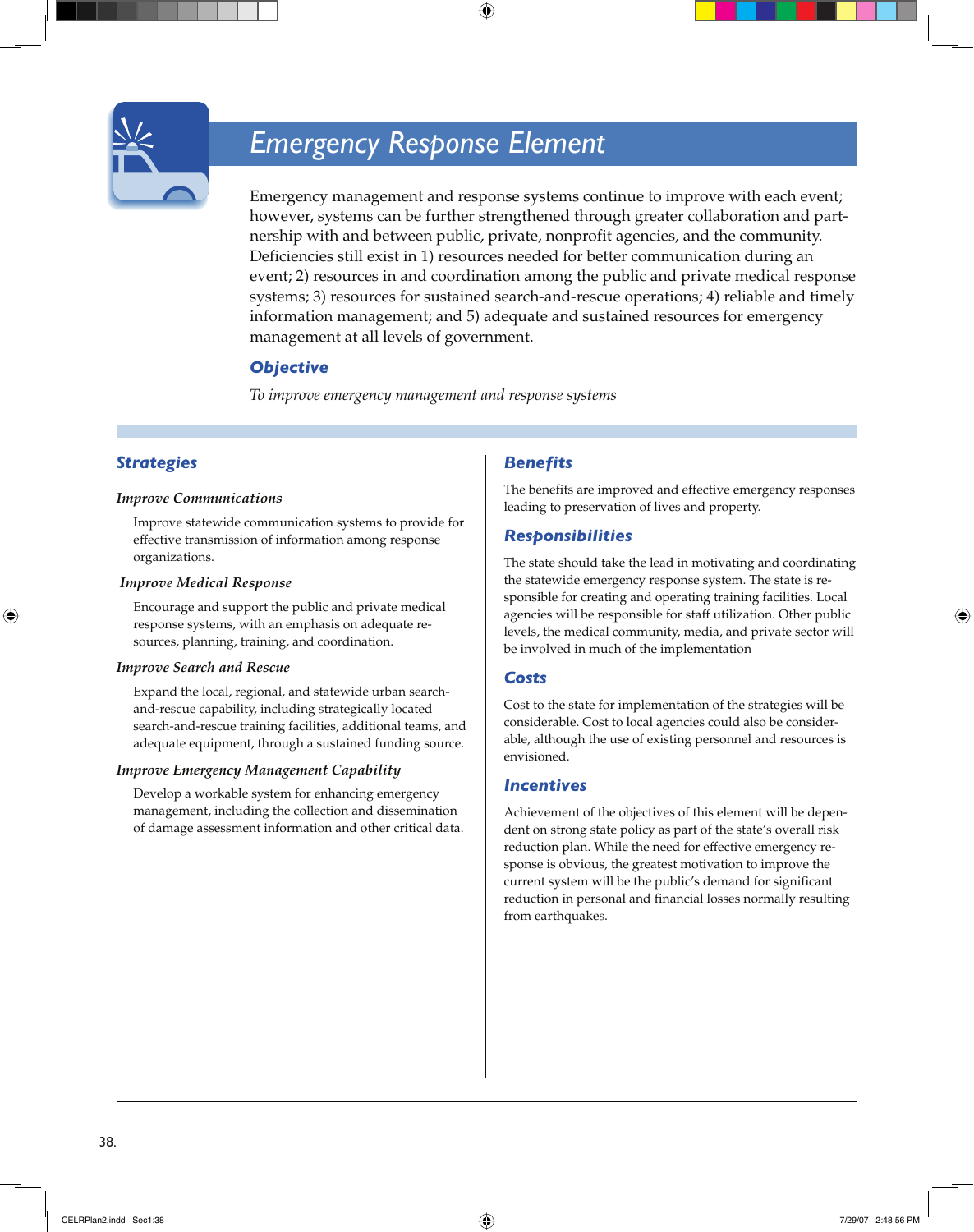

### *Emergency Response Element*

### *Objective: Improved Emergency Management and Response Systems*

#### *Strategies and Initiatives*

#### **10.1** Improve Communications

10.1.1 Provide interoperable, upgraded regional and local emergency communications, including 1) mutual-aid channels for police, fire, and emergency medical services; 2) regional emergency communications councils with authority to establish regional standards for emergency communication; and 3) response and recovery public broadcast channels for the public.

#### **Priority: Critically Important** Time to accomplish: 3 years

10.1.2 Provide more efficient use of the rapidly changing wireless-, cellular-, and potential satellite-telephone system during emergencies. Include priority access to wireless cellular service for emergency use, the deployment of portable wireless satellite cell sites, and limited public access to wireless cellular phone service during emergencies and the possible extension of communications ability by use of other emergency technologies.

Priority: Very Important

⊕

10.1.3 Equip all local government operational areas to both send and receive Emergency Digital Information Systems (EDIS) messages.

Priority: Important

#### **10.2** Improve Medical Response

10.2.1 Provide sustainable resources, including funding for regional planning personnel and other improvements in the medical and health mutual-aid system.

Priority: Very Important

10.2.2 Integrate public and private outpatient clinics, skillednursing facilities, and speciality clinics in the local medical and health disaster response system.

Priority: Very Important

10.2.3 Provide adequate training for nongovernmental staff and personnel providing medical and health disaster response in accordance with the National Incident Management System (NIMS) approved course of instruction and the Hospital Emergency Incident Command System.

Priority: Very Important

#### **10.3** Improve Search and Rescue

10.3.1 Establish and maintain strategically located and properly equipped and staffed search-and-rescue training facilities to provide real-time preparedness training for emergency response personnel.

Priority: Very Important

- 10.3.2 Ensure that all teams have a complete cache of specialized urban search-and-rescue equipment. Priority: Very Important
- 10.3.3 Improve emergency response coordination between all state and local levels of government, emergency response organizations, and supporting private sector entities.

Priority: Important

10.3.4 Evaluate the need for expanded urban search-andrescue capability, which could include additional teams and/or support to local urban search-and-rescue providers.

Priority: Important

10.3.5 Provide adequate resources for maintenance and replacement of specialized urban search-and-rescue equipment cache.

Priority: Very Important

- **10.4** Improve Emergency Management Capability
- 10.4.1 Improve the capability and quality of computer simulation models for projecting where to expect damage in the immediate aftermath of an earthquake. Priority: Very Important

10.4.2 Finalize procedures and training for use of Emergency Managers Mutual Aid (EMMA). Ensure input from local emergency officials. Include criteria for selection and methods for reimbursement.

Priority: Important

10.4.3 Develop and distribute coordinated public informational products for governmental public information officers and news media representatives' pre- and postearthquake use.

Priority: Important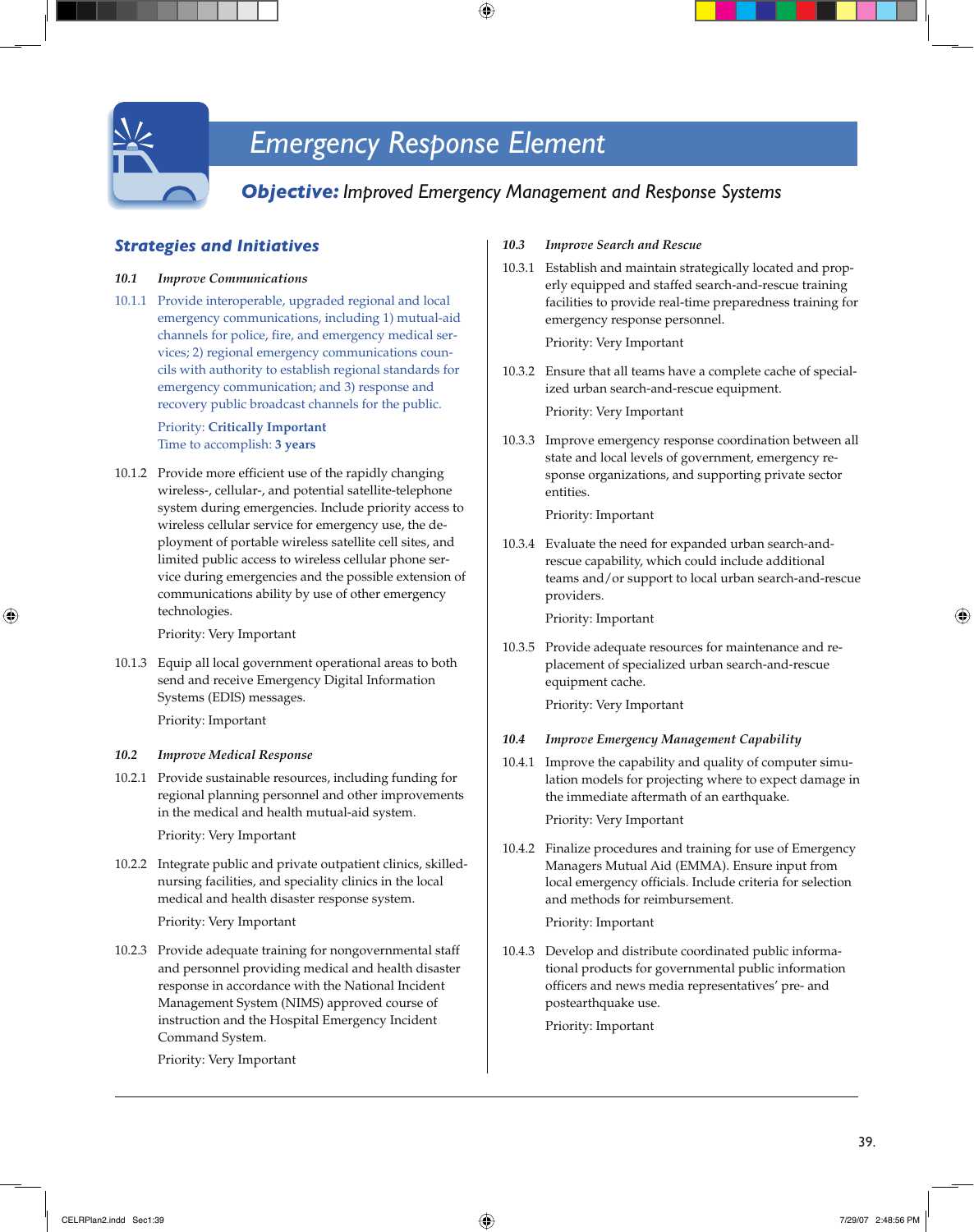

## *Emergency Response Initiatives (Continued)*

 $\bigoplus$ 

10.4.4 Develop emergency response and recovery public information that is broadcast-ready.

Priority: Important

10.4.5 Develop improved tools and technologies for use by emergency responders to make accurate and rapid initial damage assessments.

Priority: Very Important

- 10.4.6 Develop sustainable funding sources for adequate emergency management at all levels of government. Priority: Very Important
- 10.4.7 Develop procedures and training for use by emergency managers when providing or receiving mutual aid. Ensure input from local emergency managers and include criteria for selection and methods for cost reimbursement.

Priority: Important

 $\bigoplus$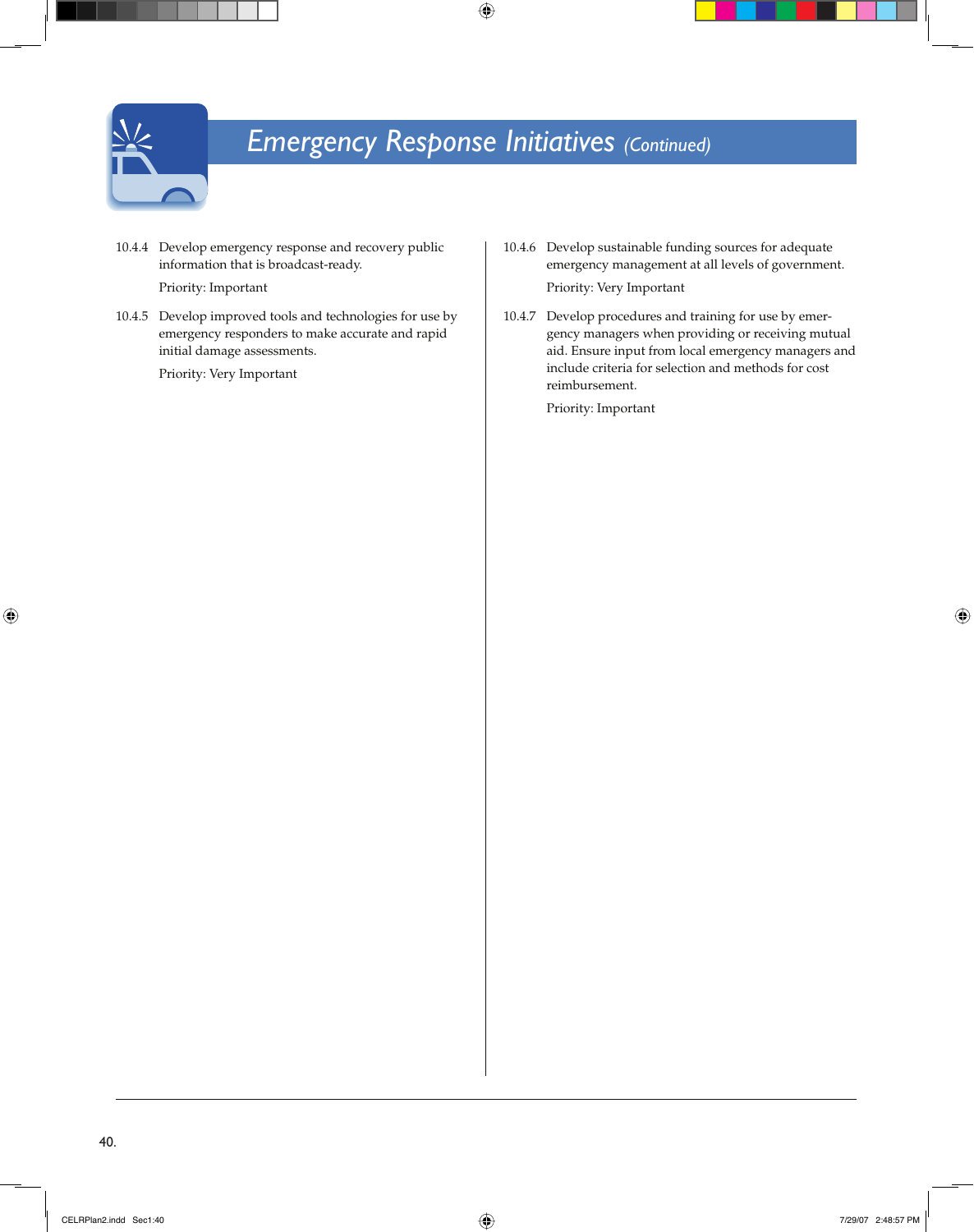### **Recovery Element**

Recovery methods have improved with each earthquake; however, there are still a number of deficiencies that impair effective and speedy recovery and have resulted in unacceptable levels of personal and financial loss. Deficiencies exist in 1) funding for effective management of the recovery process (including mitigation); 2) adequate interim shelter and housing, particularly for those with special needs; 3) plans and resources to accommodate interim and long-term postearthquake housing; and 4) adequate knowledge and preparation by the public, business, and service sectors for effective recovery.

⊕

### **Objective**

To establish and fund a statewide earthquake recovery plan aimed at social and economic recovery in the public and private sectors through better and more responsive plans, procedures, and utilization of resources.

### **Strategies**

⊕

#### Establish Statewide Strategic Recovery Plan

Establish a statewide strategic earthquake recovery plan aimed at normalizing the social and business environments, public and private, and minimizing the time and cost of recovering from an earthquake.

#### **Expand Interim and Long-term Housing Capability**

Develop plans for interim and replacement housing responsive to varying levels of loss and strategies for the financing of long-term housing reconstruction based on state-of-the-art data collection on housing losses and recovery costs.

#### **Expedite Permitting and Rebuilding Process**

Develop guidelines to streamline the permitting and rebuilding process so that disruption of individuals and businesses is minimized and rapid personal and economic recovery is ensured.

#### Provide Accurate and Timely Information

Establish a coordinated public information strategy to provide accurate and timely recovery and mitigation information to the public and private sectors through all available means.

#### **Benefits**

Economic and social impact over the long term will be minimized, and communities will be able to return to normal more rapidly.

#### **Responsibilities**

The state shall take the lead in motivating and coordinating the statewide strategic recovery plan and the strategies outlined. Local agencies will be responsible for implementation. Other public levels and the private sector will be involved in much of the implementation.

#### **Costs**

Planning cost to the state should be similar to the cost of other statewide planning efforts. Cost to local agencies will vary depending on whether existing resources can be used for planning, implementation, and maintenance.

#### **Incentives**

Achieving the objectives of this element will be dependent on strong state policy on recovery and mitigation in the overall risk reduction plan. The strongest motivation to improve the current system will be in the demand for significant reduction in personal, business, and public losses resulting from earthquakes.